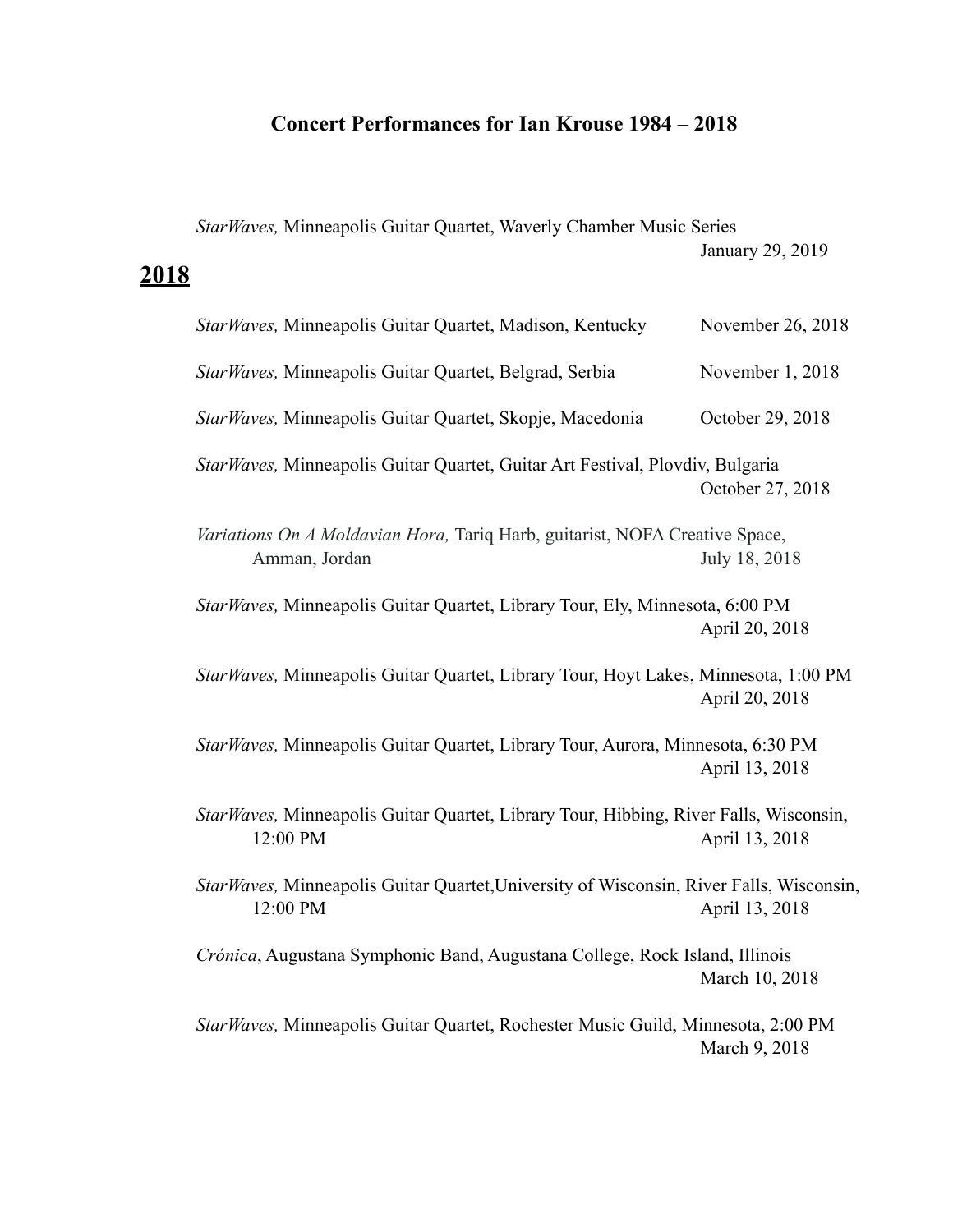| StarWaves, Minneapolis Guitar Quartet, Library Tour, Tyler, Minnesota, 2:00 PM        | February 17, 2018 |
|---------------------------------------------------------------------------------------|-------------------|
| StarWaves, Minneapolis Guitar Quartet, Library Tour, Marshal, Minnesota, 11:00 AM     | February 17, 2018 |
| StarWaves, Minneapolis Guitar Quartet, Library Tour, Tyler, Minnesota, 7:00 PM        | February 16, 2018 |
| Star Waves, Minneapolis Guitar Quartet, Library Tour, Lake Benton, Minnesota, 2:00 PM | February 16, 2018 |
| StarWaves, Minneapolis Guitar Quartet, Library Tour, Ivanhoe, Minnesota, 11:00 AM     | February 16, 2018 |
| Star Waves, Minneapolis Guitar Quartet, Library Tour, Minneota, Minnesota             | February 15, 2018 |
| Roderick Usher's Phantasmion Sonata, Robert Trent, guitar, Viet Nam                   | 2018              |
| Roderick Usher's Phantasmion Sonata, Robert Trent, guitar, Portugal                   | 2018              |
| Roderick Usher's Phantasmion Sonata, Robert Trent, guitar, US                         | 2018              |
| Roderick Usher's Phantasmion Sonata, Robert Trent, guitar, US                         | 2018              |
|                                                                                       |                   |

# **2017:**

*StarWaves,* Minneapolis Guitar Quartet, Schoenberg Hall, UCLA, Los Angeles, California November 30, 2017 *StarWaves,* Minneapolis Guitar Quartet, Ostin Recording Studio, UCLA, Los Angeles, California November 28, 2017 *StarWaves,* Minneapolis Guitar Quartet, Library Tour, Fulda, Minnesota, November 18, 2017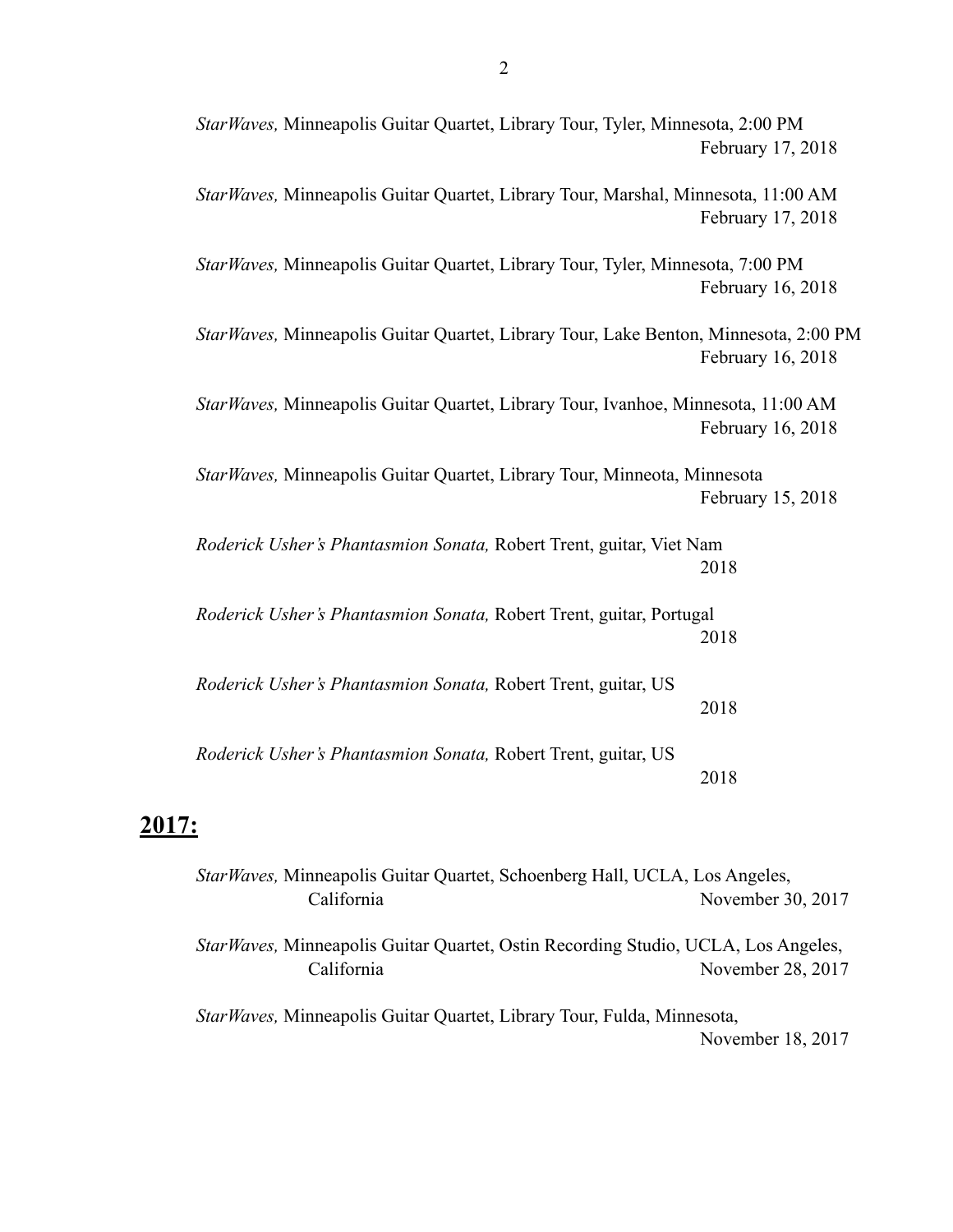*StarWaves,* Minneapolis Guitar Quartet, Library Tour, Westbrook, Minnesota, 7:00 PM November 17, 2017

*StarWaves,* Minneapolis Guitar Quartet, Library Tour, Luverne, Minnesota, 2:30 PM November 17, 2017

*StarWaves,* Minneapolis Guitar Quartet, Library Tour, Tracy, Minnesota, 11:00 AM November 17, 2017

*StarWaves,* Minneapolis Guitar Quartet, Library Tour, Wabasso, Minnesota November 16, 2017

*StarWaves,* Minneapolis Guitar Quartet, Library Tour, New York Mills, Minnesota October 21, 2017

*StarWaves,* Minneapolis Guitar Quartet, Library Tour - Crookston, Minnesota, 11:00 AM October 20, 2017

*StarWaves,* Minneapolis Guitar Quartet, Library Tour - Fosston, Minnesota, 2:00 PM October 20, 2017

*StarWaves,* Minneapolis Guitar Quartet, Library Tour - Perham, Minnesota, 7:00 PM October 20, 2017

*StarWaves,* Minneapolis Guitar Quartet, Library Tour, Breckenridge, Minnesota October 19, 2017

*Trí Chairde*, Aurora Trio, Dore Abbey, Herefordshire, England July 7, 2017

*StarWaves,* Minneapolis Guitar Quartet, Sundin Music Hall, Hamline University, St. Paul, Minnesota May 6, 2017

*StarWaves,* Minneapolis Guitar Quartet, White Bear Center for the Arts, White Bear Lake,

| Minnesota, 8:00 PM | April 28, 2017 |
|--------------------|----------------|
|                    |                |

*StarWaves,* Minneapolis Guitar Quartet, White Bear Center for the Arts, White Bear Lake, Minnesota, 2:00 PM April 28, 2017

*Trí Chairde*, Aurora Trio, Octagon Music Society, The Clarendon Muse, Watford School for Boys, Watford, England March 12, 2017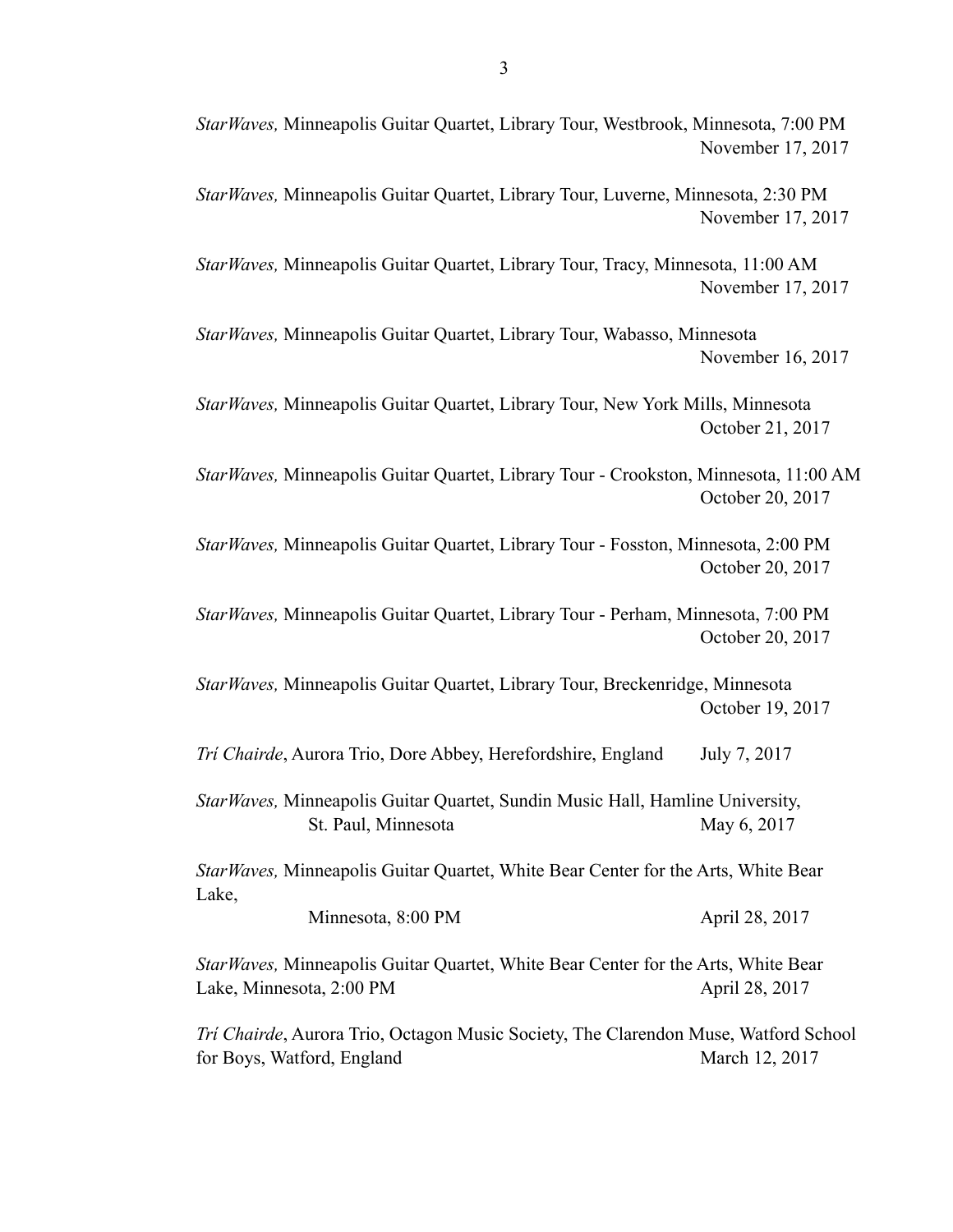## **2016:**

College,

*Trí Chairde*, Aurora Trio, Lunchtime Recital, Manchester University, Manchester, England

December 1, 2016

*Villancicos, Book II,* Thomas Thompson, tenor, Ines Thomé, guitar, Schoenberg Hall, University of California, Los Angeles, California November 1, 2016 *Folías,* Aquarelle Guitar Quartet, Cheltenham College: Gloucestershire, Cheltenham

Bath Road, Cheltenham, Glos, England October 14, 2016

*Two Sephardic Songs,* Jazimina MacNeill, mezzo-soprano*,* Aureole Trio, Laura Gilbert, flutist, Mary Hammann, viola, Stacey Shames, harp, "Foliage", Electric Earth Concerts, Monadnock, Peterborough, New Hampshire

October 9, 2016

*Trois Tableaux d'Andersen,* Krystin O'Mara, Alpharetta Library, Alpharetta, Georgia September 17, 2016

*Chiacona*, Trevor Babb, guitar, Simon Jacobs, organ, St. Thomas's Episcopal Church, New Haven, Connecticut September 16, 2016

*Folías,* Aquarelle Guitar Quartet, Ripon International Festival: Yorkshire, St. John's Church,

Sharow, Ripon Yokshire, England September 4, 2016

*Folías,* Aquarelle Guitar Quartet, Stogumber Festival: Somerset, St. Mary's Church, Taunton

Somerset, England September 3, 2016

*Folías,* Aquarelle Guitar Quartet, West Dean International Guitar Festival, West Sussex, England August 24, 2016

*Da Chara*, Duo Sacromonte, National Flute Association Convention, San Diego, California

August 11-14, 2016

*Trí Chairde*, Aurora Trio, Harrogate International Music Festival, Harrogate, England July 7, 2016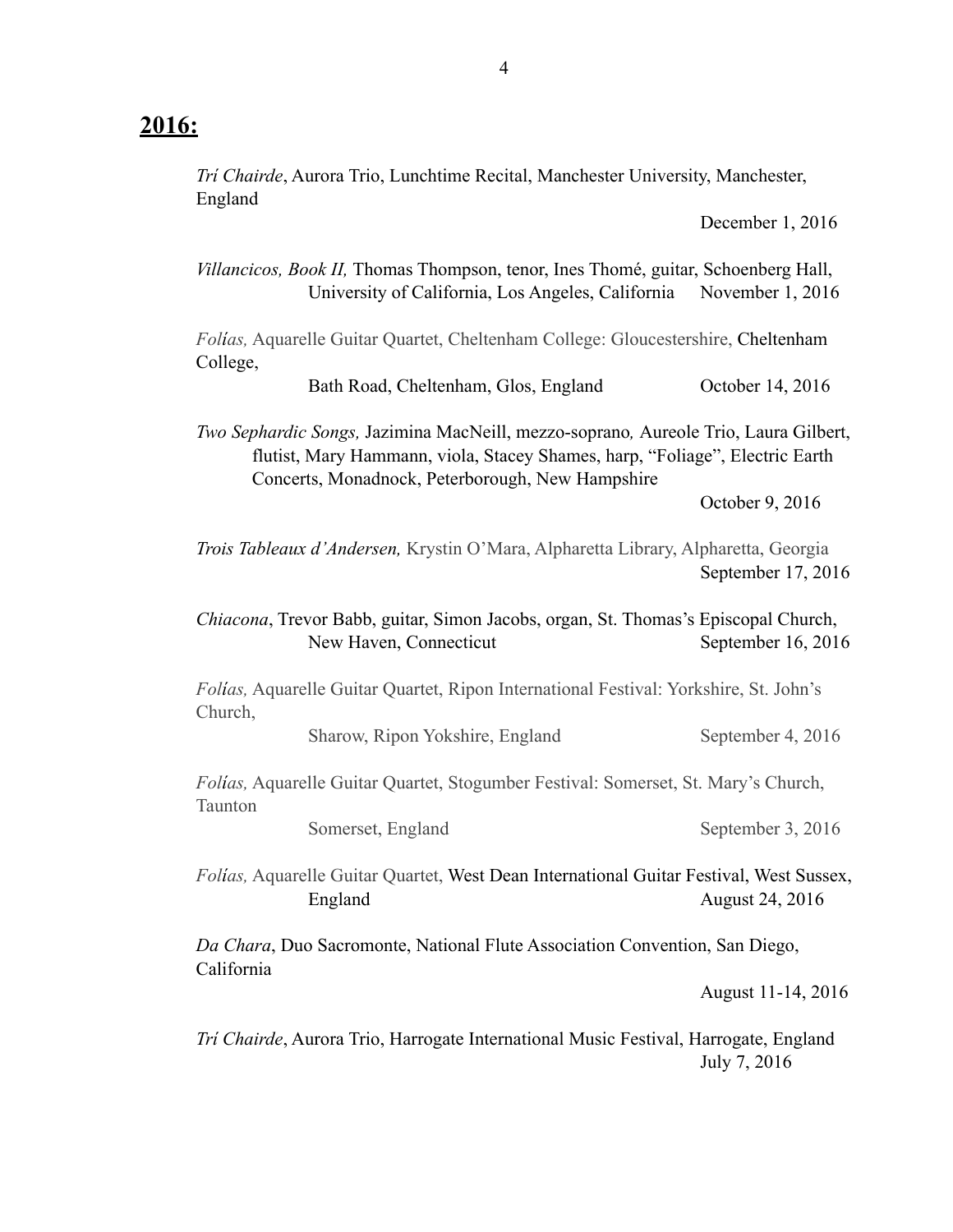| Trí Chairde, Aurora Trio, Weston Music Society, Hertfordshire, England |
|------------------------------------------------------------------------|
| June 18, 2016                                                          |

- *Trí Chairde,* Aurora Trio, Village Hall, Church Lane, Guiting Power, Gloucestershire, England June 11, 2016
- *Lullaby,* Beau Soir Ensemble, Hylton Center "Idyll Matinee" series, George Mason University, Manassas, Virginia May 25, 2016
- *Trí Chairde,* Beau Soir Ensemble, Hylton Center "Idyll Matinee" series, George Mason University, Manassas, Virginia May 25, 2016
- *Folías,* Aquarelle Guitar Quartet, Perth Concert Hall, Perth, Mill Street, Scotland, United Kingdom May 25, 2016

*Lullaby,* Beau Soir Ensemble, Anderson House, The American Revolution Institute of the Society of Cincinnati, Washington, D.C. May 21, 2016

*Trí Chairde,* Beau Soir Ensemble, Anderson House, The American Revolution Institute of the Society of Cincinnati, Washington, D.C. May 21, 2016

*Trí Chairde*, Aurora Trio, Fakenham Chamber Music Series, Wensum Lodge Hotel, Fakenham, Norfolk, England May 2, 2016

*Lullaby,* Beau Soir Ensemble, Church of the Epiphany noon series, Washington DC April 26, 2016

*Trí Chairde,* Beau Soir Ensemble, Church of the Epiphany noon series, Washington DC April 26, 2016

*Antique Suite*, Mexican Guitar Quartet, Voices of Ibero-America, National Sound Recordings Library, Mexico City. Mexico April 23, 2016

- *Antique Suite,* Mexican Guitar Quartet, Universidad Nacional Autónoma de Mexico, Mexico City, Mexico **April 13**, 2016
- *Trois Tableaux d'Andersen,* Krystin O'Mara, Appalachian Guitar Competition, Boone, North Carolina April 8-10, 2016

*Folías,* Aquarelle Guitar Quartet, Lubuskie Guitar Society, Zielona Góra (Green Mountain), Poland May 6, 2016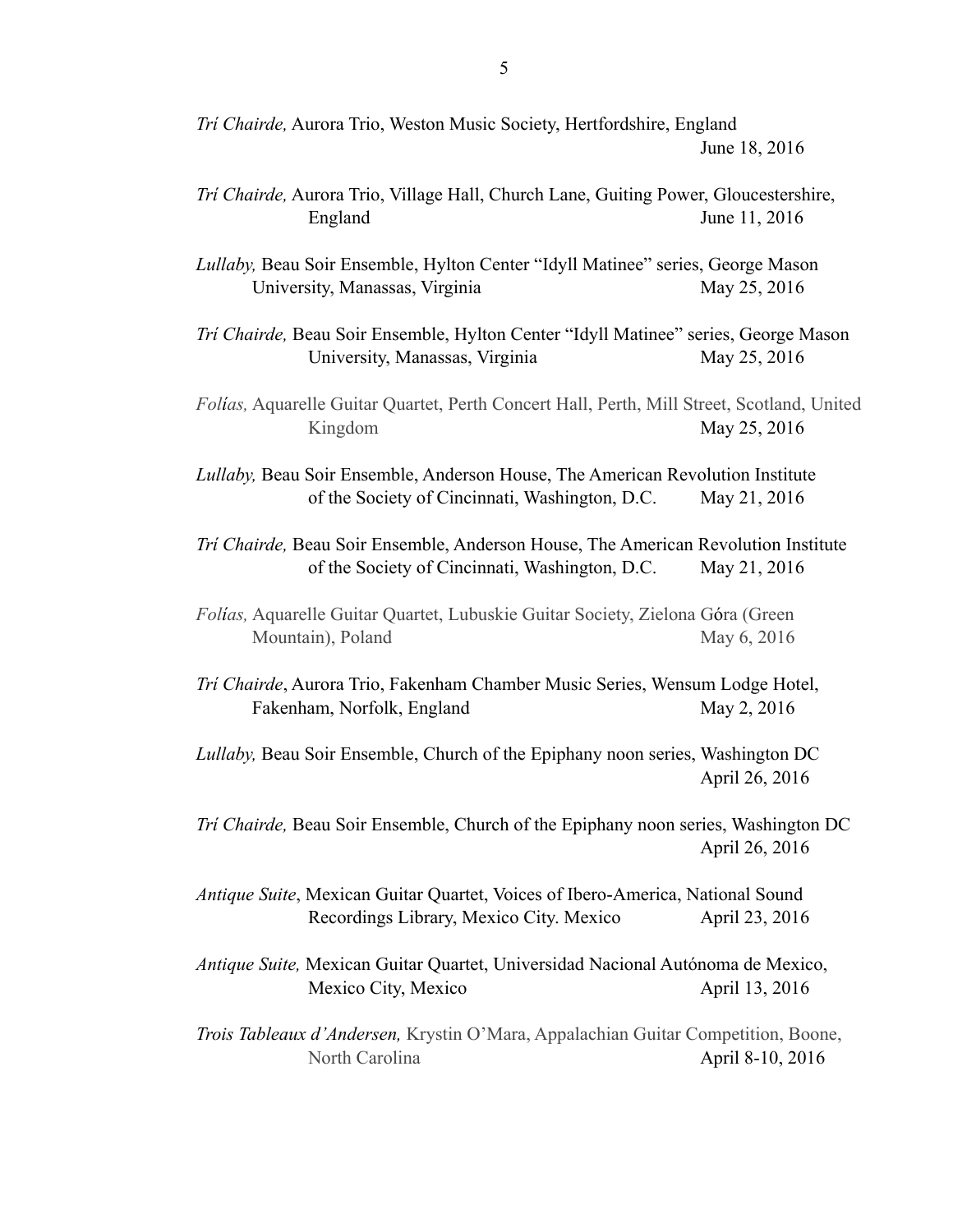| Trois Tableaux d'Andersen, Krystin O'Mara, Cottonwood Estates, Alpharetta, Georgia                                    | March 27, 2016 |
|-----------------------------------------------------------------------------------------------------------------------|----------------|
| Music in Four Sharps, Jason Vieaux with musicians of Curtis, Curtis Institute of Music,<br>Philadelphia, Pennsylvania | March 25, 2016 |
| Lullaby, Beau Soir Ensemble, American Revolution Institute of the Society of Cincinnati,                              | May 21, 2016   |
| Tri Chairde, Beau Soir Ensemble, American Revolution Institute of the Society of<br>Cincinnati,                       |                |
|                                                                                                                       | May 21, 2016   |
| Da Chara, Duo Sacromonte, Meyer Christian Studies Center, Manning Chapel,<br>University of                            |                |
| Mary Hardin-Baylor, Belton, Texas                                                                                     | March 22, 2016 |
| Air, Duo Tapas, Centennial Hall, Peking University, Beijing, China                                                    |                |
|                                                                                                                       | March 20, 2016 |
| Air, Duo Tapas, Owspace, Beijing, China                                                                               | March 18, 2016 |
| Lullaby, Beau Soir Ensemble, Friends of the Torpedo Factory, Alexandria, Virginia                                     | March 15, 2016 |
| Tri Chairde, Beau Soir Ensemble, Friends of the Torpedo Factory, Alexandria, Virginia                                 | March 15, 2016 |
| Trois Tableaux d'Andersen, Krystin O'Mara, Cottonwood Estates, Alpharetta, Georgia<br>Atlanta, Georgia                | March 12, 2016 |
| Tri Chairde, Aurora Trio, Octagon Music Society, Watford, Hertfordshire, England                                      | March 12, 2016 |
| Lullaby, Beau Soir Ensemble, Kirkwood Presbyterian Church, Springfield, Virginia                                      | March 12, 2016 |
| Tri Chairde, Beau Soir Ensemble, Kirkwood Presbyterian Church, Springfield, Virginia                                  | March 12, 2016 |
| Lullaby, Beau Soir Ensemble, Arts Club of Washington, D.C.                                                            | March 11, 2016 |
| Tri Chairde, Beau Soir Ensemble, Arts Club of Washington, D.C. March 11, 2016                                         |                |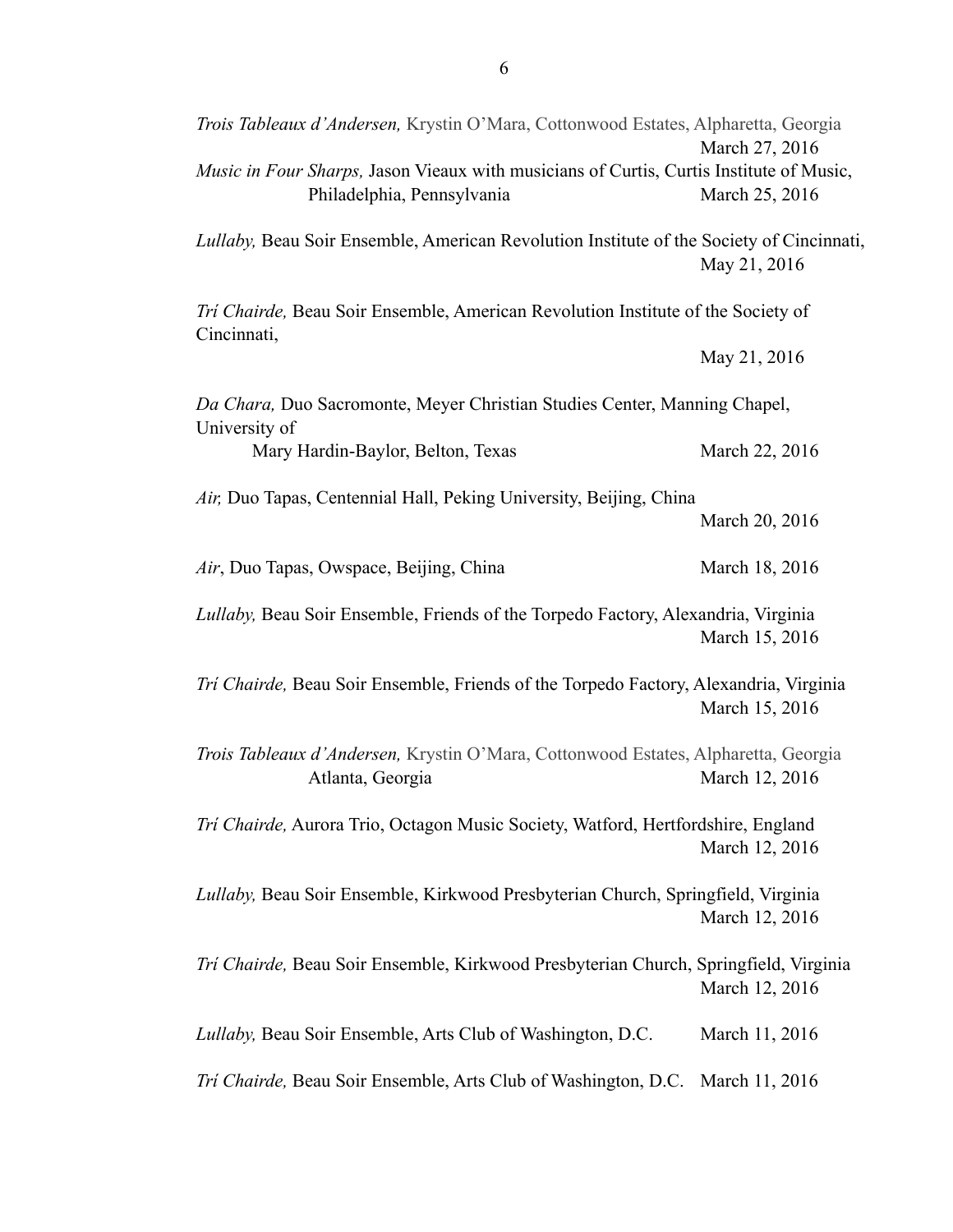| Trois Tableaux d'Andersen, Krystin O'Mara, Knoxville Classical Guitar Society,<br>Episcopal Church of the Good Samaritan, Knoxville, Tennessee                                               | March 5, 2016        |
|----------------------------------------------------------------------------------------------------------------------------------------------------------------------------------------------|----------------------|
| Da Chara, Duo Da Chara, Igls, Haus des Gastes, Freitag, Germany                                                                                                                              | March 4, 2016        |
| Folías, Miscelánea Guitar Quartet, Konzertsaal der Landesmusikschule Gunkirchen,<br>Austria                                                                                                  | February 28, 2016    |
| Trois Tableaux d'Andersen, Krystin O'Mara, Columbus Guitar Symposium<br>Atlanta, Georgia                                                                                                     | February 27-28, 2016 |
| Bulerías, Miscelánea Guitar Quartet, Konzertsaal der Landesmusikschule Gunkirchen,<br>Austria                                                                                                | February 28, 2016    |
| Trois Tableaux d'Andersen, Krystin O'Mara, Berry College Chapel, Rome, Georgia                                                                                                               | February 25, 2016    |
| Folias, Aquarelle Guitar Quartet, Shaw Library, London School of Economics, London,<br>England                                                                                               | February 18, 2016    |
| Trois Tableaux d'Andersen, Krystin O'Mara, Atlanta Botanical Gardens, Linton's Café,<br>Atlanta, Georgia                                                                                     | February 14, 2016    |
| Trois Tableaux d'Andersen, Krystin O'Mara, Atlanta Botanical Gardens, Linton's Café,<br>Atlanta, Georgia                                                                                     | February 12, 2016    |
| Lullaby, The Debussy Trio, Los Angeles Philharmonic Committee, The Town Club,<br>Pasadena, California                                                                                        | February 10, 2016    |
| Tri Chairde, The Debussy Trio, Los Angeles Philharmonic Committee, The Town Club,<br>Pasadena, California                                                                                    | February 10, 2016    |
| Trois Tableaux d'Andersen, Krystin O'Mara, Georgia Music Educator's Association<br>Conference, Classic Center, Athens, Georgia                                                               | January 29, 2016     |
| Da Chara, Duo Da Chara, Caroline Preisl, violin, David Arroyabe, guitar, "Music<br>Special Edition", Camerata Innsbruck CINNS and the Cultural Center<br>VIER UND EINZIG, Innsbruck, Germany | January 29, 2016     |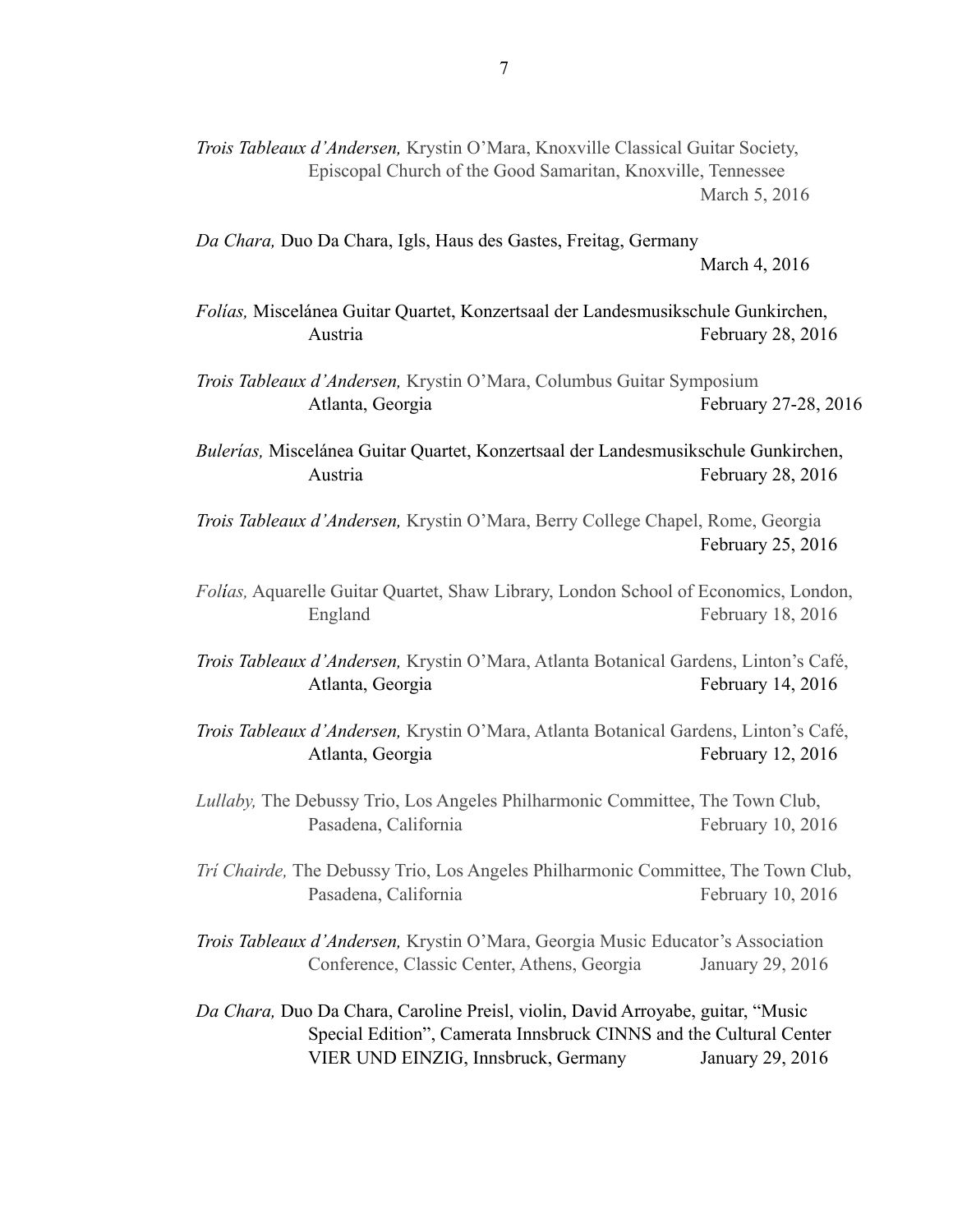*Trois Tableaux d'Andersen,* Krystin O'Mara, Hendershots, Athens, Georgia January 17, 2016

*Trois Tableaux d'Andersen,* Krystin O'Mara, University of Georgia, Athens, Georgia January 13, 2016

*Music in Four Sharps*, New Zealand Guitar Quartet, Taranaki Classical Guitar Summer School, New Plymouth Girl's School, New Plymouth, New Zealand January 12, 2016

#### **2015:**

- *Tientos,* Spokane String Quartet with Alaina Bercilla, flute, Marlon Woldson Theater, AT THE FOX, Spokane, Washington November 15, 2015
- *Folías,* Aquarelle Guitar Quartet, Lundolph Festival of Music and the Arts, Cornwall, England November 10, 2015

*Folías,* Aquarelle Guitar Quartet, Halesworth Arts Festival, Suffolk, Cut Theatre, England October 20, 2015

- *Folías,* Aquarelle Guitar Quartet, The Landulph Festival of Music and the Arts, Cornwall, Landulph Memorial Hall, England October 11, 2015
- *Music in Four Sharps,* New Zealand Guitar Quartet, NZSM Concert Hall, Massey University, Wellington, New Zealand September 16, 2015
- *Music in Four Sharps,* New Zealand Guitar Quartet, St. Andrew's Church, Blenheim, New Zealand September 14, 2015

*Folías,* Aquarelle Guitar Quartet, Sutton Coldfield Philharmonic Society, West Midlands, Sutton Coldfield Town Hall, England September 14, 2015

- *Music in Four Sharps,* New Zealand Guitar Quartet, Expressions Theater, Upper Hutt, New Zealand September 11, 2015
- *Music in Four Sharps,* New Zealand Guitar Quartet, St. Andrew's Church, Gisborne, New Zealand September 8, 2015
- *Music in Four Sharps,* New Zealand Guitar Quartet, Matakana Village Hall, Warkworth, New Zealand September 6, 2015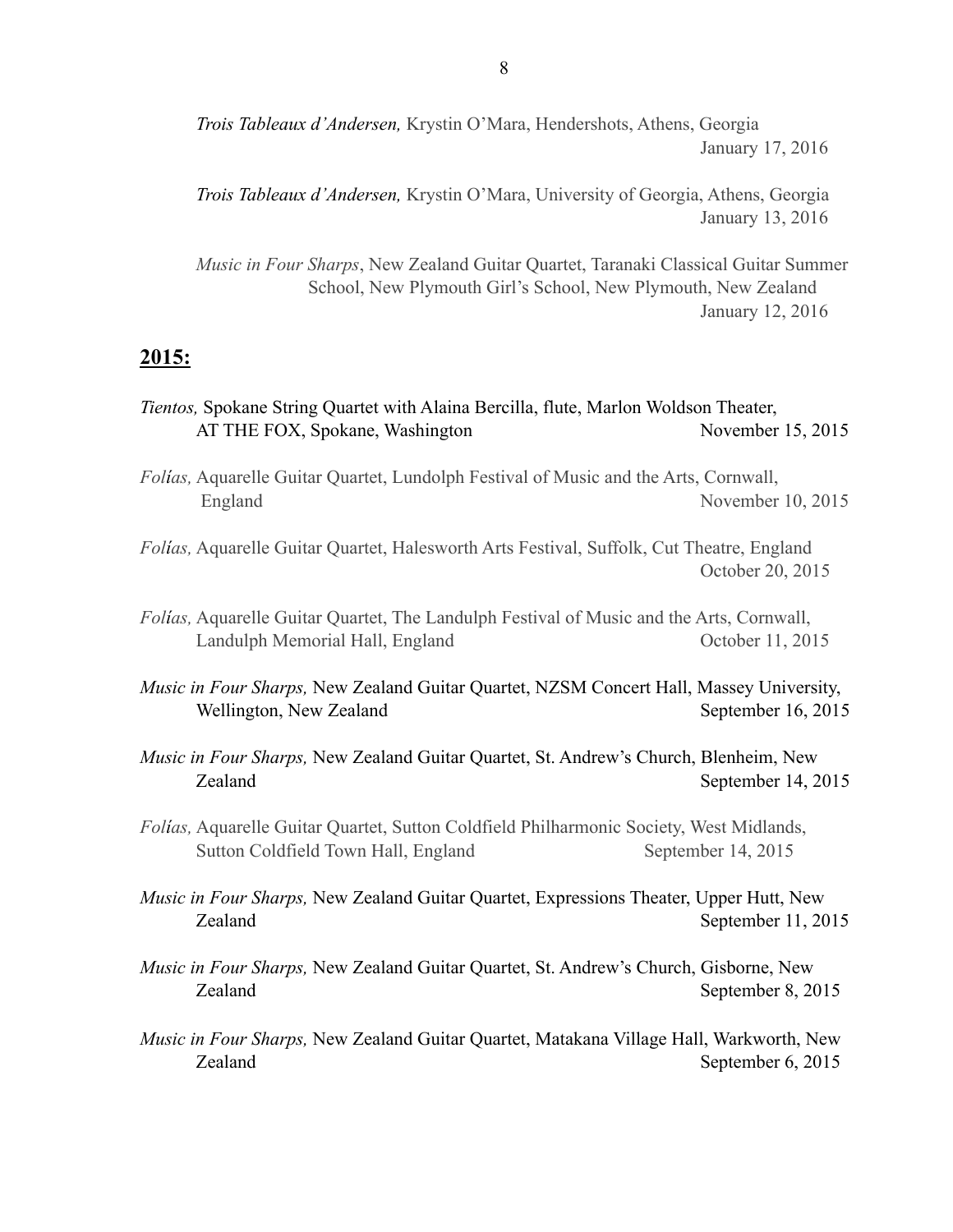*Music in Four Sharps,* New Zealand Guitar Quartet, Whittacker's Music Museum, Waiheke Island, New Zealand September 5, 2015 *Music in Four Sharps,* New Zealand Guitar Quartet, The Piano Showroom, Auckland, New Zealand September 4, 2015 *Music in Four Sharps,* New Zealand Guitar Quartet, Lady Goodfellow Chapel, University of Waikato, Hamilton, New Zealand September 3, 2015 *Bulerias,* Miscelanea Guitar Quartet, Historical Museum of Crete, Amphithetaer Yiannis Pertselakis, Crete, Greece September 3, 2015 *Music in Four Sharps,* New Zealand Guitar Quartet, The Globe Theater, Palmerstown, New Zealand September 1, 2015 *Folías,* Aquarelle Guitar Quartet, Church Stretton Festival, Shropshire, Church Stretton School, England July 28, 2015 *Music in Four Sharps,* New Zealand Guitar Quartet, Excelsior Hall, Illawara, NSW, Australia July 5, 2015 *Music in Four Sharps,* New Zealand Guitar Quartet, Big Band Room, Canberra, ACT, Australia July 3, 2015 *Music in Four Sharps,* New Zealand Guitar Quartet, The Glebe Town Hall, Sydney, NSW, Australia June 27, 2015 *Music in Four Sharps,* New Zealand Guitar Quartet, St. Paul's Anglican Church Hall, Cooma, NSW, Australia June 26, 2015 *Music in Four Sharps,* New Zealand Guitar Quartet, Wagga Wagga Baptist Church, Wagga Wagga, NSW, Australia June 25, 2015 *Folías,* Aquarelle Guitar Quartet, Sandbach Concert Series, Chesire, St. Mary's Hall, England May 27, 2015 *Folías,* Aquarelle Guitar Quartet, Corinium Players, Gloucestershire, The Sundial Theatre at Circenster College, England April 25, 2015 *Armenian Requiem*, [World premiere] Lark Mastersingers and Tiatzin Treble Choir with members of the National Children's Chorus, chorus master Vatsche Barsoumian, Shoushik Barsoumian – soprano, Garineh Avakian – mezzo-soprano, Yeghishe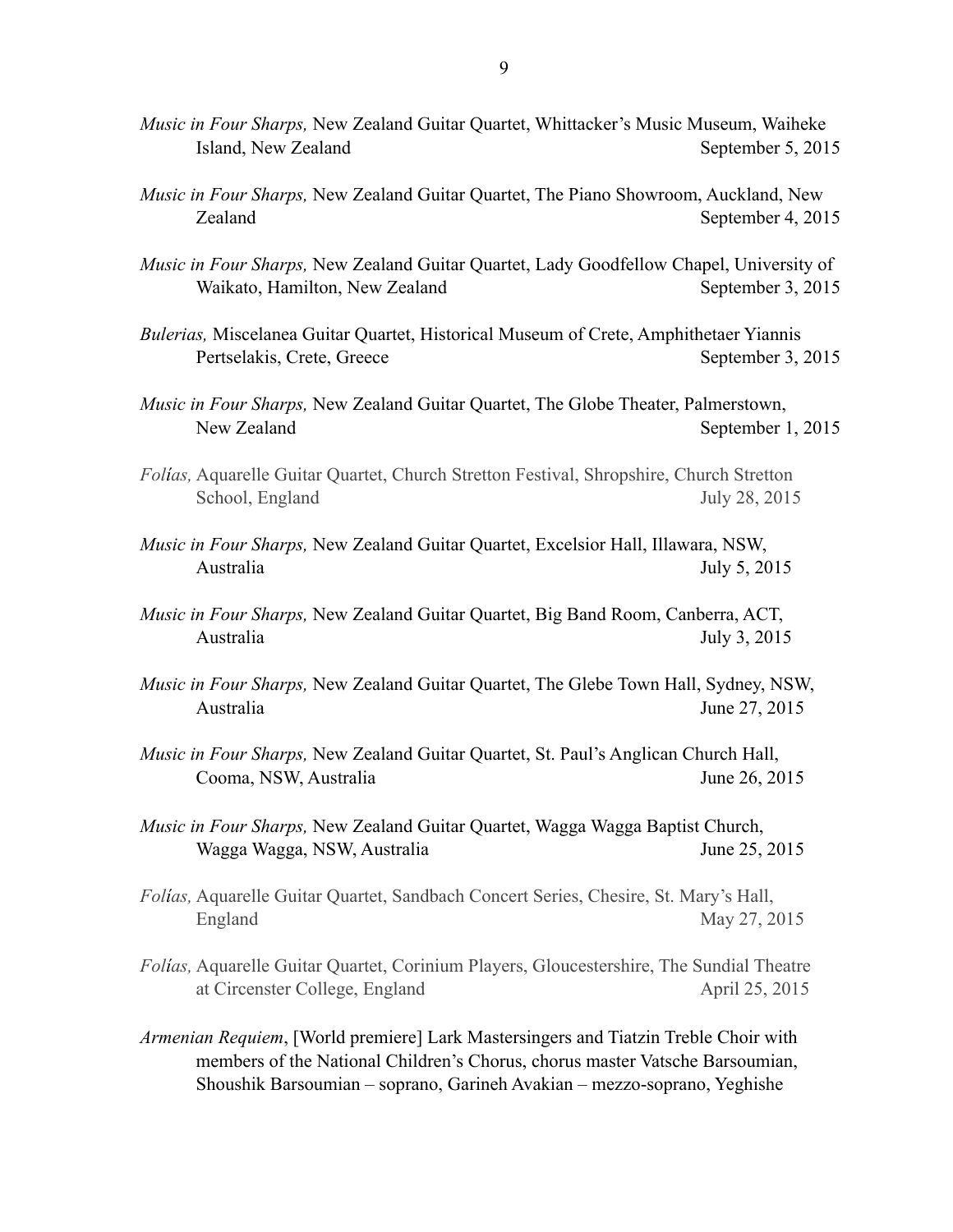Manucharian – tenor, Vladimir Chernov – baritone, UCLA Philharmonia Orchestra conducted by Neal Stulberg, Royce Hall, Campus of UCLA April 24, 2015

- *Prelude* and *Three-voice Mass (*from *Armenian Requiem),* Vladimir Chernov, baritone, Mona Lands and Ian Krouse, pianists, Hammer Museum, Los Angeles April 19, 2015
- *Folías,* Aquarelle Guitar Quartet, Live at St. Wilfred's Music Society, Warrington, St. Wilfred's Church, England April 18, 2015
- *Folías,* Aquarelle Guitar Quartet, Scunthorpe and North Lines Concert Society, Scunthorpe, Ontwood Academy Foxhills, England April 17, 2015
- *Music in Four Sharps,* Los Angeles Guitar Quartet, Joseph F. Wheeler Theater, Port Townsend, Washington March 29, 2015
- *Music in Four Sharps,* Los Angeles Guitar Quartet, Cleveland Classical Guitar Society, Cleveland, Ohio, March 24, 2015
- *Da Chara,* Judy Hand, flute, Jay Kacherski, guitar, McNeese State University, Lake Charles, Louisiana March 18, 2015
- *Music in Four Sharps,* Los Angeles Guitar Quartet, Valley Arts Performing Center, California State University at Northridge, California March 7, 2015

*Music in Four Sharps,* Los Angeles Guitar Quartet, Laguna Beach Music Festival, Laguna Beach,

California February 12, 2015

- *Music in Four Sharps,* Los Angeles Guitar Quartet, Dumbarton Oaks Music Room, Washington, D.C. **February 9, 2015**
- *Music in Four Sharps,* Los Angeles Guitar Quartet, Dumbarton Oaks Music Room, Washington, D.C. **February 8, 2015**
- *Music in Four Sharps,* Los Angeles Guitar Quartet, Jardine House, Hamilton February 6, 2015

#### **2014:**

*Music in Four Sharps,* New Zealand Guitar Quartet, St. Andrews on the Terrace, Wellington, New Zealand December 3, 2014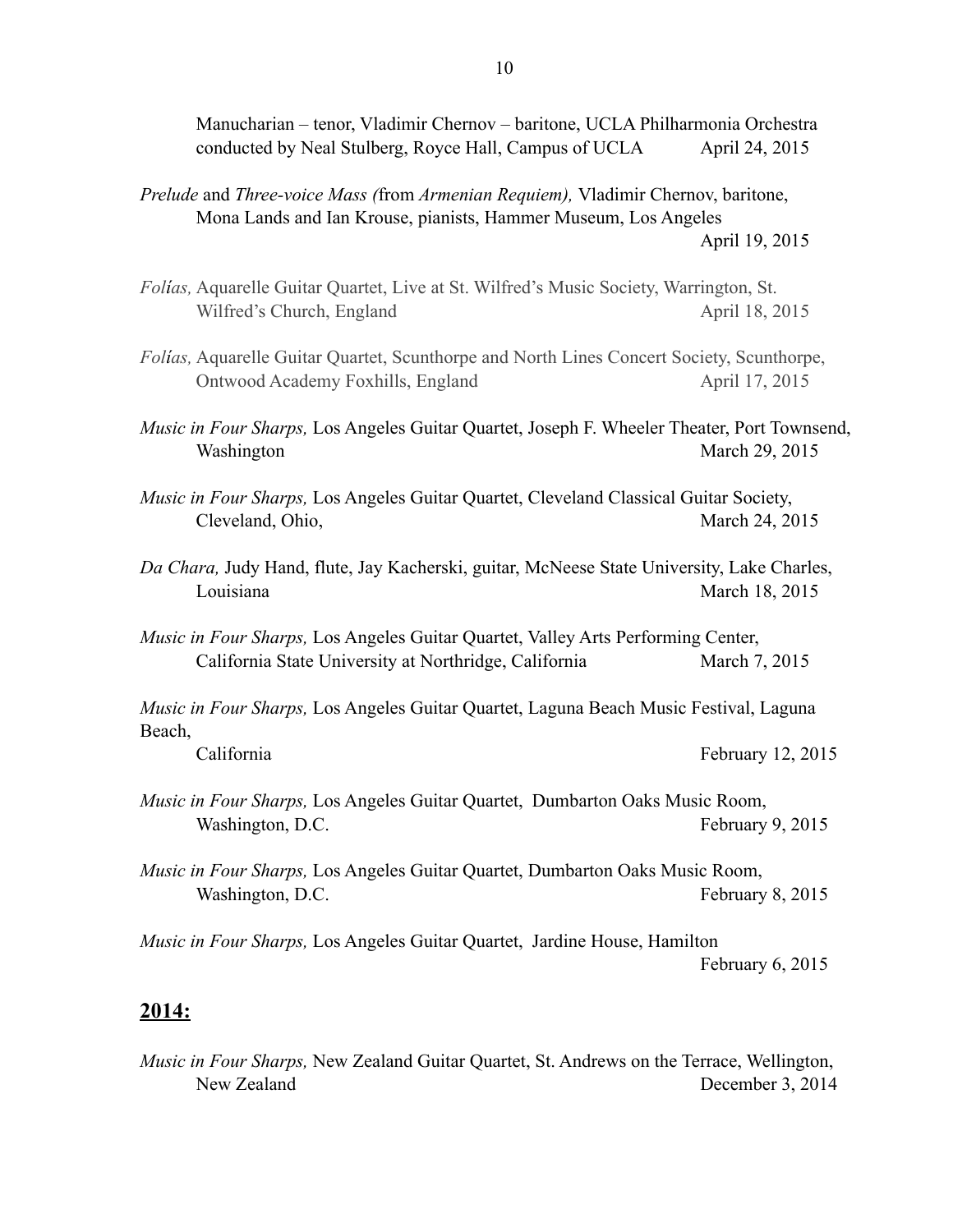*Music in Four Sharps,* Los Angeles Guitar Quartet, Gunter Theater, Greenville, South Carolina November 24, 2014

*Music in Four Sharps,* Los Angeles Guitar Quartet, Hardin Hall, Evans, Georgia November 23, 2014

*Music in Four Sharps,* New Zealand Guitar Quartet, Ho Hepa Auditorium, Christchurch, New Zealand November 22, 2014

*Music in Four Sharps,* New Zealand Guitar Quartet, Oamaru Opera House, Oamaru, New Zealand November 20, 2014

*Music in Four Sharps,* New Zealand Guitar Quartet, Bannockburn Hall, Cromwell, New Zealand November 19, 2014

*Music in Four Sharps,* New Zealand Guitar Quartet, Old Lodge Theater, Hokitika, New Zealand November 16, 2014

*Music in Four Sharps,* New Zealand Guitar Quartet, Barrytown Hall, Greytown, New Zealand November 15, 2014

*Folías,* Aquarelle Guitar Quartet, Helensburgh Music Society, Victoria Halls, England November 15, 2014

*Music in Four Sharps,* New Zealand Guitar Quartet, Union Church, Reeftown, New Zealand November 14, 2014

*Music in Four Sharps,* New Zealand Guitar Quartet, Nelson, Thames, New Zealand November 13, 2014

*Music in Four Sharps,* New Zealand Guitar Quartet, Kauaeranga Hall, New Zealand November 8, 2014

*Music in Four Sharps,* New Zealand Guitar Quartet, The Turner Centre, Kerikeri, New Zealand November 7, 2014

*Music in Four Sharps,* New Zealand Guitar Quartet, Tauranga Art Gallery, Tauranga, New Zealand November 6, 2014

*Music in Four Sharps,* New Zealand Guitar Quartet, Central Hawker's Bay Municipal Theatre, Hawke's Bay, New Zealand November 5, 2014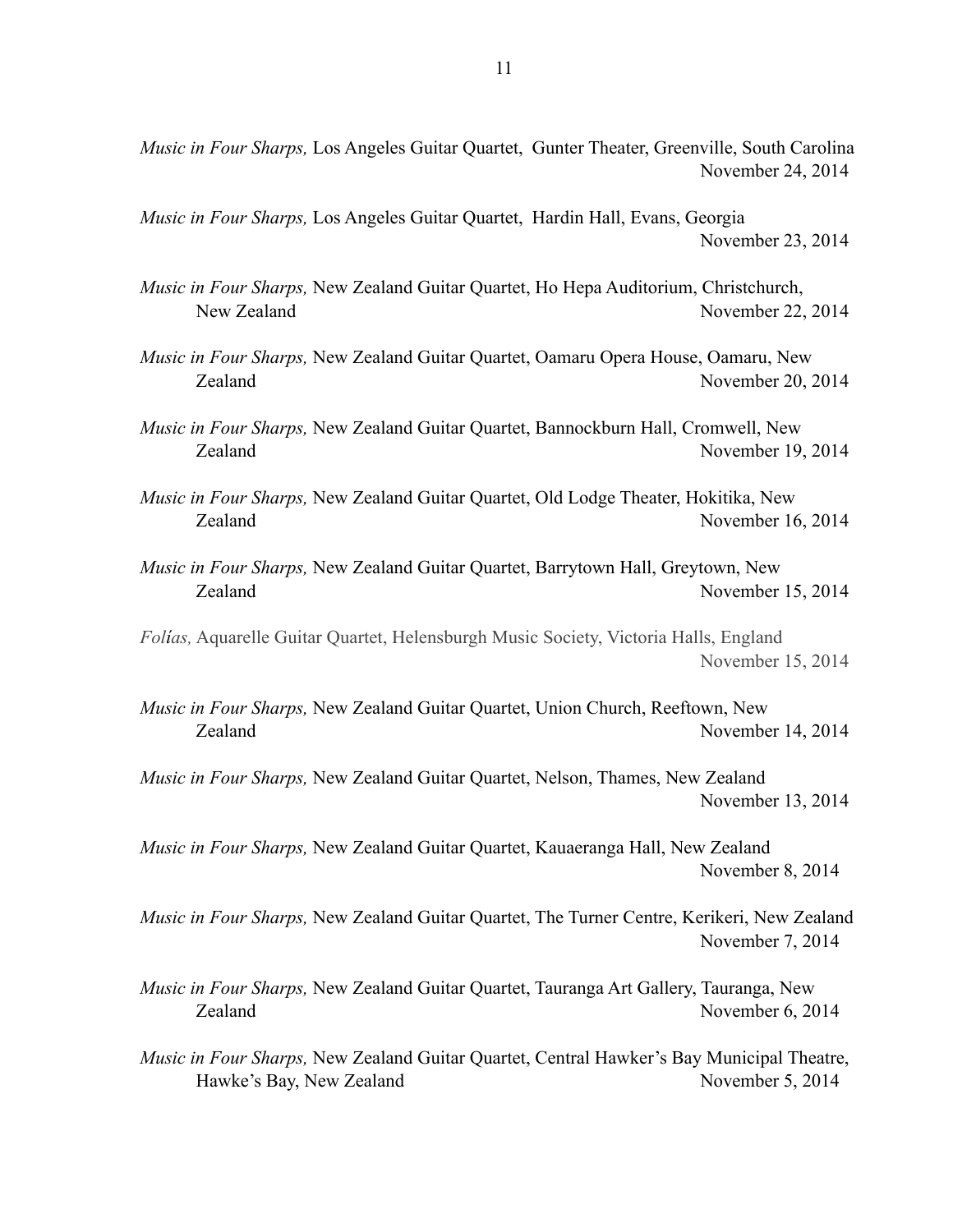*Lullaby,* Debussy Trio, Joseph F. Wheeler Theater, Port Townsend, Washington November 2, 2014

*Music in Four Sharps,* New Zealand Guitar Quartet, Wellington Classical Guitar Society, Wellington, New Zealand November 2, 2014

*Music in Four Sharps,* New Zealand Guitar Quartet, Aratoi, Wairarapa Museum of Art and History, Wairarapa, New Zealand November 1, 2014

*Music in Four Sharps,* Los Angeles Guitar Quartet, Decker Theater, Washington College, Maryland October 25, 2014

*Folias,* Aquarelle Guitar Quartet, Victoria Halls, Helensburgh, England October 15, 2014

*Folias,* Aquarelle Guitar Quartet, Grimsby Concert Society, Roy Kemp Hall, North East Lincolnshire, England October 10, 2014

- *Music in Four Sharps,* Los Angeles Guitar Quartet, Sheslow Auditorium, Drake University, Des Moines, Iowa September 26, 2014
- *Music in Four Sharps,* Los Angeles Guitar Quartet, Bridges Hall of Music, Pomona College, Claremont, California September 19, 2014
- *Music in Four Sharps,* Los Angeles Guitar Quartet, West Dean Classical Guitar Festival, West Dean, England August 16, 2014
- *Music in Four Sharps,* Los Angeles Guitar Quartet, Hersbruck Guitar Festivak, Hersbruck, Germany August 13, 2014

*Music in Four Sharps,* Los Angeles Guitar Quartet, Iserlohn Symposium, Iserlohn, Germany August 12,

2014

*Music in Four Sharps,* Los Angeles Guitar Quartet, Coria Guitar Festival, Coria, Spain

August 4,

2014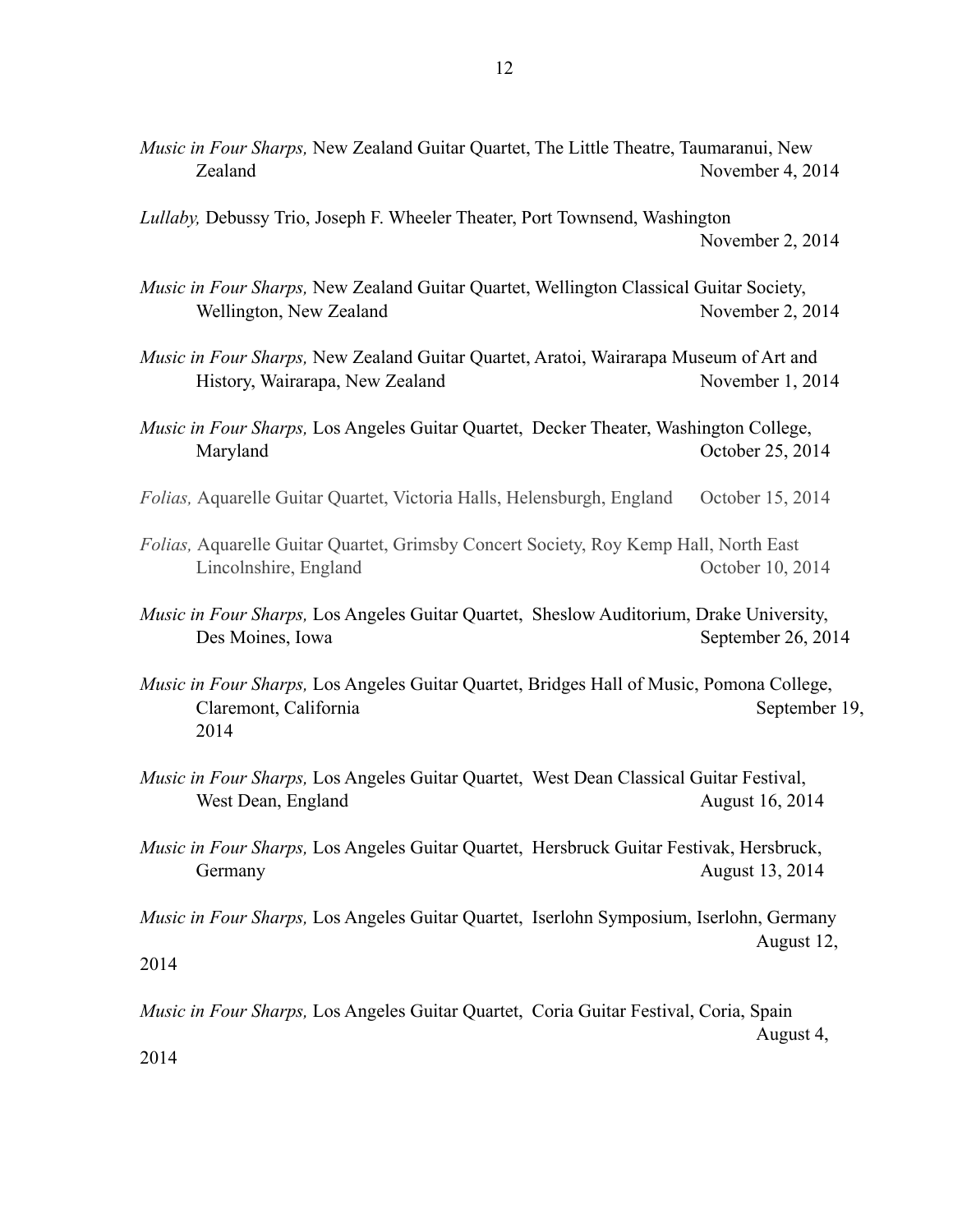*Music in Four Sharps,* Los Angeles Guitar Quartet, Saltillo Guitar Festival, Saltillo, Mexico June 29, 2014

*Folias,* Aquarelle Guitar Quartet, Unknown, review only, Gloucestershire, England July 21, 2014

*Cuantas Veces de Amor (from Invocation),* Tiffany DuMouchelle, soprano, Elena Fomicheva, piano, LA NOW! A Celebration of Los Angeles Composers, Song Fest, Colburn School, Los Angeles, California June 22, 2014

| Music in Four Sharps, Los Angeles Guitar Quartet, Guitar Foundation of America,                                                    |                |
|------------------------------------------------------------------------------------------------------------------------------------|----------------|
| California State University, Fullerton, California                                                                                 | June 21, 2014  |
| American Interlude, UCLA Wind Ensemble conducted by Travis Cross                                                                   | May 28, 2014   |
| Folias, Aquarelle Guitar Quartet, Brighton Dome, Studio Theater, Brighton, England                                                 | May 7, 2014    |
| Music in Four Sharps, Los Angeles Guitar Quartet, Yukon Arts Centre, Whitehorse, Canada                                            | April 26, 2014 |
| Two Sephardic Songs, Debussy Trio with mezzo-soprano, Suzanna Guzman, Chamber Music<br>Society of Louisville, Louisville, Kentucky | April 13, 2014 |
| Music in Four Sharps, Los Angeles Guitar Quartet, Chandler Theater, Randolph, Vermont                                              | April 12, 2014 |
| Music in Four Sharps, Los Angeles Guitar Quartet, Michigan Theater, University of Michigan,<br>Ann Arbor, Michigan                 | April 10, 2014 |
| Music in Four Sharps, Los Angeles Guitar Quartet, Town Hall Theater, New York                                                      | April 6, 2014  |
| Music in Four Sharps, Los Angeles Guitar Quartet, SUNY, Fredonia, New York                                                         | April 4, 2014  |
| Music in Four Sharps, Los Angeles Guitar Quartet, Conservatoire de Nice, Nice, France                                              | March17, 2014  |
| Music in Four Sharps, Los Angeles Guitar Quartet, Linz Brucknerhaus Groser Saal, Linz,<br>Germany                                  | March14, 2014  |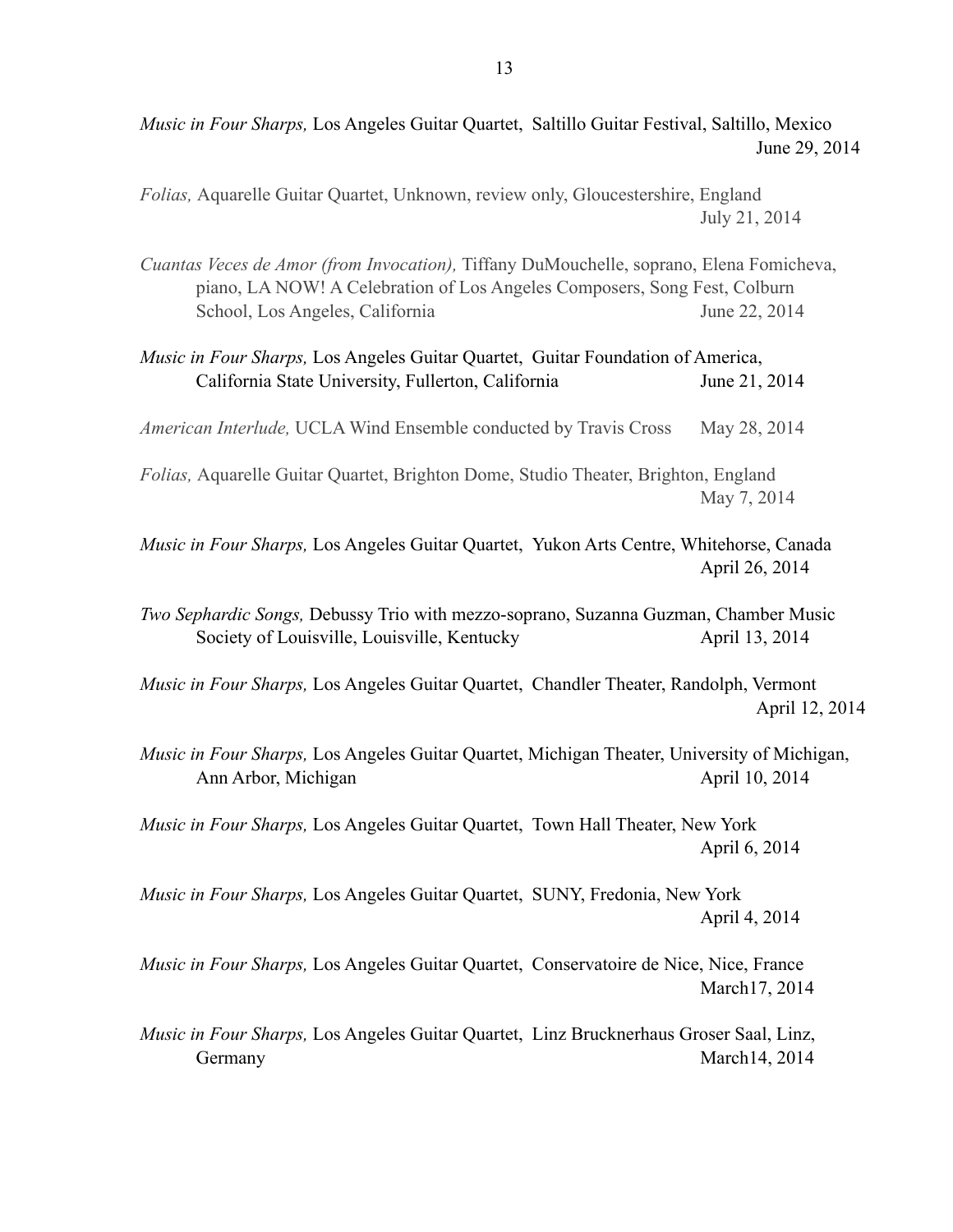| Music in Four Sharps, Los Angeles Guitar Quartet, Oklahoma City University, Oklahoma<br>City, Oklahoma                   | March 2, 2014     |
|--------------------------------------------------------------------------------------------------------------------------|-------------------|
| Music in Four Sharps, Los Angeles Guitar Quartet, University of Texas, Dallas, Texas                                     | March 1, 2014     |
| Music in Four Sharps, Los Angeles Guitar Quartet, Bethel College, Hesston, Kansas,                                       | February 27, 2014 |
| DADGAD, Henry Johnston, MPR related concert, details to follow                                                           | February, 2014    |
| Music in Four Sharps, Los Angeles Guitar Quartet, Arts Recital Hall, University of Texas,<br>San Antonio, Texas          | February 9, 2014  |
| Music in Four Sharps, Los Angeles Guitar Quartet, Austin Classical Guitar Society, Austin,<br>Texas                      | February 8, 2014  |
| Music in Four Sharps, Los Angeles Guitar Quartet, Saint Paul's Episcopal Church, Salem,<br>Oregon                        | February 2, 2014  |
| <u> 2013:</u>                                                                                                            |                   |
| Antique Suite, Mexican Guitar Quartet, 3 performances                                                                    | 2013              |
| Music in Four Sharps, Los Angeles Guitar Quartet, San Francisco Jazz Center, San Francisco                               | December 7,       |
| 2013                                                                                                                     |                   |
| Trois Tableaux d'Andersen, Krystin O'Mara, Mixon Hall, Cleveland Institute of Music,<br>Cleveland, Ohio                  | December 4, 2013  |
| Incantation and Fire Dance, Duo Tapas, St. Andrew's, New Zealand                                                         | November 27, 2013 |
| Tri Chairde, Beau Soir Ensemble, Anderson House, Washington, D.C.                                                        | November 23, 2013 |
| Trois Tableaux d'Andersen, Mark Edwards, guitar, Peeler Recital Hall, Frostburg State<br>University, Frostburg, Maryland | November 22, 2013 |
| Villancicos, Book I, April Amante, soprano, Ines Thome, guitar, Schoenberg Auditorium,<br>UCLA, Los Angeles              | November 20, 2013 |

*Music in Four Sharps,* Los Angeles Guitar Quartet, Lyceum, Pensacola State College, Pensacola,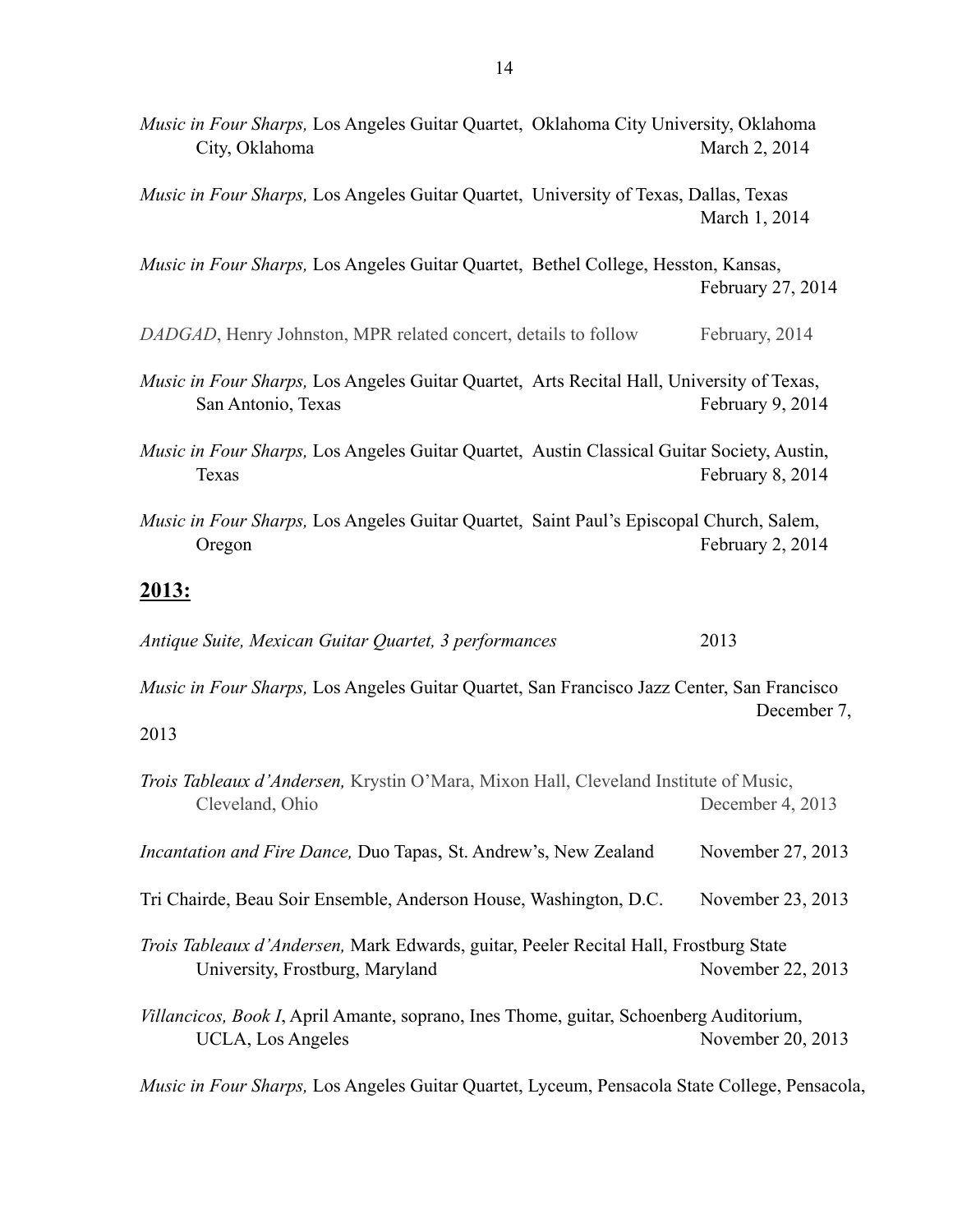| ١r | í  |
|----|----|
|    | ч. |

 $\alpha$  November 19, 2013

*Music in Four Sharps,* Los Angeles Guitar Quartet, Comstock Concert Hall, Louisville, Kentucky November 17, 2013

*Music in Four Sharps,* Los Angeles Guitar Quartet, Pollard Auditorium, Oak Ridge, Tennessee November 16, 2013

*Music in Four Sharps,* Los Angeles Guitar Quartet, Mabry Concert Hall, Clarksville, Tennessee November 15, 2013

*Music in Four Sharps,* Los Angeles Guitar Quartet, Simms Center*,* Albuquerque, New Mexico November 10, 2013

*Folías*, Aquarelle Guitar Quartet, Clacton Arts and Literary Society, The Princes Theatre, Town Hall, Clacton on Sea, England November 4, 2013

*Trois Tableaux d'Andersen,* Krystin O'Mara, Cleveland Public Library, Cleveland, Ohio November 2, 2013

*Folías*, Aquarelle Guitar Quartet, Canterbury Festival, Augustine Hall, Canterbury Christ Church University, Kent, England November 1, 2013

*Incantation*

*Fire Dance, Duo Tapas, St. Mark's, Lower Hutt, New Zealand October 23, 2013* 

*Folías*, Aquarelle Guitar Quartet, Machynlleth Music Club, Y Tabernacl, Heol Penrallt, Machynlleth, Powys, Wales October 18, 2013

*Folías*, Aquarelle Guitar Quartet, Cranleigh Concert Series, Cranleigh School, Horseshoe Lane, Cranleigh, Surrey, England October 16, 2013

*Lorca, Child of the Moon*, Bilingual Foundation of the Arts, Carmen Zapata Theater, October 13, 2013

*Trois Tableaux d'Andersen*, Krystin O'Mara, guitar, (Ethan Miller, saxophone), Faculty Recital, Main Hall, Kent State University, Ohio October 12, 2013

*Lorca, Child of the Moon*, Bilingual Foundation of the Arts, Carmen Zapata Theater, October 12, 2013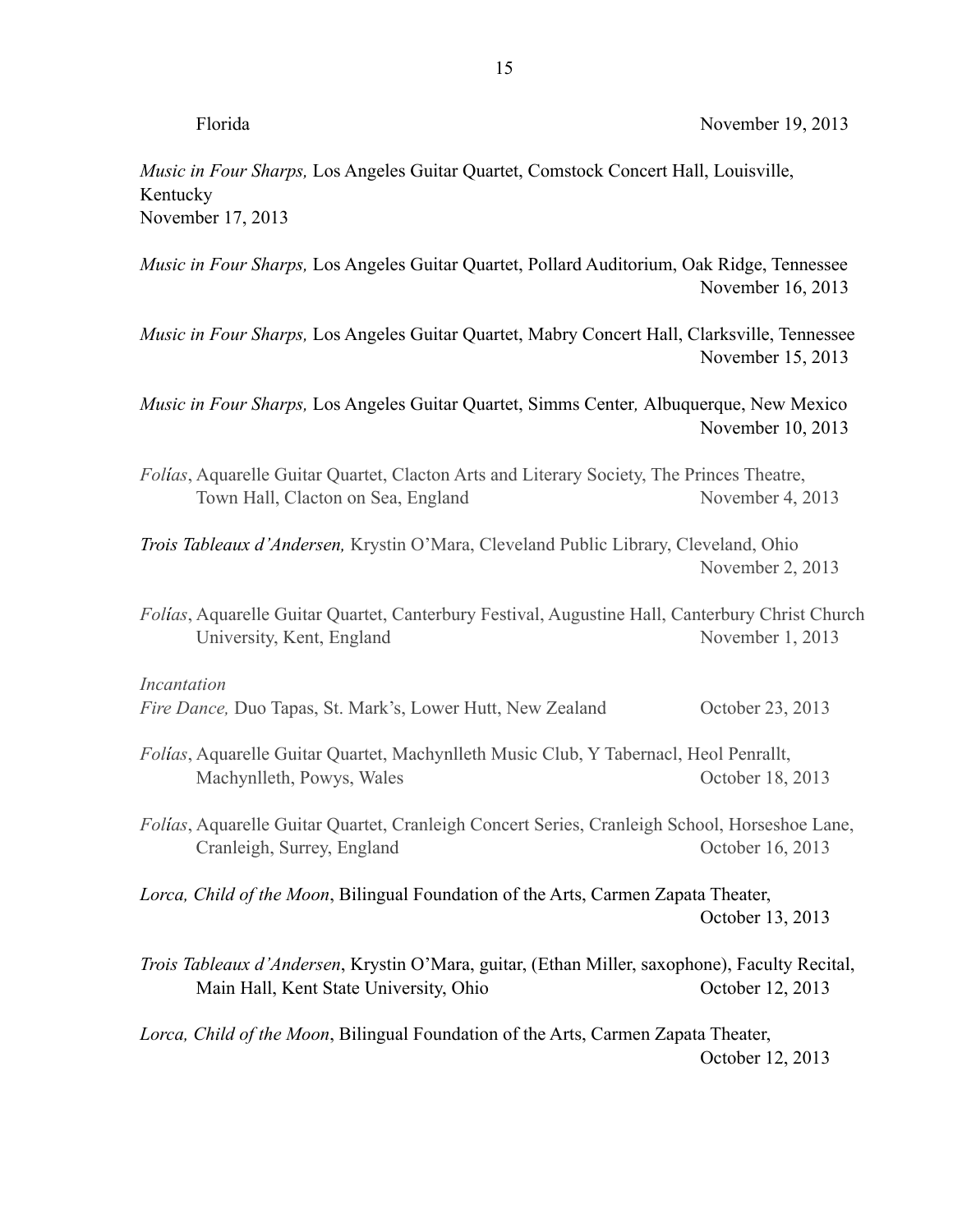| Trois Tableaux d'Andersen, Krystin O'Mara, guitar, Cleveland Classical Guitar Society, True<br>North Cultural Arts, Sheffield Village, Ohio       | October 11, 2013   |
|---------------------------------------------------------------------------------------------------------------------------------------------------|--------------------|
| Lorca, Child of the Moon, Bilingual Foundation of the Arts, Carmen Zapata Theater,                                                                | October 6, 2013    |
| Lorca, Child of the Moon, Bilingual Foundation of the Arts, Carmen Zapata Theater,                                                                | September 29, 2013 |
| Lorca, Child of the Moon, Bilingual Foundation of the Arts, Carmen Zapata Theater,                                                                | September 27, 2013 |
| Folias, Miscelanea Guitar Quartet, UNED Calatayud, Spain                                                                                          | September 24, 2013 |
| Cantar de los Cantares: Part I, Lyric Arts Trio, Johnson County Community College,<br><b>Ruel Joyce Recital Series</b>                            | September 23, 2013 |
| Lorca, Child of the Moon, Bilingual Foundation of the Arts, Whittier College                                                                      | September 19, 2013 |
| Antique Suite, New Zealand Guitar Quartet, Nelson School of Music, Adam Chamber Music<br>Festival, Nelson, New Zealand                            | September 2, 2013  |
| Trois Tableaux d'Andersen, Krystin O'Mara, guitar, Musicians Towers, Social Room, Cleveland<br>Heights, Ohio                                      | August 30, 2013    |
| Lorca, Child of the Moon, Bilingual Foundation of the Arts, Grand Performances, Los<br>Angeles, California                                        | August 23, 2013    |
| Incantation and Fire Dance, Duo Tapas, 57 Wood Street, Greytown, New Zealand                                                                      | August 18, 2013    |
| Antique Suite, New Zealand Guitar Quartet, Chanel Arts Centre, Motueka, New Zealand                                                               | August 11, 2013    |
| DADGAD, Henry Johnston, guitarist, Big Pier, Forest Lake Park, Grafton, New York                                                                  | August 9, 2013     |
| Folías, Aquarelle Guitar Quartet, Copenhagen Guitar Festival, Teatermuseet i Hofteatret,<br>Christiansborg Ridebane 18, 1218 København K, Denmark | August 9, 2013     |
| Antique Suite, New Zealand Guitar Quartet, Te Awamutu Methodist Church, Te Awamutu,                                                               |                    |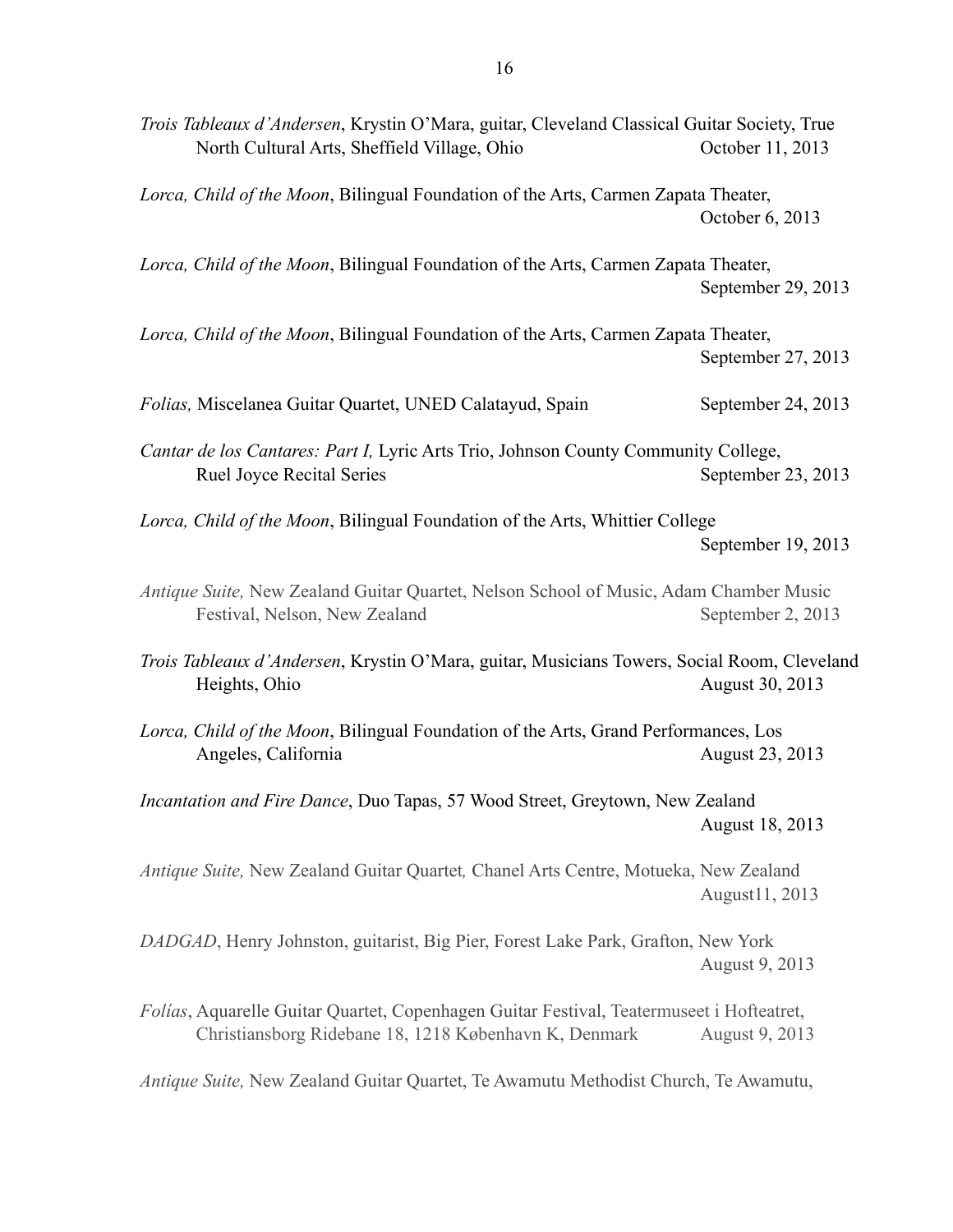| New Zealand                                                                                                                                    | August 4, 2013 |
|------------------------------------------------------------------------------------------------------------------------------------------------|----------------|
| Trois Tableaux d'Andersen Krystin O'Mara, St. John's Episcopal Church, Ohio City,<br>Ohio, sponsored by the Cleveland Classical Guitar Society | August 2, 2013 |
| Antique Suite, New Zealand Guitar Quartet, Old Library Building Arts Centre, Whangarei,<br>New Zealand                                         | July 27, 2013  |
| Folías, Aquarelle Guitar Quartet, Harrogate International Festival, Wesley Chapel,<br>Oxford Street, Harrogate, England                        | July 24, 2013  |
| Air, Duo Tapas, Copthorne Hokianga, Omapere, New Zealand                                                                                       | July 19, 2013  |
| Dror Yikro, Kostas Parasidias, St. Paraskevi's Amphitheatre, Amfikleia, Greece                                                                 | July 19, 2013  |
| Air<br>Incantation and Fire Dance<br>Duo Tapas, Harvey Indyk Residence, Hamilton, New Zealand<br>Air<br>Da Chara                               | July 18, 2013  |
| Duo Tapas, Coromandel Bowling Club, Coromandel, New Zealand                                                                                    | July 17, 2013  |
| Dror Yikro, Kostas Parisiadis, Citrus Museum, Chios Island, Kampos, Greece                                                                     | July 17, 2013  |
| Air<br>Da Chara, Duo Tapas, Senior Citizens Hall, Opotiki, New Zealand                                                                         | July 16, 2013  |
| Air<br>Da Chara<br>Duo Tapas, Oamaru Opera House, Oamaru, New Zealand                                                                          | July 12, 2013  |
| Da Chara, Anetter Bjørnenak, recorder, Gjermund Fredheim, baroque guitar, The Old<br>Farmstead, Uggdal, Tysnes, Hordaland, Norway              | July 12, 2013  |
| <i>Incantation and Fire Dance, Duo Tapas, Royal Theatre Foyer, Timaru, New Zealand</i>                                                         | July 11, 2013  |
| <i>Trois Tableaux d'Andersen</i> Krystin O'Mara, University Heights Library, Coventry<br>Branch, University Heights, Ohio                      | July 8, 2013   |
| Air, Duo Tapas, Wild Earth Restaurant, Goldfield's Mining Centre, Cromwell, New Zealand                                                        |                |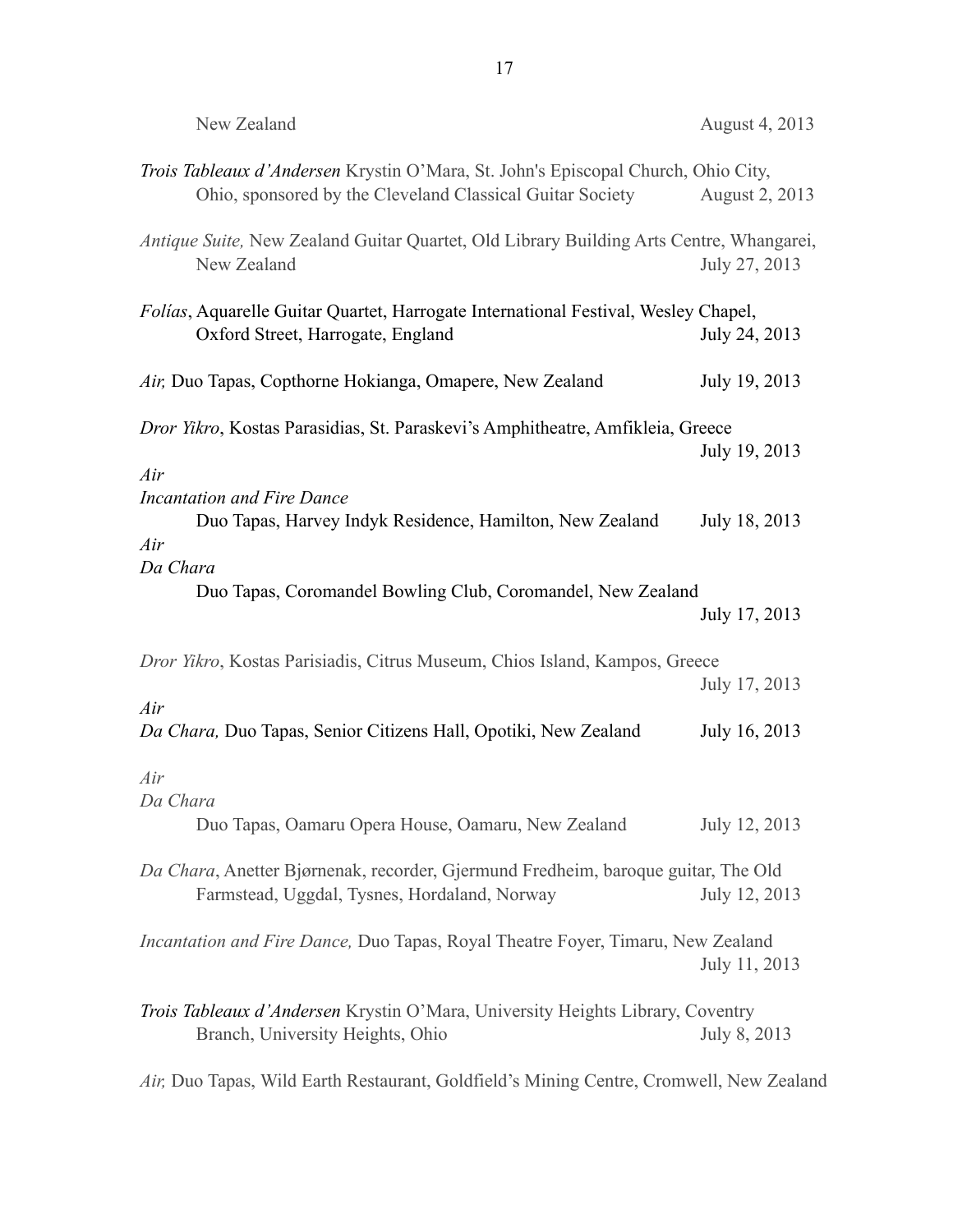|                                                                                                                                                                                                                           | July 10, 2013 |
|---------------------------------------------------------------------------------------------------------------------------------------------------------------------------------------------------------------------------|---------------|
| Da Chara, St. Andrew's Church Hall, Hokitika, New Zealand                                                                                                                                                                 | July 7, 2013  |
| Air, Duo Tapas, St. John's Church, Westport, New Zealand                                                                                                                                                                  | July 6, 2013  |
| Air<br>Da Chara<br>Duo Tapas, Reefton Area School Library, Reefton, New Zealand                                                                                                                                           | July 5, 2013  |
| Folías, Miscelánea Guitar Quartet, "Cassa dei Mezzo Music Festival", Makrigiallos,<br>Crete, Greece                                                                                                                       | June 30, 2013 |
| DADGAD – World premiere, Henry Johnston, guitar, Finals, Senior Division, International<br>Guitar Competition, Guitar Foundation of America, Margaret Comstock Concert Hall,<br>School of Music, University of Louisville | June 30, 2013 |
| Folías, Aquarelle Guitar Quartet, Tallinn Guitar Festival, House of the Brotherhood of Black                                                                                                                              |               |
| Heads,<br>Estonia                                                                                                                                                                                                         | June 13, 2013 |
| Air, Duo Tapas, Wellington Guitar Society, Wellington, New Zealand                                                                                                                                                        | June 9, 2013  |
| Antique Suite, Mexican Guitar Quartet, XXXV Foro de Nueva Musica "Manuel Enriquez"<br>Palacio de las Bellas Artes, Mexico City, Mexico                                                                                    | June 8, 2013  |
| Trois Tableaux d'Andersen, Krystin O'Mara, guitar, Judson South Franklin Circle, Chautauqua                                                                                                                               |               |
| Room,<br>Chagrin Falls, Ohio                                                                                                                                                                                              | June 2, 2013  |
| Folías, Miscelánea Guitar Quartet, "Swirling Modes", Jazzit-Musik-Club Salzburg,<br>Austria                                                                                                                               | May 29, 2013  |
| Folías, Miscelánea Guitar Quartet, "Eröffnung Literaturfest Salzburg", Große<br>Universitätsaula, Salzburg, Austria                                                                                                       | May 22, 2013  |
| Dror Yikro, Kostas Parisiadis, Phillipos Nakas Conservatory, Athens, Greece                                                                                                                                               | May 18, 2013  |
| Folias, Miscelánea Guitar Quartet, "Workshop with L.A. Guitar Quartet" in Wolf-Ferrari-<br>Haus, Ottobrunn, Munich, Germany                                                                                               | May 5, 2013   |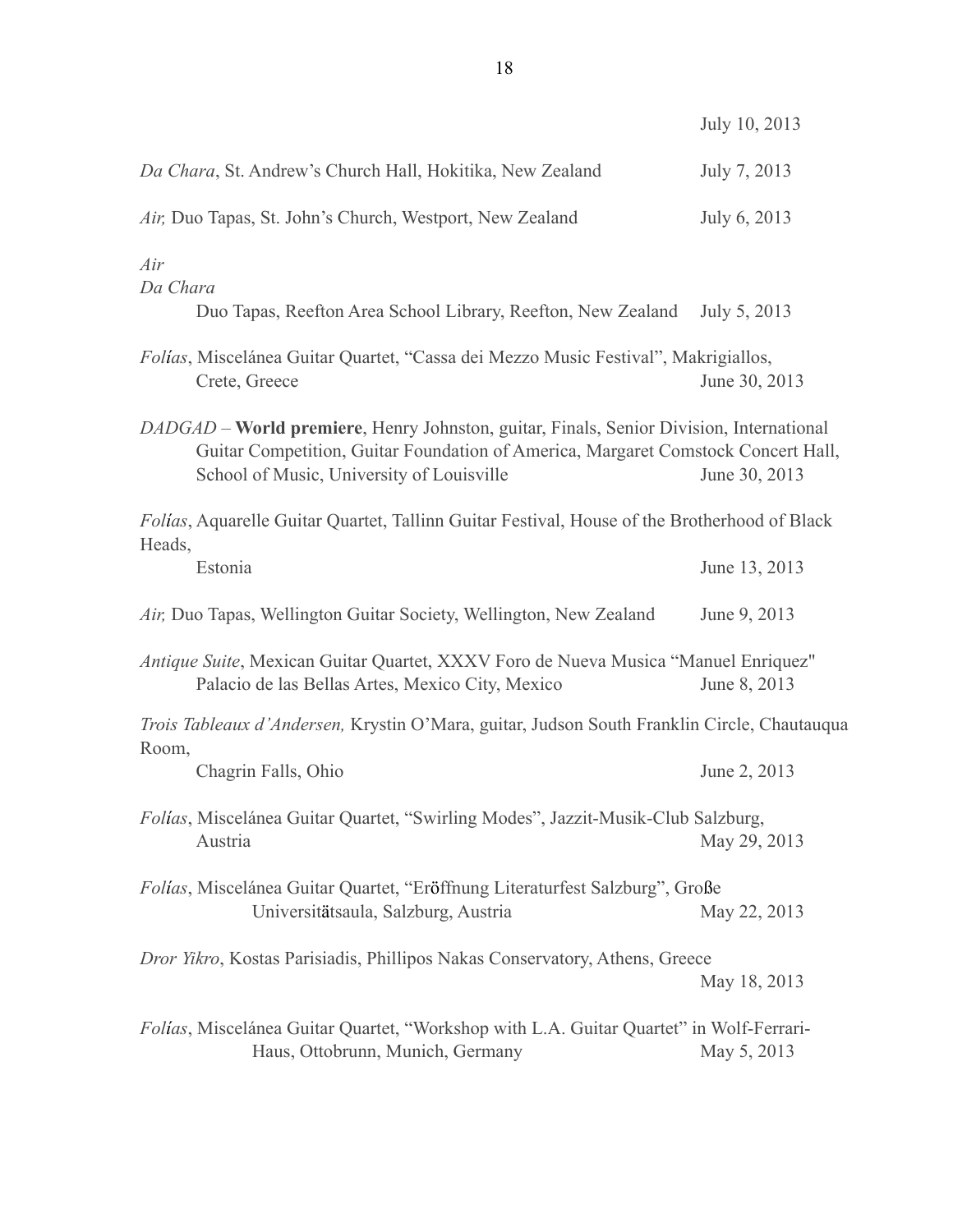| Tri Chairde, Beau Soir Ensemble (flute, harp and viola), Church of the Annunciation,<br>Washington,                                                                                                                    |                  |
|------------------------------------------------------------------------------------------------------------------------------------------------------------------------------------------------------------------------|------------------|
| D.C.                                                                                                                                                                                                                   | May 3, 2013      |
| Labyrinth (On A Theme of Led Zeppelin), Bradley Guitar Ensemble, Bradley University Guitar<br>Ensemble Spring Concert, Peters Recital Hall, Dingeldine Music Center, Campus of<br>Bradley University, Peoria, Illinois | April 29, 2013   |
| Antique Suite, New Zealand Guitar Quartet, St. Mark's Chuch, Lower Hutt, New Zealand                                                                                                                                   | April 24, 2013   |
| Fire of Sacrifice, Shoushik Barsoumian, soprano, Lark Choir conducted by Vatsche Barsoumian,<br>Popper Theater, UCLA, Los Angeles                                                                                      | April 22, 2013   |
| Fire of Sacrifice, Shoushik Barsoumian, soprano, Lark Choir, Dilijan Concert Series, Zipper<br>Hall,                                                                                                                   |                  |
| Colburn School, Los Angeles, California                                                                                                                                                                                | April 21, 2013   |
| Folias, Aquarelle Guitar Quartet, Phyllis Court Club, Henley on Thames, England                                                                                                                                        | April 19, 2013   |
| Fire of Sacrifice, World premiere performance, Shoushik Barsoumian, soprano, Lark Choir<br>conducted by Vatsche Barsoumian, Glendale Presbyterian Church April 19, 2013                                                |                  |
| Folias, Aquarelle Guitar Quartet, Manchester Mid-day Concerts, Bridgewater Hall, Manchester,<br>England                                                                                                                | April 18, 2013   |
| Trois Tableaux d'Andersen, Krystin O'Mara, guitar, Mixon Hall, Cleveland Institute of<br>Music, Cleveland, Ohio                                                                                                        | April 14, 2013   |
| Antique Suite, New Zealand Guitar Quartet, Concert Chamber, Rotorua Convention Centre,<br>Rotorua,                                                                                                                     |                  |
| New Zealand                                                                                                                                                                                                            | April 8, 2013    |
| Antique Suite, New Zealand Guitar Quartet, Nelson School of Music, Nelson, New Zealand                                                                                                                                 | February 9, 2013 |
| Antique Suite, New Zealand Guitar Quartet, St. Mark's Church, Lower Hutt, Wellington,<br>New Zealand                                                                                                                   | January 25, 2013 |
| <u> 2012:</u>                                                                                                                                                                                                          |                  |

# 19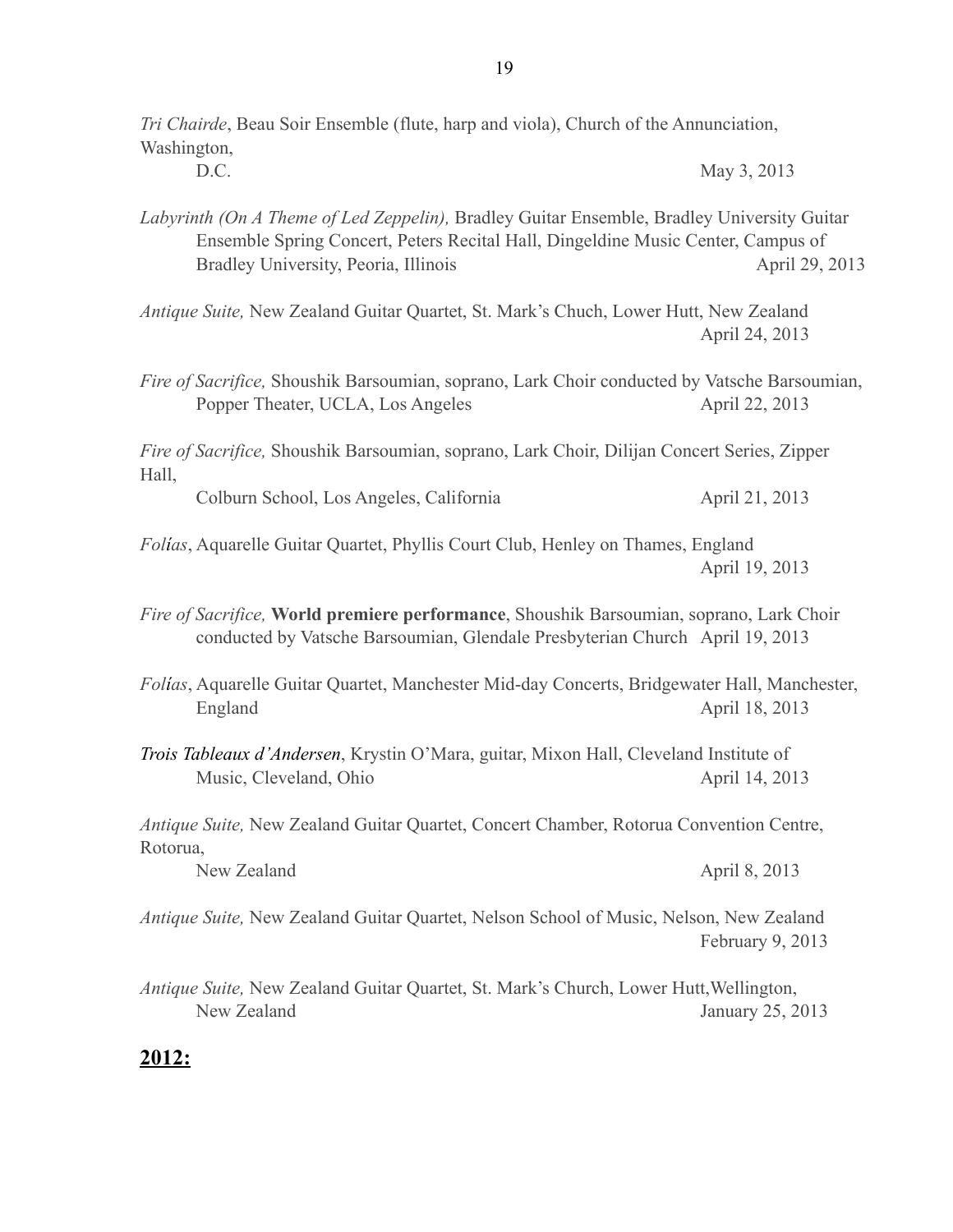*Folías,* Aquarelle Guitar Quartet, The Venue, Leeds College of Music, Leeds, England November 1, 2012

*Crónica del último año en la vida de un mexicano,* Augustana College Wind Ensemble, Rock Island, Illinois October 27, 2012

*Folías,* Aquarelle Guitar Quartet, Aarhus Guitar Festival, Helsingør Theatre, Aarhus, Denmark October 14, 2012

*Antique Suite*, New Zealand Guitar Quartet, Futuna Chapel, Wellington, New Zealand October 7, 2012

*Antique Suite*, New Zealand Guitar Quartet, Ho Hepa Auditorium, Christchurch City, New Zealand September 29, 2012

*Folías,* Aquarelle Guitar Quartet, Ards Arts Centre, Town Hall, Ards International Guitar Festival, Newtowntards, County Down, England September 27, 2012

#### *Antique Suite*, New Zealand Guitar Quartet, South Canterbury Community College, Timaru, New Zealand September 27, 2012

- *Folías,* Aquarelle Guitar Quartet, University of Salford, Peel Building, Peel Park Campus, University of Salford, The Crescent, Salford, England September 26, 2012
- *Folías,* Aquarelle Guitar Quartet, Luton Music Club, Library Theatre, Central Library in St. George's Square, Luton, England September 24, 2012
- *Folías,* Miscelánea Guitar Quartet, 2nd Hydra Classical Music Festival, Melina Merkouri Auditorium, Hydra, Greece August 31, 2012

*Folías,* Miscelánea Guitar Quartet, Municipal Gallery, Chania, Crete, Greece August 28, 2012

*Folías,* Miscelánea Guitar Quartet, Small Garden Theatre, Kipotheatro "Manos Hadjidakis", Festival of the Municipality of Heraklion, Crete, Greece August 26, 2012

#### *Antique Suite*, New Zealand Guitar Quartet, Old St. Paul's, Wellington, New Zealand August 21, 2012

*Da Chara,* Duo Tapas, Rupa Maitra, violin, Owen Moriarty, guitar, Pataka Museum, Porirua,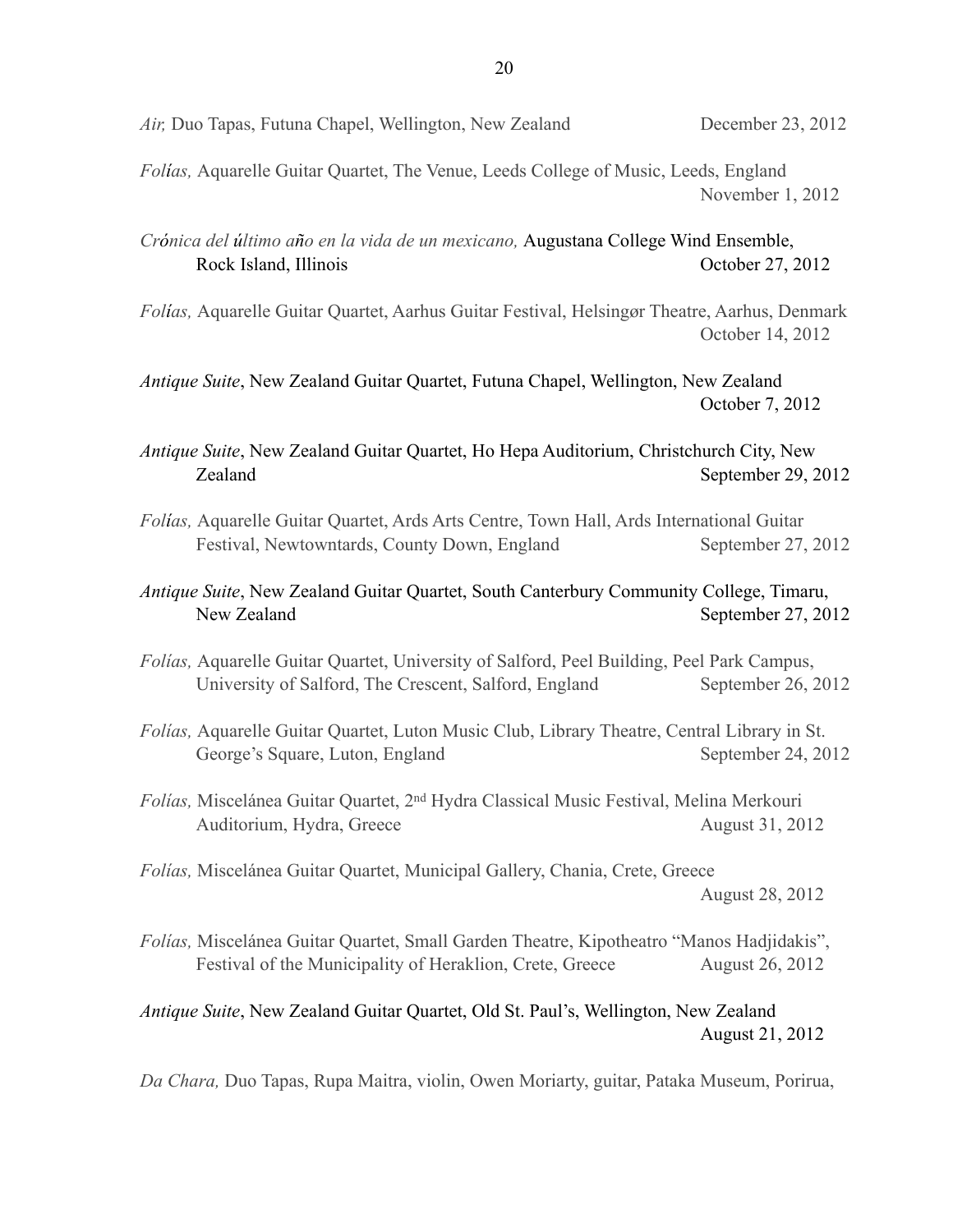| New Zealand                                                                                                                                                                                                                                   | July 29, 2012 |
|-----------------------------------------------------------------------------------------------------------------------------------------------------------------------------------------------------------------------------------------------|---------------|
| <i>Nocturnes</i> , Vladimir Chernov, baritone, Movses Pogossian and Guillaume Sutre, violins,<br>Richard O'Neil, viola, Antonio Lysy, cello, Christopher Hanulik, bass, Incontri in Terra<br>di Siena, La Foce – Castelluccio, Tuscany, Italy | July 28, 2012 |
| Air<br>Da Chara<br>Duo Tapas, Rupa Maitra, violin, Owen Moriarty, guitar, Timaru, New Zealand                                                                                                                                                 |               |
| Da Chara<br>Air                                                                                                                                                                                                                               | July 26, 2012 |
| Duo Tapas, Rupa Maitra, violin, Owen Moriarty, guitar, Te Manawa Museum of Art,<br>Science and History, Palmerstown North, New Zealand                                                                                                        | July 11, 2012 |
| Air, Duo Tapas, Rupa Maitra, violin, Owen Moriarty, guitar, Depot Artspace, Devonport, New<br>Zealand                                                                                                                                         | July 8, 2012  |
| Air, Duo Tapas, Rupa Maitra, violin, Owen Moriarty, guitar, St. Luke's Church, Remuera,<br>Auckland, New Zealand                                                                                                                              | July 7, 2012  |
| Dror Yikro, Kostas Parisiadis, Irakleidon 66, Athens, Greece                                                                                                                                                                                  | June 23, 2012 |
| <i>Thamar y Amnón</i> , Kyung-hee Sutre, harp, Guillaume Sutre, viola, Château Tour du Pas<br>Saint-Georges, St. Emilion, France                                                                                                              | June 21, 2012 |
| <i>Nocturnes</i> , Vladimir Chernov, baritone, Guillaume Sutre and Movses Pogossian, violins,<br>Richard O'Neil, viola, Antonio Lysy, cello, Benjamin Pendergrass, bass, Khatchaturian<br>Hall, Yereven, Armenia                              | June 16, 2012 |
| Air, Aki Nishiguchi, flute, Max Grgć, guitar, what's next ensemble, Royal-t Café, Los Angeles,<br>California                                                                                                                                  | June 1, 2012  |
| Antique Suite, New Zealand Guitar Quartet, Mills Reef Winery and Restaurant, Tauranga,<br>New Zealand                                                                                                                                         | May 27, 2012  |
| Antique Suite, New Zealand Guitar Quartet, St. Mary's Catholic Church, Rotorua, New<br>Zealand                                                                                                                                                | May 25, 2012  |
| Antique Suite, New Zealand Guitar Quartet, Lady Goodfellow Chapel, University of<br>Waikato, Hamilton, New Zealand                                                                                                                            | May 24, 2012  |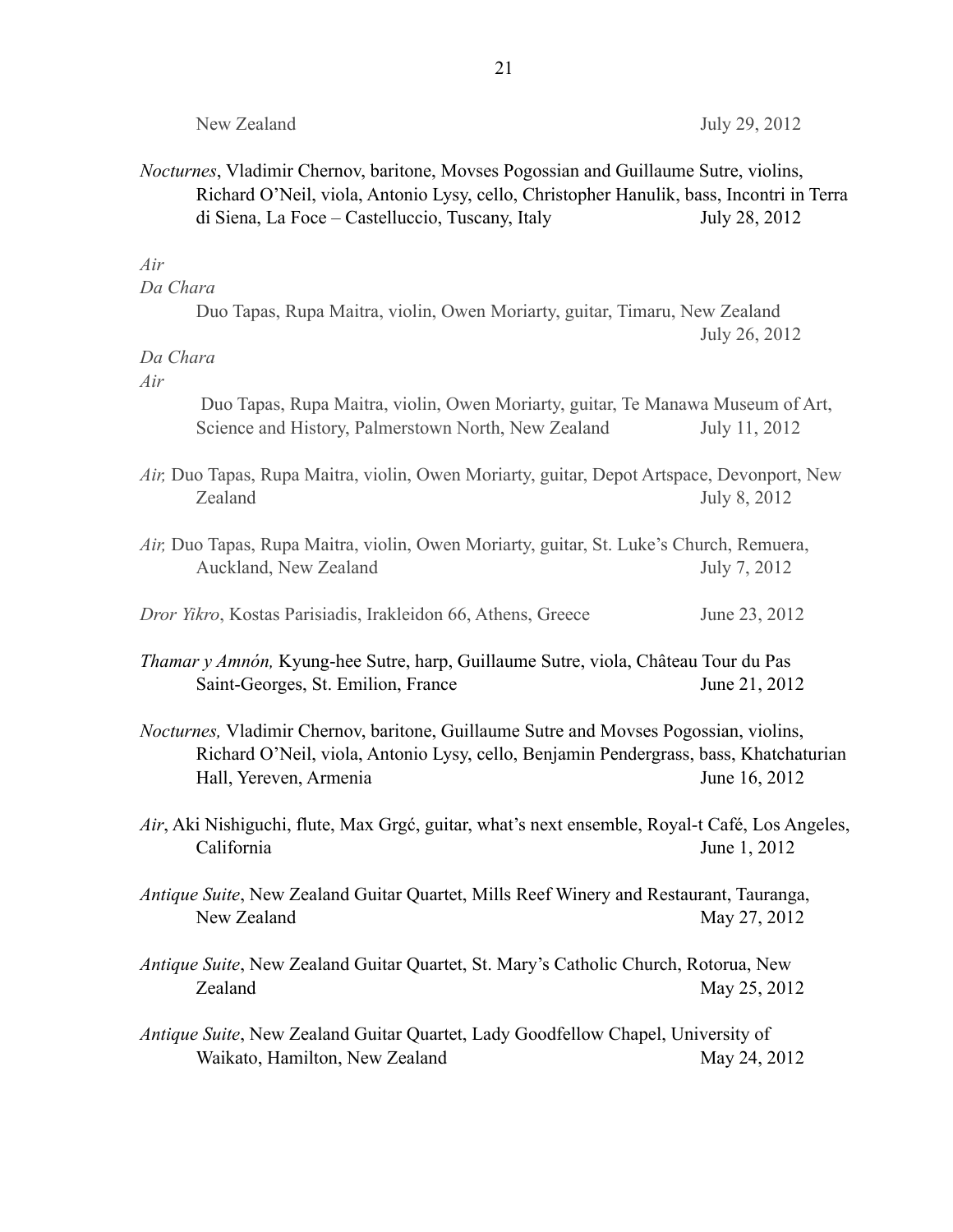- *Nocturnes*, Vladimir Chernov, baritone, Movses Pogossian and Guillaume Sutre, violins, Richard O'Neil, viola, Antonio Lysy, cello, Christopher Hanulik, bass, Schoenberg Hall, UCLA May 22, 2012
- *Chiacona,* **World Premiere of version for piano and guitar,** Iren Aryutunyan, guitar, Christoph Bull, piano, private recital, Los Angeles, California May 19, 2012

*Folías,* Miscelánea Guitar Quartet, University Mozarteum, Salzburg, Austria May 16, 2012

- *Canciones Melancólicos, (Guitar Quartet No. 8),* CSUN Graduate Guitar Quartet, with faculty soprano, Diane Ketchie, California State University at Northridge, Northridge, California May 4, 2012
- *Air,* Ben Pila, guitarist with Brendan Ryan, flute, Doheny Intellectual Commons, University of Southern California, Los Angeles, California May 4, 2012
- *Da Chara*, Ben Pila, guitarist with Brendan Ryan, flute, Doheny Intellectual Commons, University of Southern California, Los Angeles, California May 4, 2012

*Chiacona,* Iren Arutunyan, guitar, Christoph Bull, organ, Organ Studio, UCLA, Los Angeles 5:15 PM, May 1,

2012

8:00 PM, May 1, 2012

- *Labyrinth (On a Theme of Led Zeppelin),* Bradley Guitar Ensemble, Bradley University, Peoria, Illinois April 29, 2012
- *it is at moments after i have dreamed,* McGill Chamber Singers conducted by Erin Halpin, McGill University, Montreal, Quebec, Canada April 29, 2012
- *Da Chara,* Rupa Maitra, violin, Owen Moriarty, guitar, Marama Hall, Otago University, Dunedin, New Zealand April 18, 2012
- *Tri Chaírde (Three Friends),* Debussy Trio (Marcia Dickstein, harpist, Angela Weigand, flute, David Walther, viola), Concord University, Athens, West Virginia, April 16, 2012

*Tri Chaírde (Three Friends),* Debussy Trio (Marcia Dickstein, harpist, Angela Weigand, flute, David Walther, viola), Hamilton Auditorium, Carnegie Hall, New York April 15, 2012

*Labyrinth (On a Theme of Led Zeppelin,* Cuarteto de Fuego, Salón de Actos del H. Concejo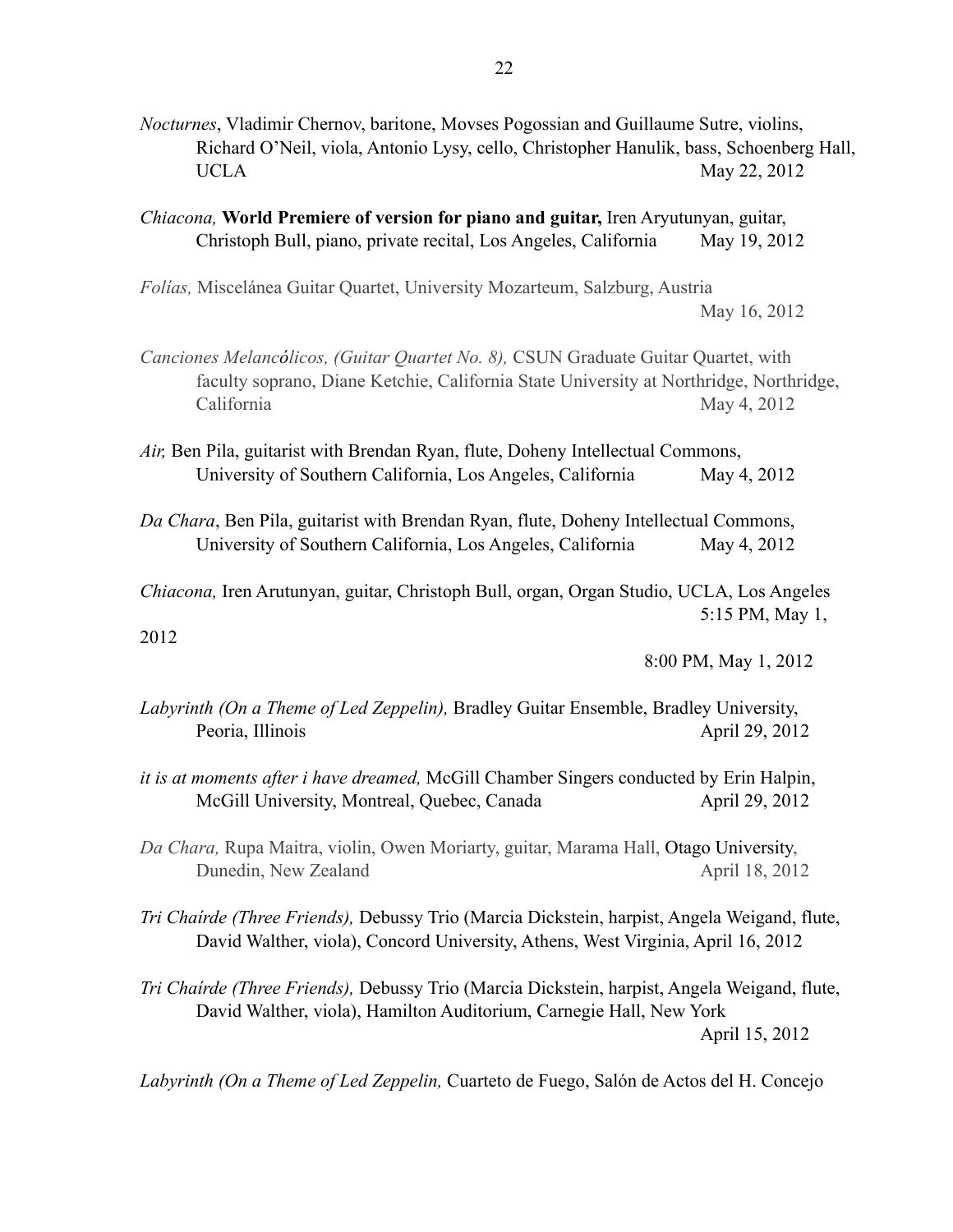| Municipal, Tarija, Bolivia |  |
|----------------------------|--|

#### April 5, 2012

- *Labyrinth (On a Theme of Led Zeppelin,* Cuarteto de Fuego, Iglesia Virgen del Carmen, Mairana, Bolivia **April 1, 2012**
- *Labyrinth (On a Theme of Led Zeppelin,* Cuarteto de Fuego, Iglesia de la Candelaria, Samaipata, Bolivia March 30, 2012
- *Labyrinth (On a Theme of Led Zeppelin,* Cuarteto de Fuego, Auditorio, Villamontes, Bolivia March 29, 2012
- *Labyrinth (On a Theme of Led Zeppelin,* Cuarteto de Fuego, Auditorio Evo Morales, Yacuiba, Bolivia March 28, 2012
- *Labyrinth (On a Theme of Led Zeppelin,* Cuarteto de Fuego, Teatro Gran Mariscal, Sucre, Bolivia March 25, 2012
- *Labyrinth (On a Theme of Led Zeppelin,* Cuarteto de Fuego, Teatro Achá, Cochabamba, Bolivia March 18, 2012 March 17, 2012
- *Da Chara,* Rupa Maitra, violin, Owen Moriarty, guitar, Te Manawa Art gallery, Palmerston North, Wellington, New Zealand March 11, 2012
- *Labyrinth (On a Theme of Led Zeppelin,* Cuarteto de Fuego, Teatro Municipal, La Paz, Bolivia March 11, 2012 March 10, 2012
- *Da Chara,* Rupa Maitra, violin, Owen Moriarty, guitar, St. Andrews on the Terrace, Wellington, New Zealand March 7, 2012
- *Labyrinth (On a Theme of Led Zeppelin,* Cuarteto de Fuego, Casa de la Cultura, Santa Cruz, Bolivia March 4, 2012 March 3, 2012 March 2, 2012 March 1, 2012
- *Cantar de los Cantares,* Alison England, soprano, Eric Jacobs, clarinet, Joel Clifft, piano, Popper Theater, University of California Los Angeles, Los Angeles January 28, 2012
- *Antique Suite,* New Zealand Guitar Quartet, St. Andrew's Church, New Plymouth, Taranaki Guitar Festival, New Zealand January 16, 2012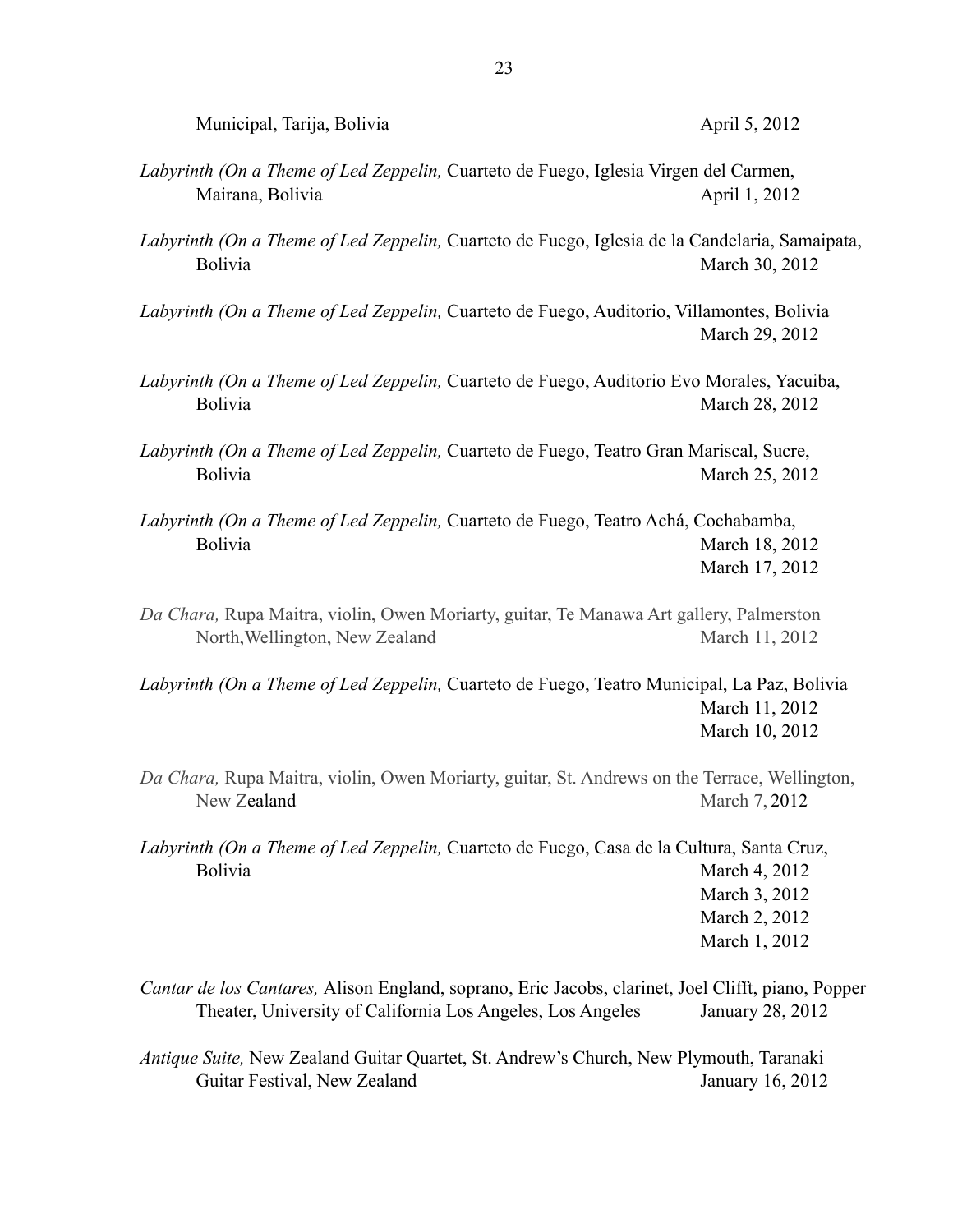#### **2011:**

*Variations on a Moldavian Hora,* Jane Curry, St. Andrew's On The Terrace, New Zealand, School of Music, Wellington, New Zealand December 7, 2011

*Folías,* Miscelánea Guitar Quartet, Centro UNED de Calatayud, Calatayud, Spain,

October 27,

2011

*Folías,* Aquarelle Guitar Quartet, Melling Tithebarn Arts Association, Tithebarn, Tithebarn Lane, Melling, Merseyside, England October 14, 2011

*Folías,* Aquarelle Guitar Quartet, Liverpool University School of Music, Leggate Theatre, Victoria

Gallery & Museum, Ashton Street, University of Liverpool, Liverpool, England October 5, 2011

*Variations on a Moldavian Hora*, Alberto Mesirca, Kulturhaus NIHZ, Nordhorn, Germany October 6, 2011

- *Air,* Ben Pila, guitar, Jeanette MacDonald Hall, University of Southern California, Los Angeles, California September 25, 2011
- *Folías*, Aquarelle Guitar Quartet, Playden Church, Rye Arts Festival, Playden, East Sussex, England September 19, 2011
- *Air,* Ben Pila, guitar, *10th Anniversary 9/11 Commemoration* during the reading of the names and directly before President Bush spoke, New York City September 11, 2011
- *Air,* Tapas Duo, St. Andrews Church, Wellington, New Zealand August 3, 2011
- *Air, Tapas Duo, Old St. Paul's Church, Wellington, New Zealand July 26, 2011*

*Da Chara,* Tapas Duo, The Deport Artspace, Devonport, Auckland, New Zealand July 23, 2011

*Folías,* Aquarelle Quartet, Wesley Chapel, Harrogate International Festival,Yorkshire, England July 9, 2011

*Folías,* Aquarelle Quartet, Bishop Auckland Music Society, The Throne Room, Auckland Castle,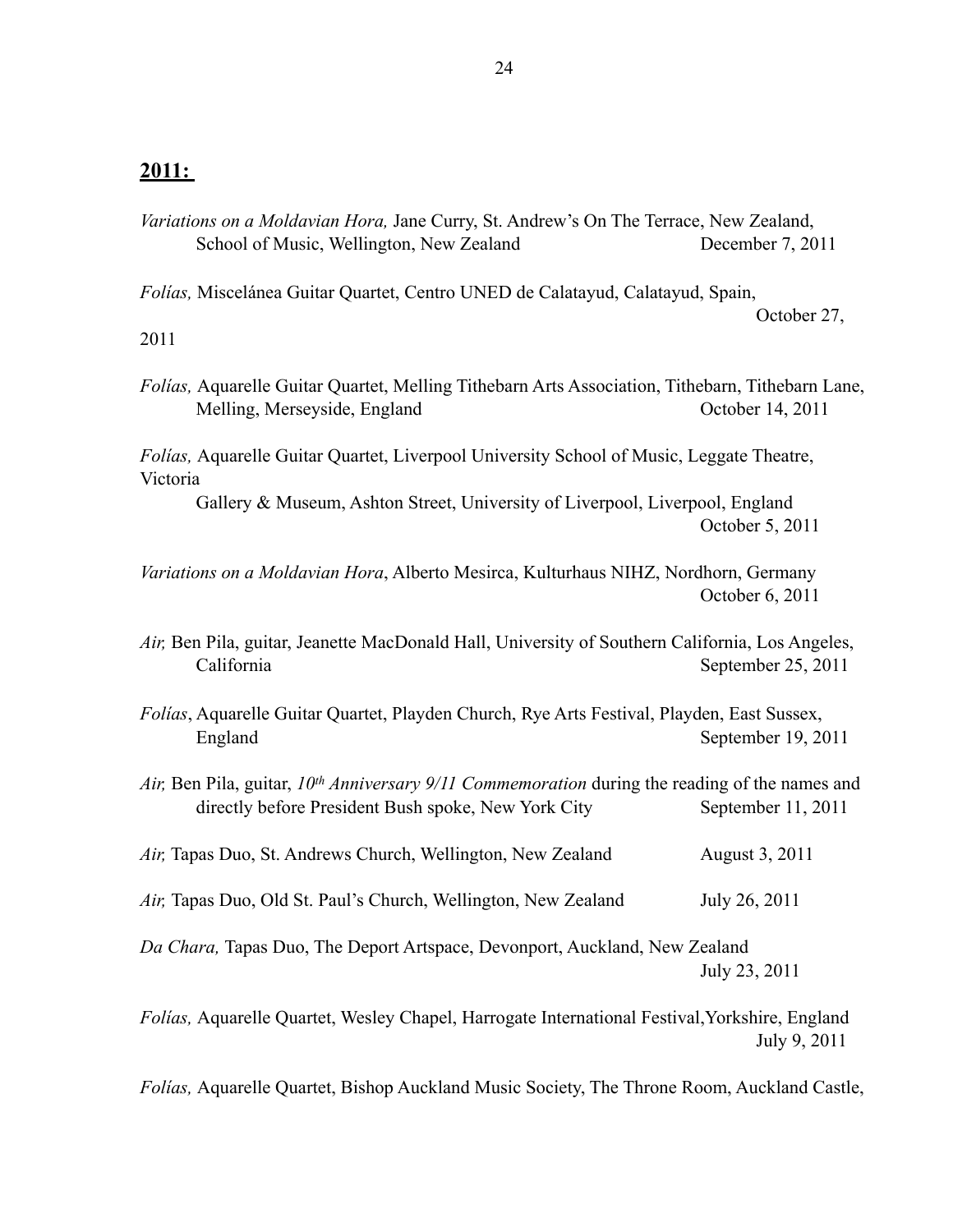|           | Bishop Auckland, Co. Durham, England                                                                                                                                                                                                                                               | July 8, 2011  |     |
|-----------|------------------------------------------------------------------------------------------------------------------------------------------------------------------------------------------------------------------------------------------------------------------------------------|---------------|-----|
|           | Da Chara, Tapas Duo, St. Mark's Church in Lower Hutt, New Zealand                                                                                                                                                                                                                  | July 6, 2011  |     |
| Air and   | Da Chara, Tapas Duo, Te Manawa Art Gallery, Palmerston North, New Zealand                                                                                                                                                                                                          | July 3, 2011  |     |
|           | Variations on 'Non e Tempo d'aspetare', Vermillion Guitar Trio, Capital Theater, Bendigo,<br>Victoria, Australia                                                                                                                                                                   | July 1, 2011  |     |
|           | Folías, Helios Guitar Quartet, Guitar Foundation of America, River Center for the Performing<br>Arts, Schwab School of Music, Columbus, Georgia                                                                                                                                    | June 30, 2011 |     |
|           | Folías, Helios Guitar Quartet, University of Arkansas, Little Rock, Arkansas                                                                                                                                                                                                       | June 25, 2011 |     |
|           | Folías, Aquarelle Guitar Quartet, Wymondham Music Festival, Wymondham Abbey, Church                                                                                                                                                                                                |               |     |
| Street,   | Wymondham, Norfolk, England                                                                                                                                                                                                                                                        | June 25, 2011 |     |
|           | Folías, Helios Guitar Quartet, Andrea Cannon Guitar Arts Studio, Houston, Texas                                                                                                                                                                                                    | June 23, 2011 |     |
|           | Folías, Helios Guitar Quartet, The New Mexico Classical Guitar Festival, Keller Hall, University<br>of New Mexico, Albuquerque, New Mexico                                                                                                                                         | June 19, 2011 |     |
|           | Folías, Helios Guitar Quartet, Grand Canyon Guitar Society, Flagstaff, Arizona                                                                                                                                                                                                     | June 17, 2011 |     |
| Thornham, | Folías, Aquarelle Guitar Quartet, Brancaster Midsummmer Music, All Saints' Church,                                                                                                                                                                                                 |               |     |
|           | Brancaster, England                                                                                                                                                                                                                                                                | June 11, 2011 |     |
|           | Folías, Helios Guitar Quartet, Bell Canyon Music Festival, Bell Canyon Community Center,<br>California                                                                                                                                                                             | June 3, 2011  |     |
|           | <i>Hymn</i> (from <i>Nocturnes</i> ), Los Angeles Philharmonic Benefit Gala sponsored by the Consulate<br>General of Armenia, Vladimir Chernov, baritone, Dilijan Chamber Players conducted by<br>the composer, Grand Ballroom, Dorothy Chandler Pavilion, Los Angeles, California |               | May |
|           | 21, 2011                                                                                                                                                                                                                                                                           |               |     |

21, 2011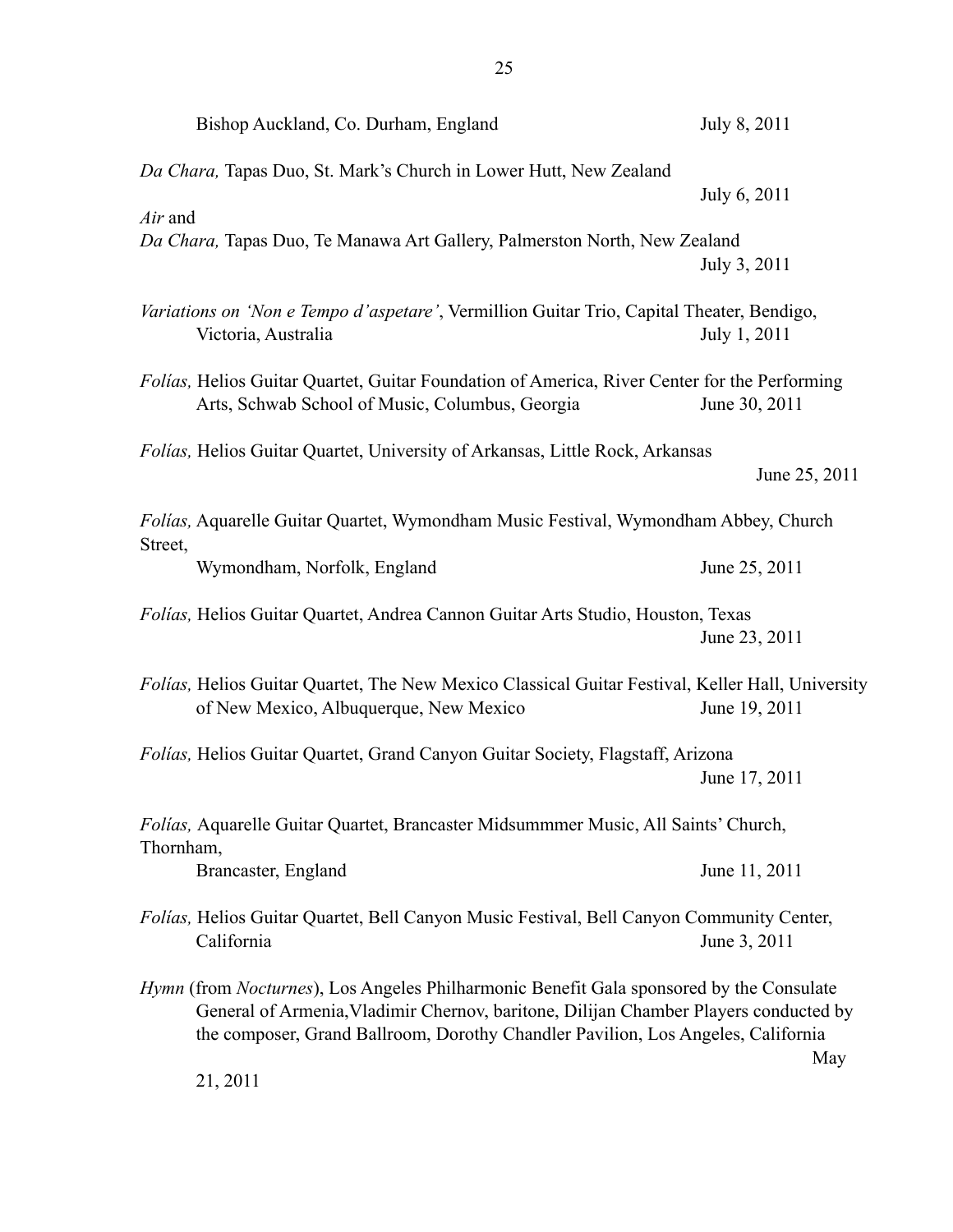*Folías,* Helios Guitar Quartet, Pasadena Conservatory of Music, Pasadena, California May 19, 2011

*Antique Suite*, Los Angeles Guitar Quartet, Detmold Hochschule fur Musik, Detmold, Germany May 10, 2011

*Air,* 

- *Da Chara*, Brendan Ryan, flutist, Ben Pila, guitarist, Doheny Intellectual Commons, USC, Los Angeles, California May 4, 2011
- *Planxty Heather MacLaughlin and Alan Johnston,* MacPhail Center, Spotlight Series, Minneapolis, Minnesota April 29, 2011

A*ntique Suite,* Los Angeles Guitar Quartet, Harper College, Palatine, Illinois

April 17, 2011

*Antique Suite*, Los Angeles Guitar Quartet, Lawrence University, Appleton, Wisconsin April 16, 2011

- *Da Chara,* George Lindquist, guitar, Robert Fellows, flute, Greenhill Center of the Arts University of Wisconsin, Whitewater, Wisconsin March 16, 2011
- *Antique Suite*, Los Angeles Guitar Quartet, Francis Winspear Centre for Music, Enmax Hall, Sir Winston Churchill Square, Edmonton Guitar Society, Edmonton, Alberta, Canada March 16, 2011
- *Thamar y Amnón,* Mark Carlson, flute, Richard O'Neil, viola, Walter Ponce, piano, Schoenberg Recital Hall, UCLA, Los Angeles, California March 2, 2011
- *Variations on a Moldavian Hora,* Alberto Mesirca, Concertgebouw, Amsterdam, Netherlands February 26, 2011

*Antique Suite*, Los Angeles Guitar Quartet, Spivey Hall, Morrow, Georgia

February 13, 2011

- *Nocturnes,* Vladimir Chernov, baritone, Artur Afenesov, piano, Lark Academy, Glendale, California January 30, 2011
- *Cuando se abre en la manana*, Sun Young Kim, soprano, Scott Tennant, guitarist, Bovard Auditorium, University of Southern California, Los Angeles, California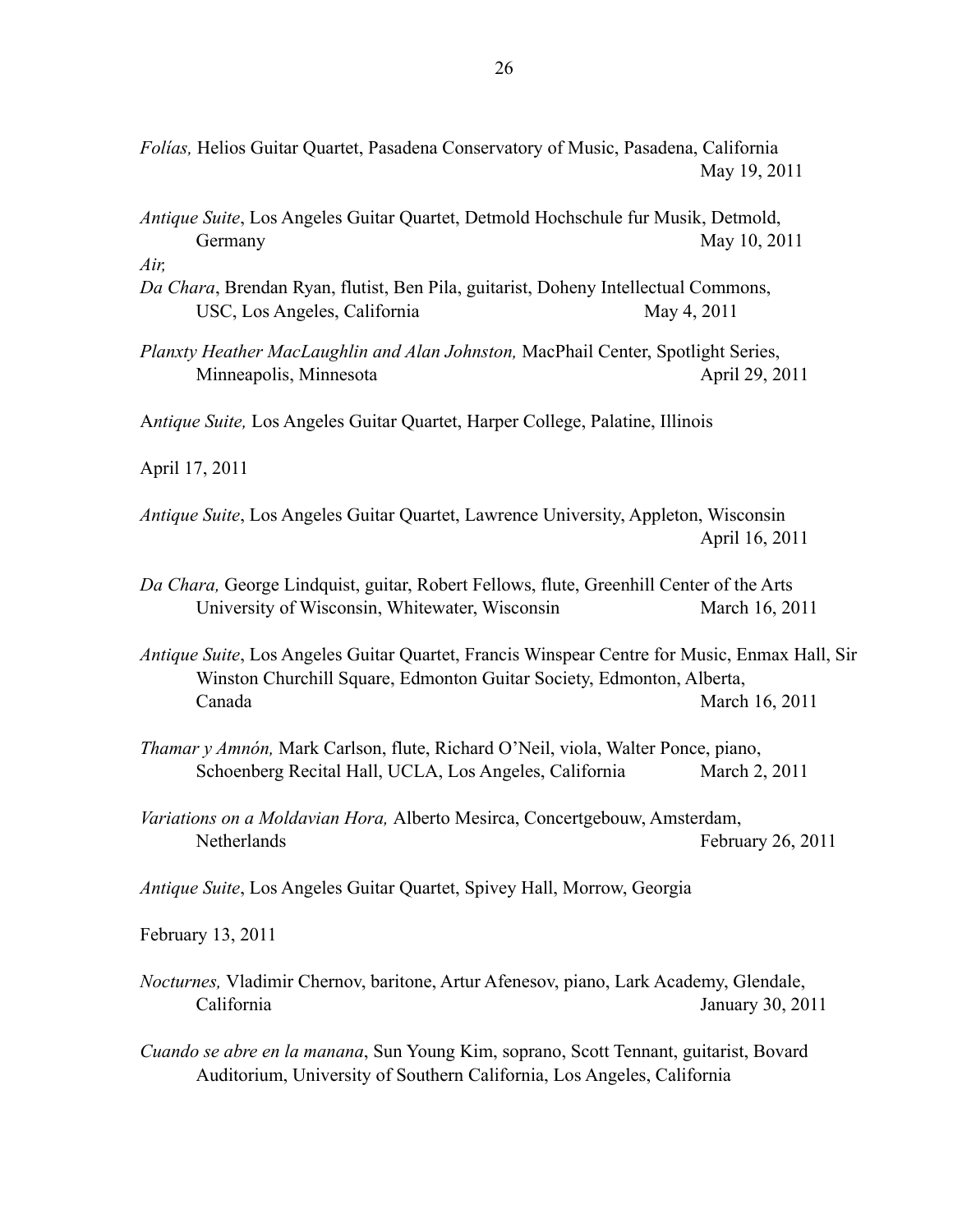*Variations on a Moldavian Hora,* Alberto Mesirca, Kulturhaus NIHZ, Nordhorn, Germany, January 16, 2011

*Antique Suite*, Los Angeles Guitar Quartet, Herbst Theatre, San Francisco, California January 15, 2011

*Variations on a Moldavian Hora,* Alberto Mesirca, Teatro Rossetti – Città del Vasto, Italy January 9, 2011

#### **2010:**

| Thamar y Amnón, Impetus, Terence Teow, flute, Angela Huang, viola, Hui-Zhian Chin, piano,<br>Melbourne Glorious Christian Church, Melbourne, Australia                                                                                             | December 19, 2010  |
|----------------------------------------------------------------------------------------------------------------------------------------------------------------------------------------------------------------------------------------------------|--------------------|
| Antique Suite, Los Angeles Guitar Quartet, St. Louis Classical Guitar Society, The 560<br>Music Center - Music Department of Washington, St. Louis, Missouri                                                                                       | December 11, 2010  |
| Da Chara, Anette Bjørnenak, recorder, Gjermund Fredheim, baroque guitar, Latin School,<br>Foreningen Antikk Musikk, (Antique Music Society), Sundays Grammar School, Lille<br>Ovvregate 38, Holberg Museum, (Bergen School Museum), Bergen, Norway | November 28, 2010  |
| Folías, Miscelánea Guitar Quartet, Wrocław Guitar Festival, Great Hall of the Old Town in<br>Wroclaw,                                                                                                                                              |                    |
| Rynek, Nysa, Poland                                                                                                                                                                                                                                | November 25, 2010  |
| Antique Suite, Los Angeles Guitar Quartet, WYO Theater, Sheridan, Wyoming                                                                                                                                                                          | November 19, 2010  |
| Antique Suite, Los Angeles Guitar Quartet, Laramie County Community College,<br>Laramie, Wyoming                                                                                                                                                   | November 18, 2010  |
| Folías, Cuarteto Miscelánea, VielSaiten Festival, Wels, Austria                                                                                                                                                                                    | November $6, 2010$ |
| Da Chara (version for violin and guitar), Tapas Duo, Massey University, Wellington, New<br>Zealand                                                                                                                                                 | October 25, 2010   |

*Lullaby,* Debussy Trio, South Bay Chamber Society, Pacific Unitarian Church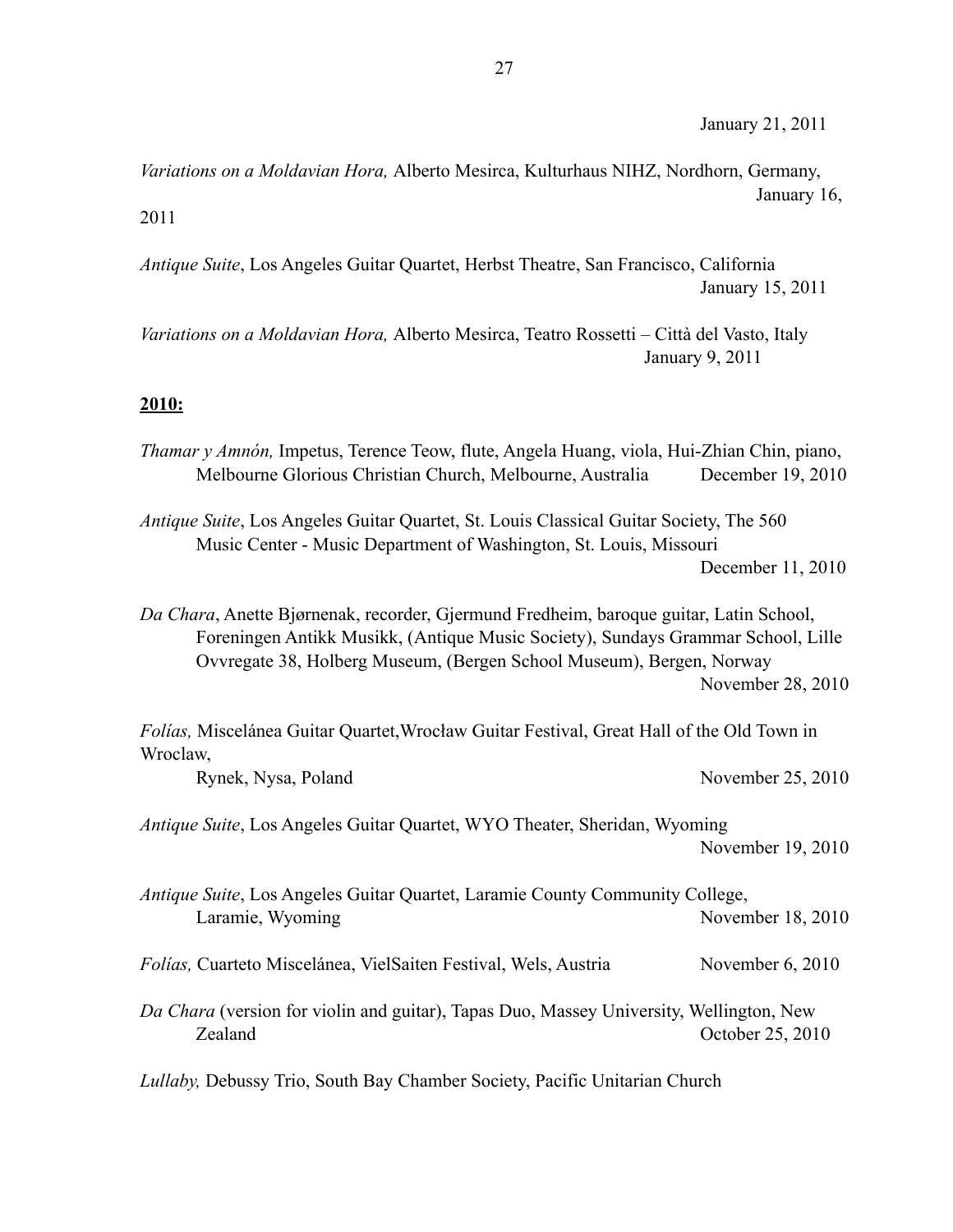*Tri Chaírde*, Debussy Trio, South Bay Chamber Society, Pacific Unitarian Church October 24, 2010

*Lullaby,* Debussy Trio, South Bay Chamber Society, Los Angeles Harbor College October 22, 2010

*Tri Chaírde*, Debussy Trio, South Bay Chamber Society, Los Angeles Harbor College October 22, 2010

*Antique Suite*, Los Angeles Guitar Quartet, Brooks Center for the Performing Arts, Clemson University, Clemson, South Carolina October 21, 2010

*Variations on a Moldavian Hora,* Jason Vieuax, guitar, Edmond Town Hall, Newton, Connecticut Connecticut Connecticut Connecticut Connecticut Connecticut Connecticut Connecticut Connecticut Connecticut Connecticut Connecticut Connecticut Connecticut Connecticut Connecticut Connecticut Connecticut Connec

*Antique Suite*, Los Angeles Guitar Quartet, Southern Oregon University, Ashland, Oregon October 1, 2010

*Nocturnes,* [World premiere performance],Vladimir Chernov, baritone, Dilijan Chamber Ensemble conducted by the composer, Searmi Park and Varty Manoulian, violins, Andrew McIntosh, viola, Timothy Landauer, cello, David Parmeter, bass, Zipper Hall, Colburn School, Los Angeles, California September 26, 2010

*Da Chara,* Duo Tapas, St. Andrew's On the Terrace, Wellington, New Zealand September 22, 2010

*Da Chara,* Duo Tapas, Old Saint Paul's Church, Wellington, New Zealand September 7, 2010

*Variations on a Moldavian Hora,* Alberto Mesirca, Konservatorium fuer Musik, International Forum Gitarre Wien, Vienna, Austria **August 30, 2010** 

*Da Chara,* Silje Hveem, flute, Gjermund Fredheim, guitar, Museumsdagen, Bygdetunet Road, Uskedalen, Norway August 22, 2010

*Variations on 'Non E Tempo D'Asppettare',* Vermillion Guitar Trio, St Pauls Cathedral Bendigo, Victoria, Australia and August 15, 2010

*Antique Suite,* Los Angeles Guitar Quartet, Iserlohn Guitar Symposium, Parktheater Iserlohn, Alexanderhöhe/Sudstrase, Westphalia, Germany August 15, 2010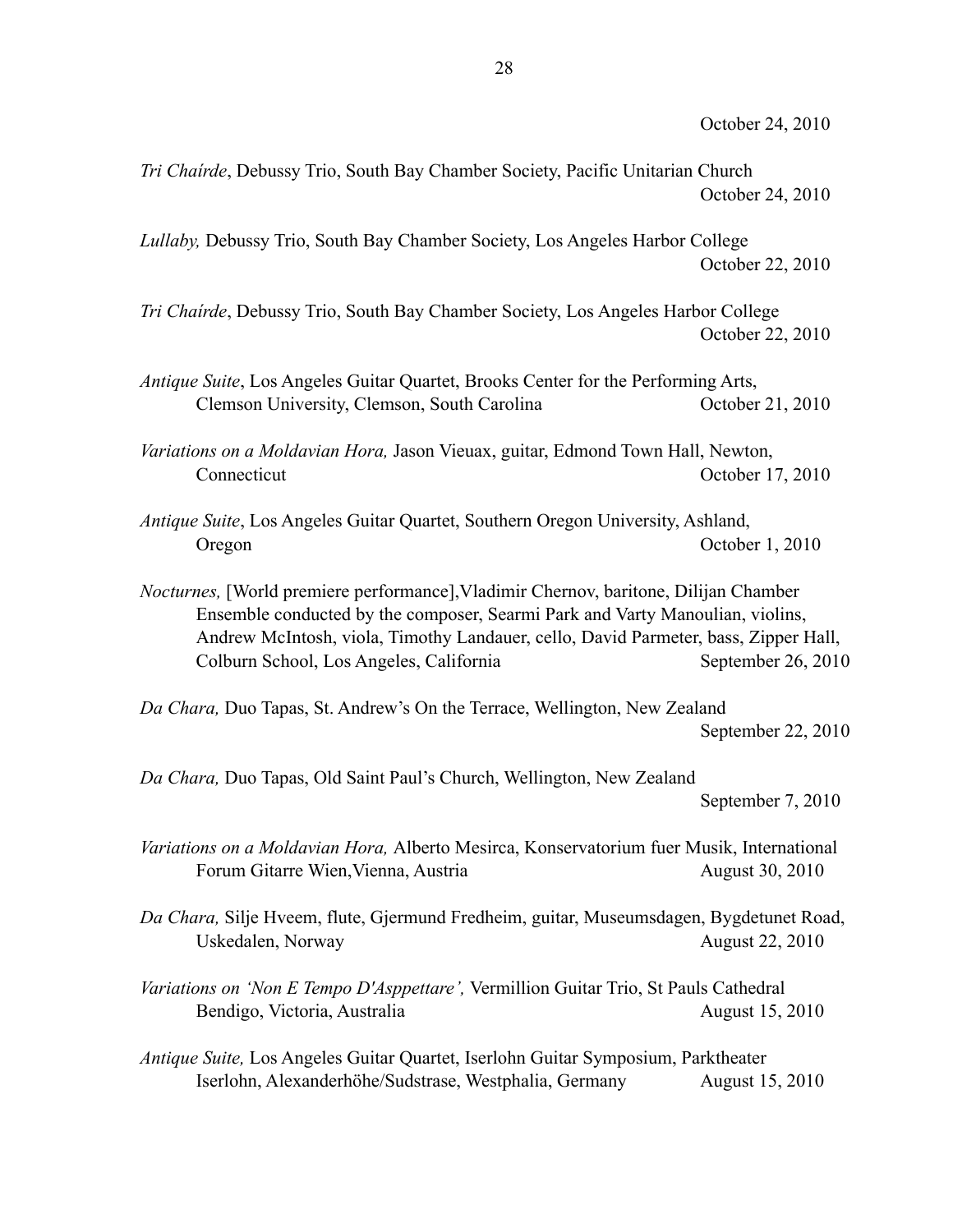- *Antique Suite,* Los Angeles Guitar Quartet, Rheingau Musik Festival, Geisenheim, Germany August 10, 2010
- *Antique Suite*, Los Angeles Guitar Quartet, Nürtingen Guitar Festival, Baden-Württemberg, Germany August 7, 2010
- *Variations on a Moldavian Hora,* Alberto Mesirca, guitar, Brisighella, Borgo Fregnano, Festival Chitarristico, Italy August 5, 2010
- *Crónica del último año en la vida de un mexicano,* Musashino Academia Musicae Wind Ensemble directed by Rikard Hansen, Tokyo Opera City Concert Hall, Tokyo, Japan July 16, 2010
- *Crónica del último año en la vida de un mexicano,* Musashino Academia Musicae Wind Ensemble directed by Rikard Hansen

Kitakyushu Performing Arts Center, Kyu-Shu, Fukuoka Prefecture, Japan July 8, 2010

Houzan-hall, Kyu-shu, Kagoshima Prefecture, Tokyo, Japan July 6, 2010

- *Antique Suite,* Los Angeles Guitar Quartet, Guitar Foundation of America Festival, Austin, Texas June 23, 2010
- *Folías,* Miscelánea Guitar Quartet, "America, America", Boston Guitar Fest, Boston, Massachusetts June 10, 2010
- *Variations on a Moldavian Hora,* Alberto Mesirca, guitar, Concerto solista e con Duo NIHZ, Bad Bentheim, Germany May 23, 2010
- *Out of the Cradle Endlessly Rocking,* May Festival Chorus directed by Robert Porco, Symphony Hall, Cincinnati, Ohio May 21, 2010
- *Antique Suite,* Los Angeles Guitar Quartet, Beverungen, Beverungen, Westphalia, Germany May 19, 2010
- *Antique Suite,* Los Angeles Guitar Quartet, Heilbronn, Heilbronn, Baden-Württemberg May 17, 2010
- *Antique Suite*, Los Angeles Guitar Quartet, Royal Festival Hall, London Guitar Festival at Southbank Centre, London, UK May 16, 2010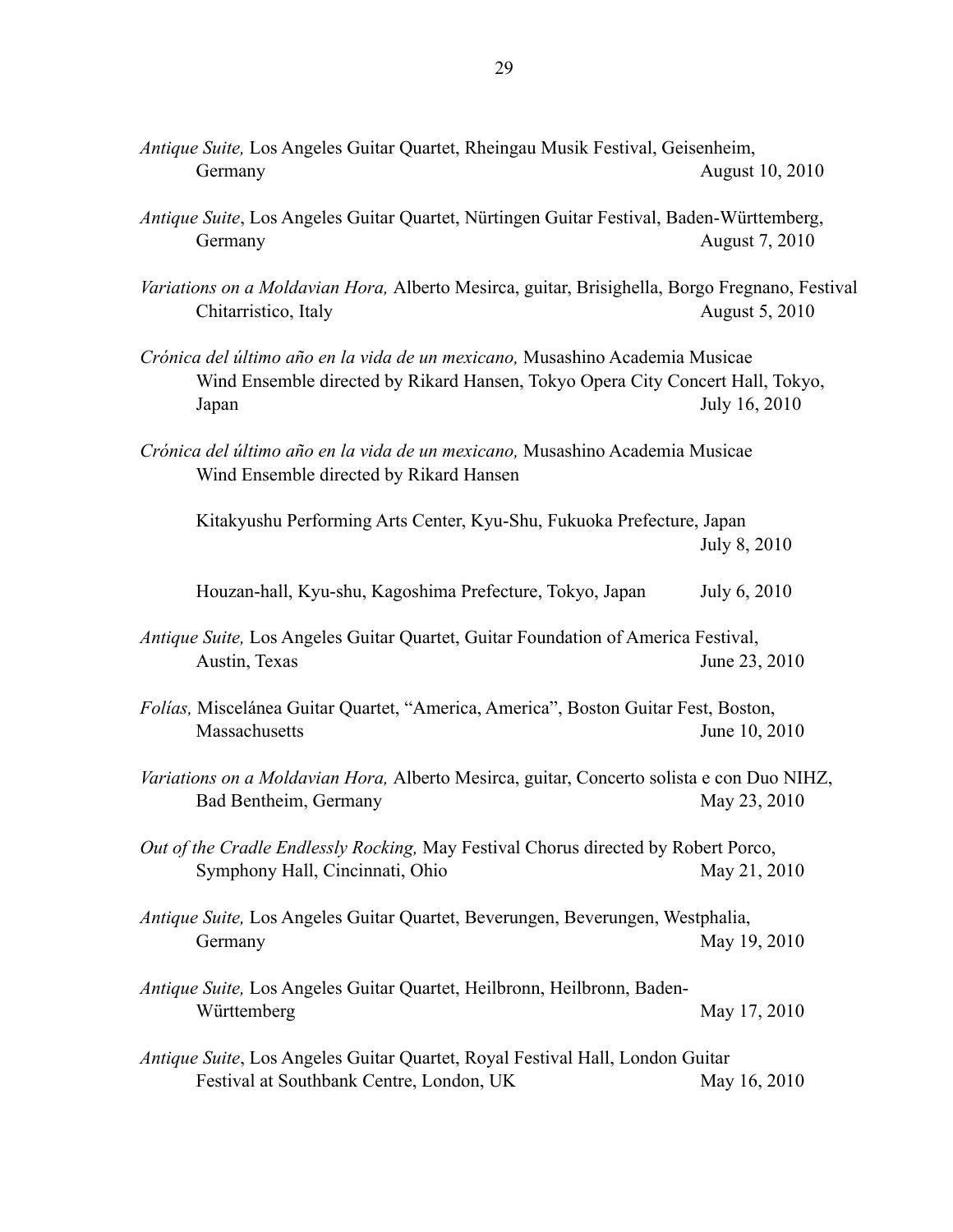*Antique Suite,* Los Angeles Guitar Quartet, Marsee Auditorium, El Camino College, Los Angeles April 30, 2010 *Cantar de los Cantares,* Katherine Giaquinto, soprano, Cincinnati Conservatory of Music, Cincinnati, Ohio April 28, 2010 *Folías,* Miscelánea Guitar Quartet, ["Synthermeia, 2009,](http://www.thermi.gr/Page1398.html)" Athens, Greece April 24, 2009 *Antique Suite,* Los Angeles Guitar Quartet, Camerata Musica, Richland, Washington April 17, 2010 *Antique Suite,* Los Angeles Guitar Quartet, Wolf Trap, Vienna, Virginia April 9, 2010 *Antique Suite,* Los Angeles Guitar Quartet, South Orange Performing Arts Center, Seton Hall University, South Orange, New Jersey April 8, 2010 *Antique Suite,* Los Angeles Guitar Quartet, Da Camera Society: Chamber Music in Historic Sites: "The Geffen Contemporary at MOCA", Little Tokyo, Los Angeles March 28, 2010 *Antique Suite,* Los Angeles Guitar Quartet, Del Valle Fine Arts Series, Livermore, California March 26, 2010 *Antique Suite,* Los Angeles Guitar Quartet, University of Michigan, Wharton Center for the Performing Arts, East Lansing, Michigan March 21, 2010 *Antique Suite,* Los Angeles Guitar Quartet, Mid-America Guitar Festival, St. Cecilia Music Center, Royce Auditorium, Grand Rapids, Michigan March 20, 2010  *Antique Suite,* Los Angeles Guitar Quartet, Jensen Grand Concert Hall, Stephens Performing Arts Center, Idaho State University, Pocatello, Idaho March 13, 2010 *Antique Suite,* Los Angeles Guitar Quartet, The Geffen Contemporary at the MOCA, Los Angeles, California March 10, 2010

*Variations on a Moldavian Hora,* Alberto Mesirca, guitar, Chiesa San Fermo Inferiore, Verona, Amici della musica di Verona, Italy March 8, 2010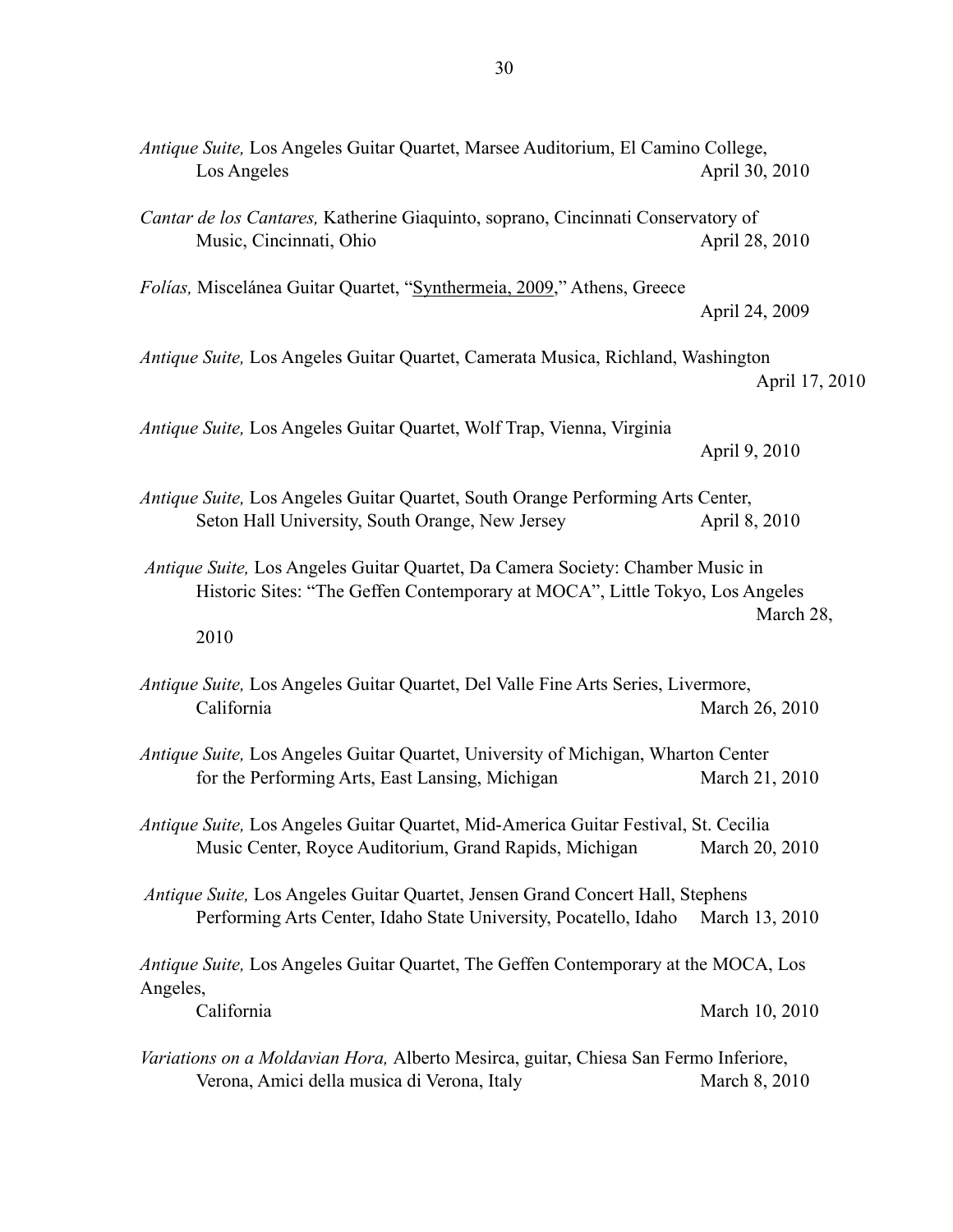| Agnus Dei, Erin Ripka, violin, Andrea Fedele, English Horn, St. Cloud State<br>University Wind Ensemble directed by Rikard Hansen, "Music Alive!" Concert Tour |                   |
|----------------------------------------------------------------------------------------------------------------------------------------------------------------|-------------------|
| Benson Great Hall, St. Paul, Minnesota                                                                                                                         | March 8, 2010     |
| Sauk Rapids Performing Arts Center, Sauk Rapids, Minnesota                                                                                                     | March 7, 2010     |
| Basilica of St. Mary, Minneapolis, Minnesota                                                                                                                   | March 6, 2010     |
| <i>Variations on a Moldavian Hora</i> , Alberto Mesirca, guitar, Amsterdam, The Netherlands                                                                    | February 12, 2010 |
| Variations on a Moldavian Hora, Alberto Mesirca, guitar, Chiesa di S. Paolo, Olbia, Festival<br>Chitarristico, Italy                                           | January 30, 2010  |
| Lullaby, Lauren Sharkey, harp, Mary Alice Kolko, flute, Cathleen Storm, viola,                                                                                 |                   |
| Heritage Student Life Center, Simpson University, Redding, California                                                                                          |                   |
|                                                                                                                                                                | January 15, 2010  |

#### **2009:**

- *Variations on a Theme of Benjamin Britten,* Northwestern University Symphonic Band, conducted by Ryan T. Nelson, Pick-Staiger Concert Hall, Northwestern University, Evanston, Illinois December 4, 2009
- *String Quartet No. 1,* UCLA Faculty String Quartet (Movses Pogossian and Guilluame Sutre, violins, Richard O'Neil, viola, Antonio Lysy, cello), Schoenberg Auditorium, UCLA, Los Angeles, California December 3, 2009
- *Tres Canciones Sobre Lorca,* Shayla Albers, student recital, Concordia University, Wisconsin November, 2009

*Lullaby,* Debussy Trio, Newman Hall, USC Thornton School of Music, Los Angeles, California October 25, 2009

*Dror Yikro,* Franz Helfersdorfer, guitarist, Haus der Musik, Vienna, Austria June 8, 2009

*Antique Suite,* Miscelánea Guitar Quartet, "[Synthermeia, 2009](http://www.thermi.gr/Page1398.html)," Athens, Greece April 24, 2009

*Cantar de los Cantares,* Jessica Rivera, soprano, Todd Palmer, clarinetist, Maryanne Kim, pianist, Weill Hall at Carnegie Hall, New York March 13, 2009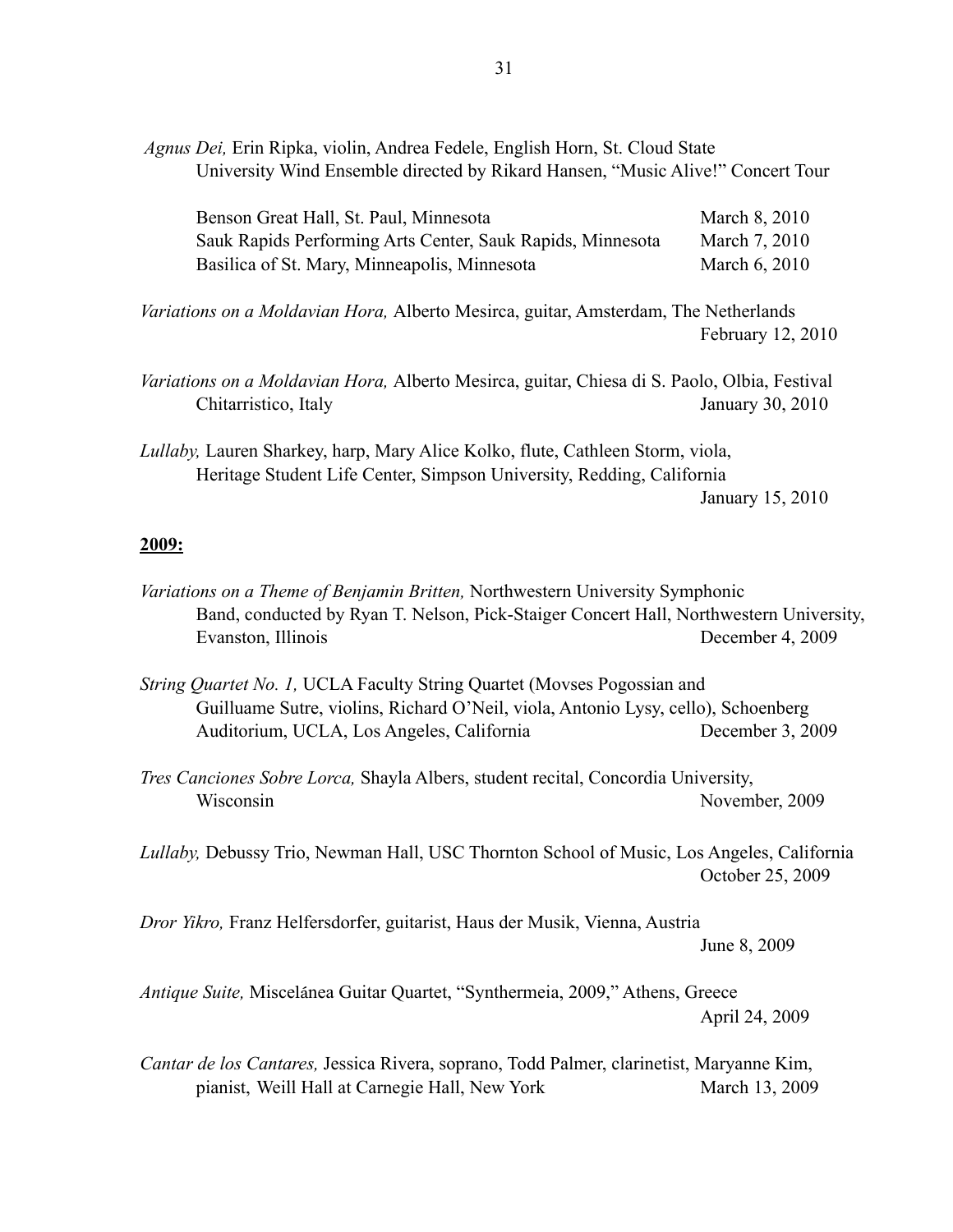| Cantar de los Cantares, Jessica Rivera, soprano, Chad Burrow, clarinetist, Maryanne Kim, Civic |       |
|------------------------------------------------------------------------------------------------|-------|
| Music Association of Oklahoma City, Bishop Angie Smith Chapel, Oklahoma City                   |       |
| University, Oklahoma City, Oklahoma                                                            | March |
| 8.2009                                                                                         |       |

| Cantar de los Cantares, Jessica Rivera, soprano, Todd Palmer, clarinetist, Maryanne Kim, |
|------------------------------------------------------------------------------------------|
| University of Las Vegas, Doc Rando Recital Hall, Las Vegas, Nevada                       |
| $\Gamma$ 1 $\Delta$ $\Gamma$ $\Delta$ $\Delta$ $\Delta$                                  |

February 25, 2009

| <i>Lullaby</i> , Debussy Trio, Lyon & Healy Series, Chicago, Illinois                                                                                                            | February 7, 2009 |
|----------------------------------------------------------------------------------------------------------------------------------------------------------------------------------|------------------|
| Cantar de los Cantares, Jessica Rivera, soprano, Todd Palmer, clarinetist, Maryanne Kim,<br>pianist, Azusa Pacific University Artist Concert Series, Munson Recital Hall, Azusa, |                  |
| Califorinia,                                                                                                                                                                     |                  |

January 28, 2009

*Crónica del ultimo año en la vida de un mexicano,* European Union Youth Wind Orchestra – conducted by Jan Cober, Luxembourg July 15-25, 2009

### **2008:**

| Dror Yikro, Ronald Pearl, unknown concert in Baltimore                                  | 2008 |
|-----------------------------------------------------------------------------------------|------|
| <i>Variations on a Moldavian Hora, Gjermund Fredheim, Bergen Norway</i>                 | 2008 |
| Variations on a Moldavian Hora, Alberto Mesirca, guitar, Teatro Remondini, XXI STAGIONE |      |
| CONCERTISTICA 2008 – 2009, Bassano del Grappa, Italy<br>December $10, 2008$             |      |

*Variations on a Moldavian Hora,* Alberto Mesirca*,* guitar, Teatro Filippin, Paderno del Grappa Italy November 21, 2008

#### *Tri Chaírde*

*Lullaby*

Ensamble Ludere (Francisco Ramirez, flute, Luis Magaña, viola, Janet Paulus, harp), Anfiteatro Simón Bolívar del Antiguo Colegio de San Ildefonso, Mexico

November 16,

2008

*Variations on a Moldavian Hora,* Alberto Mesirca*,* guitar, Paese, TV - Sala Consiliare del Comune, Paese, Treviso, Venice, Italy November 15, 2008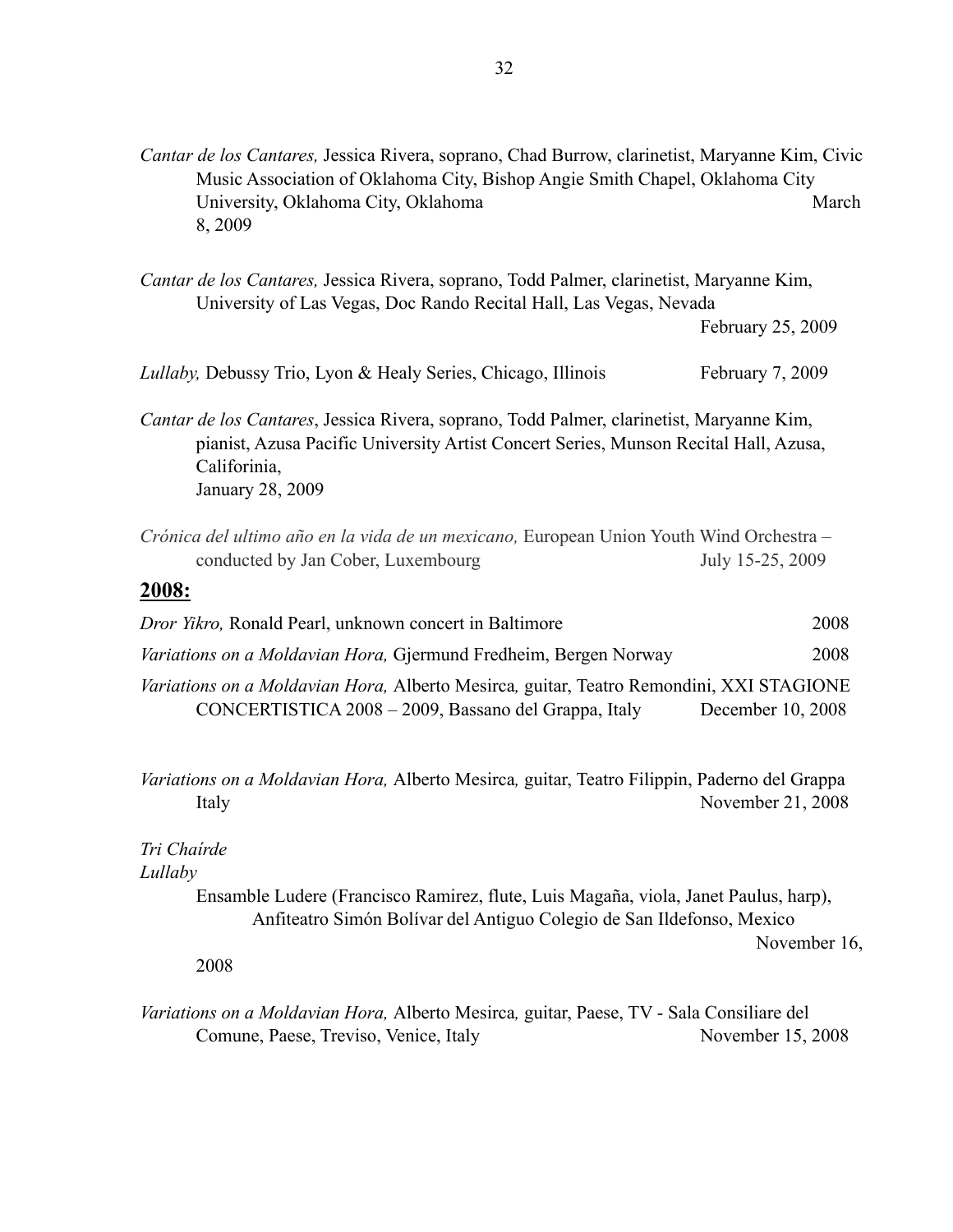*Variations on a Moldavian Hora,* Alberto Mesirca, Sinagoga, Nitra, Slovacchia, Nitra International

Guitar Festival Corober 24, 2008

*Cinco Canciones Insólitas,* Aralia Duo, Megan Sesma, harp, Patricia Schuman, soprano,

| First Congregational Church, Madison, Wisconsin | October 25, 2008   |
|-------------------------------------------------|--------------------|
| Wesleyan University                             | September 28, 2008 |
| University of Connecticut                       | September 26, 2008 |

*Danza Ritual del Fuego* by Manuel De Falla (arr. by Ian Krouse), Los Angeles Guitar Quartet, Emerson Concert Hall, Schwartz Center for the Performing Arts, Emory University *\*Possibly the 1,000th performance* since the Los Angeles Guitar Quartet began performing this arrangement in the mid-eighties. September 26, 2008

- *Variations on a Moldavian Hora*, Alberto Mesirca, guitarist, Chiostro del Museo, Bassano del Grappa, Opera estate Festival, Italy August 12, 2008
- *Air,* Douglas James, guitarist, Alicia Chapman, oboe, Music at St. John's, Valle Crucis, North Carolina August 3, 2008
- *Chiacona* (guitar and orchestral version premiere), Scott Tennant, guitar, Los Angeles Festival Orchestra conducted by Jong Bae, Disney Hall, Los Angeles July 24, 2008
- *Dror Yikro*, Timothy Dobby, guitarist, Tanna Schulich Hall, McGill University, Montreal, Canada May 25, 2008
- *On the Beach At Night,* Michael Dean, baritone, UCLA Wind Ensemble conducted by the composer, Schoenberg Hall, UCLA, Los Angeles May 14, 2008

*Cinco Canciones Insólitas Tri Chaírde Lullaby Tres Canciones Sobre Lorca*

Carla López Speziale, mezzo-soprano, Ensamble Ludere (Francisco Ramirez, flute, Luis Magaña, viola, Janet Paulus, harp), Templo de la Basilica de los Remedios, Festival de las Artes, Naucalpan, Mexico April 24, 2008

*Variations on a Moldavian Hora,* Joshua Millard, guitar, Bello Grand Hall, Bryant University, Smithfield, Rhode Island February 22, 2008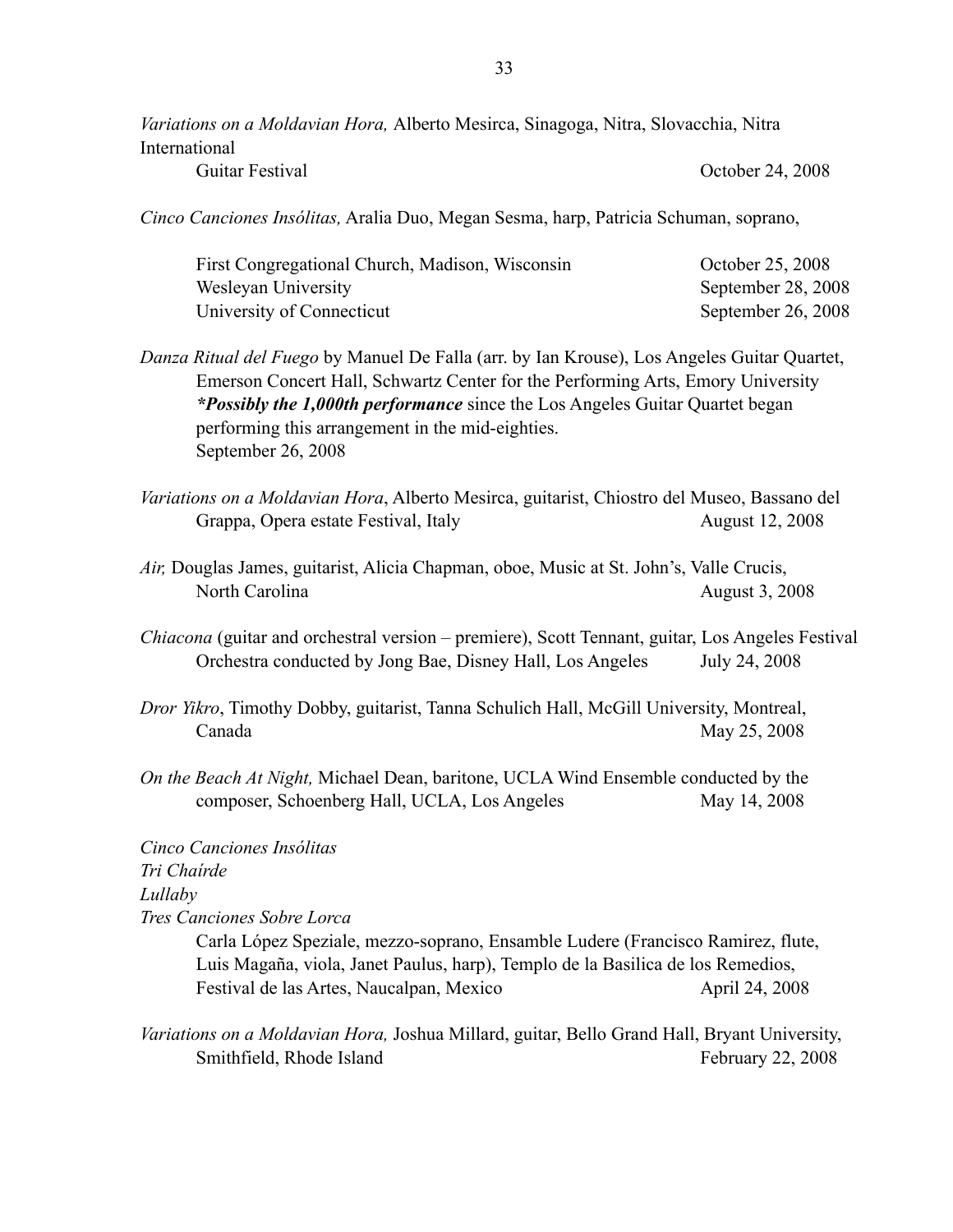- *Crónica,* (abridged version premiere) St. Cloud State Wind Ensemble, conducted by Rikard Hansen, MME Convention, Minneapolis, Minnesota February 15, 2008
- *Variations On A Moldavian Hora,* Joshua Millard, Bello Grand Hall, Bryant University, Rhode Island February 12, 2008
- *On the Beach At Night, [premiere of version for bass and piano]* Hugh Givens, bass, Douglas Bachorik, piano, Gospel Light Bible Church Sanctuary, Bob Jones Memorial Bible College, Manila, Philippines January 10, 2008

# **2007:**

*Cinco Canciones Insólitas Tri Chaírde Lullaby Tres Canciones Sobre Lorca* Carla López Speziale, mezzo-soprano, Ensamble Ludere (Francisco Ramirez, flute, Luis Magaña, viola, Janet Paulus, harp)

Ex Templo Corpus Christi, Universidad Autónomo de la Cuidad de Mexico, Mexico City, Mexico December 7, 2007

Sala Manuel M. Ponce, Palacio de Bellas Artes, Mexico City, Mexico November 16, 2007

*Crónica*, St. Cloud State Wind Ensemble, conducted by Rikard Hansen, St. Cloud, Minnesota November 15, 2007 November 17, 2007

*Cinco Canciones Insólitas Tri Chaírde Lullaby*

> Carla López Speziale, mezzo-soprano, Ensamble Ludere (Francisco Ramírez, flute, Luis Magaña Pastrana, viola, Janet Paulus, harp), Iglesia Corpus Christi, Centro Histórico de la Ciudad de México, Autonomous University of Mexico City, Mexico

> > November 14, 2007

*Piano Murmurs*, Gary Gray, clarinet, Movses Pogossian, violin, Isaac Melemed, cello, Neal Stulberg, piano, Schoenberg Hall, UCLA November 14, 2007

*Invocation*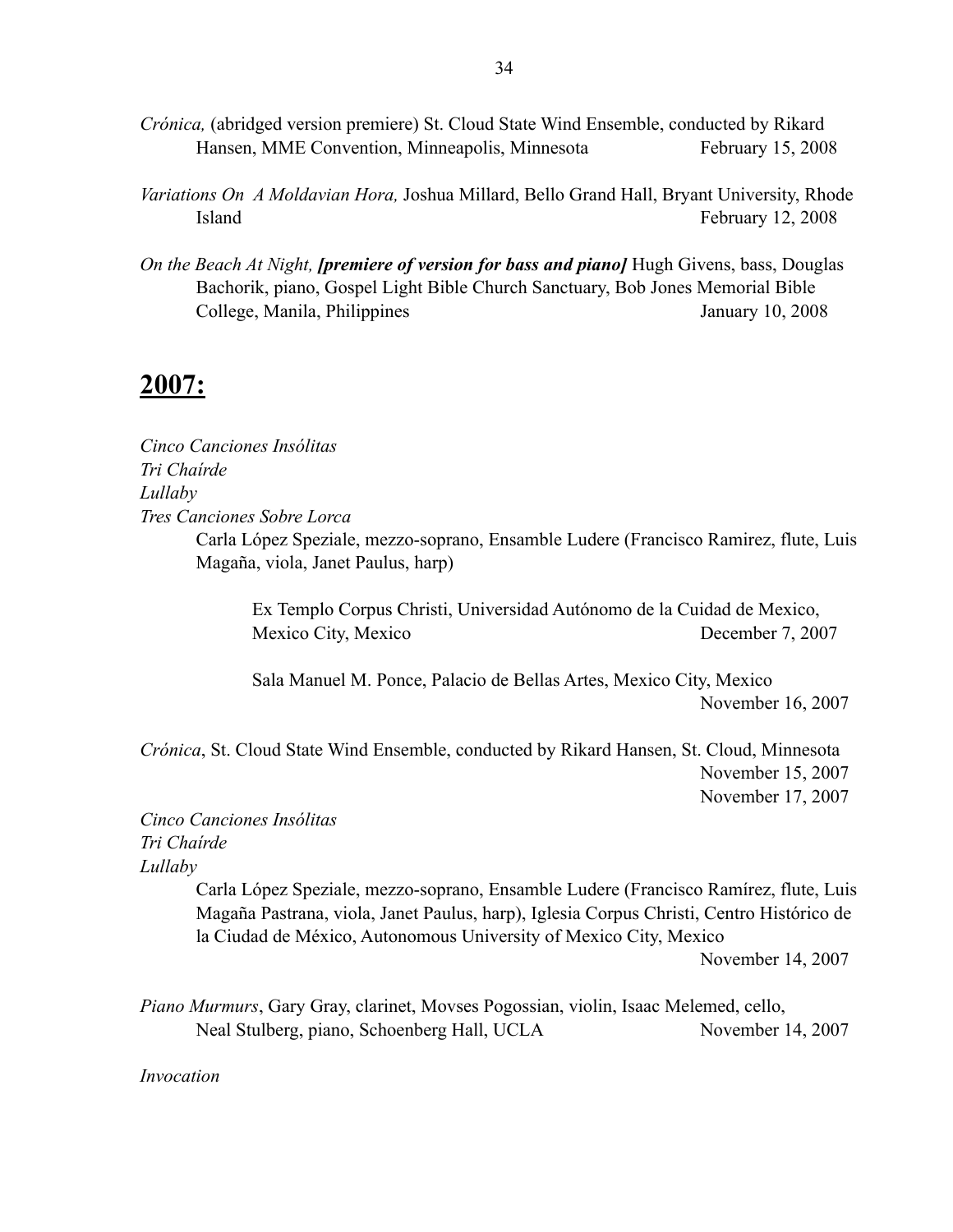| Ekatherina's Throne Room<br><b>Glazunov Hall</b>                                                                                                                    | October 17, 2007<br>October 19, 2007 |  |
|---------------------------------------------------------------------------------------------------------------------------------------------------------------------|--------------------------------------|--|
| Katherine Giaquinto, soprano, Victoria Zimina, piano<br>St. Petersburg Conservatory, Festival, St. Petersburg, Russia                                               |                                      |  |
| Invocation, Katherine Giaquinto, soprano, Maryanne Kim, piano, Nextet, Doc Rando Recital<br>Hall, University of Nevada, Las Vegas, Nevada                           | October 5, 2007                      |  |
| Cantar de los Cantares, Jessica Rivera, soprano, Eleanor Weingartner, clarinet, Mark<br>Carver, piano, Blas Galindo Hall, Centro Nacional De Las Artes, Mexico City |                                      |  |
| 2007                                                                                                                                                                | August 15,                           |  |
| Thamar y Amnón, Aureole Trio, Laura Gilbert, flute, Jonathan Bagg, viola, Stacey Shames harp,<br>Francestown                                                        | July 28, 2007                        |  |
| Thamar y Amnón, Aureole Trio, Laura Gilbert, flute, Jonathan Bagg, viola, Stacey Shames harp,<br>Millford                                                           | July 28, 2007                        |  |
| Cho-hon (orchestral version) Kyung Chi, soprano, Korean Youth Community Center Orchestra<br>conducted by Jong Bae, Disney Hall, Los Angeles                         | June 14, 2007                        |  |
| Cantar de los Cantares, Jessica Rivera, Eleanor Weingartner, clarinet, Mark Lowell Carver,<br>Piano, First Presbyterian Church, Santa Fe, New Mexico                | July 13, 2007                        |  |
| Tientos, Stephanie Jutt - flutist, Bach Dinner and Dancing Society                                                                                                  |                                      |  |
| Hillside Theater, Taliesen, Spring Green, Wisconsin<br>Overture Center Playhouse, Madison, Wisconsin                                                                | June 10, 2007<br>June 9, 2007        |  |
| it is at moments after <i>i</i> have dreamed, Los Angeles Chamber Choir directed by Peter Rutenberg                                                                 |                                      |  |
| St. Vibiana's Church, Los Angeles                                                                                                                                   | June 6, 2007                         |  |
| Mount St. Mary's College, Bel Aire, California                                                                                                                      | June 1, 2007                         |  |
| Crónica, Northwestern University Symphonic Band conducted by Ryan Nelson                                                                                            | June 1, 2007                         |  |
| Selected songs on texts by Lorca, Suzanna Guzman Music in the Chamber, Culver                                                                                       |                                      |  |

City March 9, 2007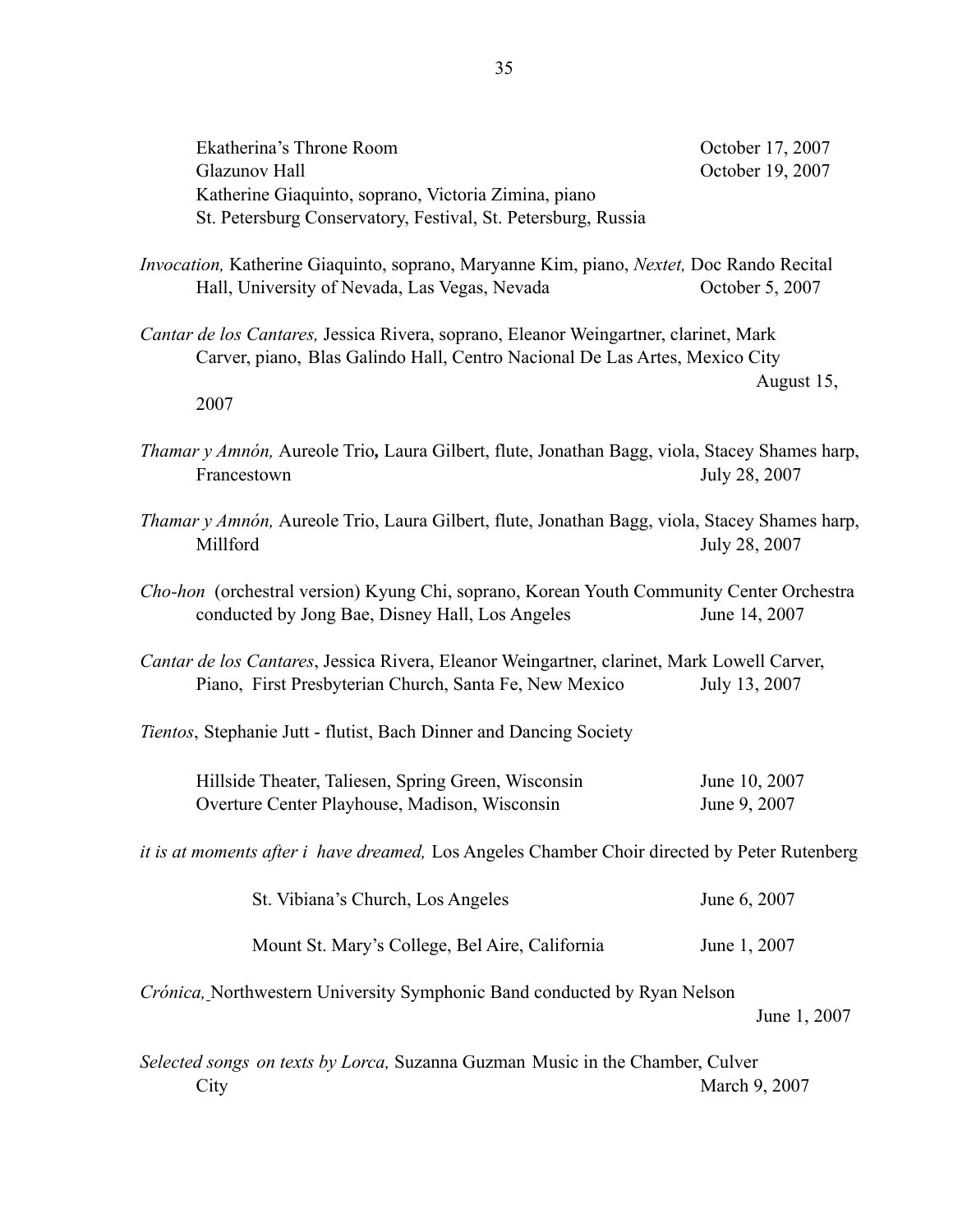*On The Beach At Night* (baritone and chamber winds) **Premiere performances** St. Cloud State Wind Ensemble directed by Rik Hansen

| UCLA, Los Angeles               | March 9, 2007 |
|---------------------------------|---------------|
| San Luis Obispo, ABA Conference | March 7, 2007 |
| Sauk Rapids, Minnesota          | March 5, 2007 |

*Music In Four Sharps* (guitar and string quartet), Peter Yates, guitar, Lorenz Gamma and Lindsey Strand-Polyak, violins, Paul Coletti, viola, Antonio Lysy, cello *At the Edge of Firelight,* Debussy Trio with Julie Long, flutist *Elegy*, Lindsay Deutsch, violin, Gloria Cheng, piano *Cinco Canciones Insólitas,* Suzanna Guzman, mezzo-soprano, Debussy Trio *Invocation,* Jessica Rivera, soprano, Maryanne Kim, piano *"50<sup>th</sup> Birthday Concert,"* Schoenberg Hall, UCLA, Los Angeles February 14, 2007

*Thamar y Amnon,* Aureole Trio, Eno River Unitarian Universalist Fellowship, Durham

January 21,

2007

## **2006:**

- *Canta Luna* (*Cancion de Luna, Cancion de los vecinos, Giraba, giraba la rueda, Romance de la Guardia Civil Espanola),* Suzanna Guzman, Zebulon Projects, Boston Court Theatre, Pasadena, California October 30, 31, November 1, 6, 7, 8, 2006
- *Tri Chaírde,* Willy Sucre, viola, Lynn Gorman, harp, Valerie Potter, flute Placitas Artist Series, Las Placitas, New Mexico November 12, 2006
- *Dror Yikro,* Ronald Pearl, guitar, Saturdays at 7 Series, College of Notre Dame, Baltimore, Maryland September 26, 2006

*Dror Yikro,* Ronald Pearl, guitar, Faculty Recital Series, Loyola University, Baltimore, Maryland September 26, 2006

- *Invocation* **[Premiere]** Jessica Rivera, soprano, Maryanne Kim, piano, Bel Aire Presbyterian Church, Los Angeles August 26, 2006
- *Love Duet* from *Lorca, Child of the Moon,* Kalil Wilson tenor, Khori Dastoor soprano Aspen Music Festival July, 2006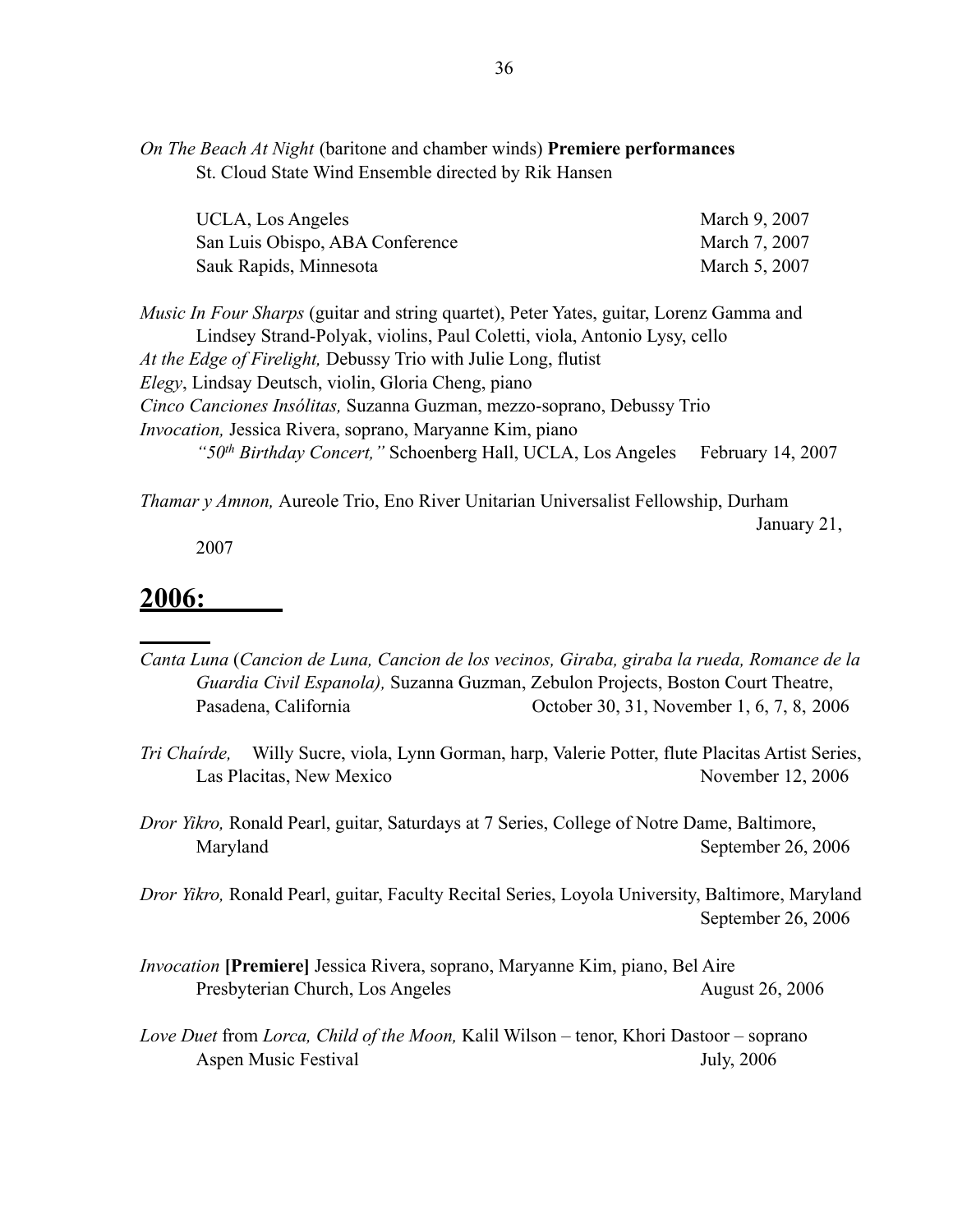*Lullaby,* Debussy Trio, 'Sundays Live at Los Angeles County Museum of Art,' Broadcast on KMZT April 30, 2006 *Canciones Melancólicos*, **[premiere performances]** Michele Williams, soprano, Iren Arutyunyan, Taylor Ballenger, Colin Davin, Tim Dobby, guitars, '*Pepe Romero Masterclass,'* USC Thornton School of Music, Los Angeles Pepe Romero Masterclass April 11, 2006 USC Guitar Departmental Recital April 8, 2006 *Dror Yikro,* Kieran Greeson, guitar, Tabaret Hall, University of Ottawa April 29, 2006 *Prayers At A Mountain Shrine (from 'Lorca, Child of the Moon'),* Kyung Chy, soprano, Judith Hansen, piano, Popper Recital Hall, UCLA, Los Angeles April, 2006 *Cho-hon ,* Jessica Rivera, soprano, Maryanne Kim, piano, Schoenberg Hall, UCLA March 9, 2006 *Tri Chaírde Lullaby,* Debussy Trio, Carthage College Concert Series Kenosha, Wisconsin February 26, 2006 *Da Chara,* Jessica Pierce, flute, Almer Imamovic, guitar, Jeanette MacDonald Recital Hall, USC, Los Angeles February 2, 2006 **2005:** *Folías* (transcribed for marimba quartet by Jim Latimer) Madison Marimba Quartet Madison, Wisconsin December 26, 2005 *Da Chara*, Scott Tennant, guitar, Jessica Pierce, flute, *'Guitarra Del Mar'*, Pasadena November 18, 2005 *Dror Yikro,* Ronald Pearl, guitar, *First Skidmore College Guitar Festival,* Skidmore College, Saratoga Springs, New York Corollary and Corollary 2005 *Dror Yikro*, Ronald Pearl, guitarist, Tsunami-relief concert, Baltimore Guitar Society, Baltimore,

Maryland Date unknown, 2005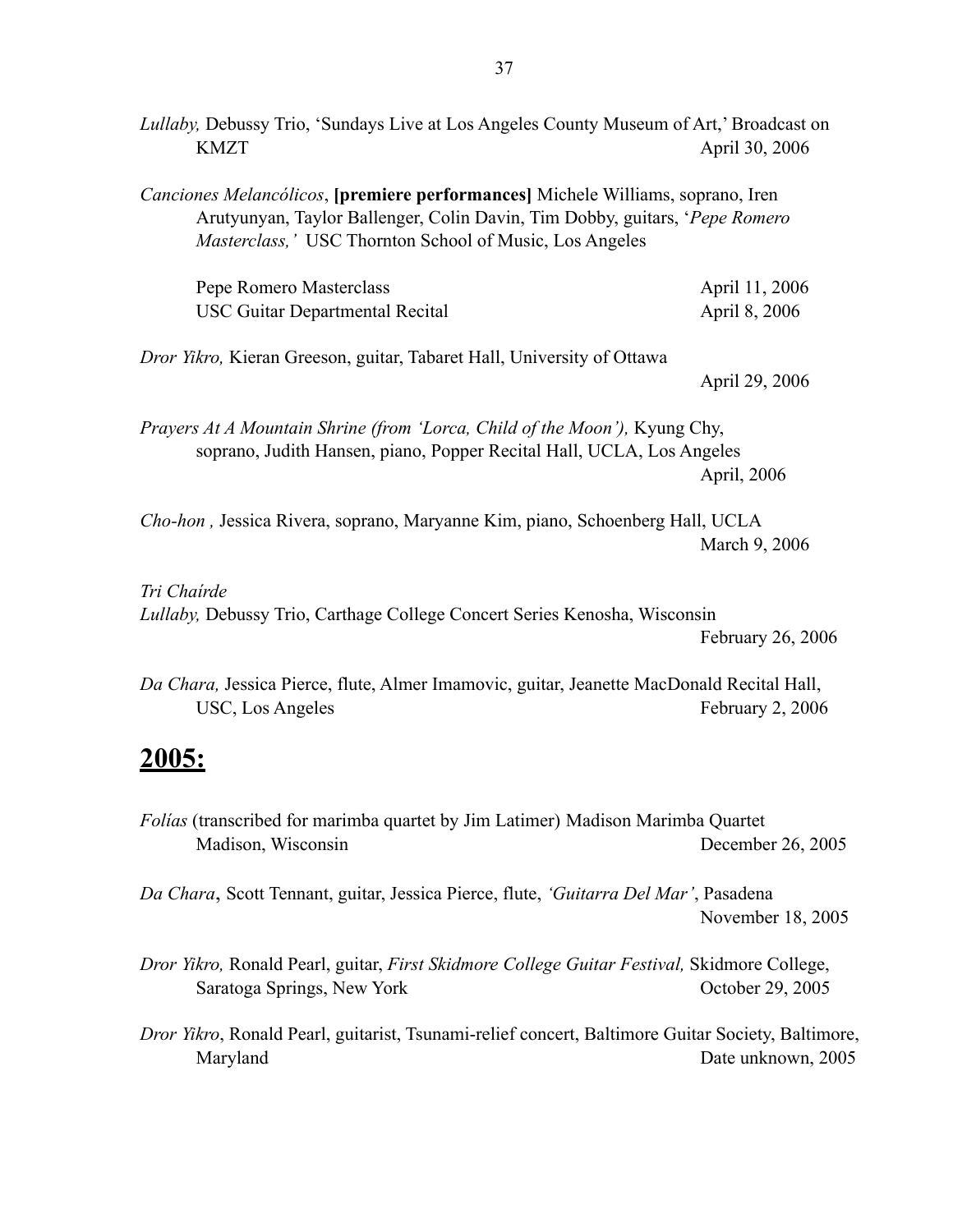| Variations On A Moldavian Hora<br>Trois Tableaux d'Andersen<br>Antique Suite After Neusidler (with Iren Arutyunyan, Taylor Ballenger, Brandon Jones,                                        |                        |
|---------------------------------------------------------------------------------------------------------------------------------------------------------------------------------------------|------------------------|
| guitarists)<br>Dror Yikro                                                                                                                                                                   |                        |
| Air                                                                                                                                                                                         |                        |
| Tim Dobby, guitar, USC Thornton School of Music, Los Angeles October 28, 2005                                                                                                               |                        |
| Tientos, Julie Long, flute                                                                                                                                                                  | September, 2005        |
| Romance of the Spanish Civil Guard                                                                                                                                                          |                        |
| Giraba la rueda                                                                                                                                                                             |                        |
| Invocation of the Moon                                                                                                                                                                      |                        |
| Suzanna Guzman, mezzo soprano, Roger Cantrell, piano, [two performances]<br>El Museo Cultural, Ainadamar Festival, Santa Fe Opera, New Mexico                                               |                        |
|                                                                                                                                                                                             | <b>July</b> , 2005     |
| <i>Thamar y Amnó n</i> , Aureole Trio                                                                                                                                                       |                        |
| Christ Church, Pensacola, Florida                                                                                                                                                           | June 11, 2005          |
| Pollard Auditorium, Oak Ridge, Tennessee                                                                                                                                                    | April 9, 2005          |
|                                                                                                                                                                                             |                        |
| Da Chara, Jessica Pierce, flute, Almer Imavovic, guitar, Wahlberg Recital Hall, California State<br>University, Fresno                                                                      | April 21, 2005         |
| Lorca, Child of the Moon (An opera in three acts) [premiere performances], Jonathan<br>Stockhammer director, UCLA Opera, Freud Playhouse, UCLA, Los Angeles                                 | March $17 - 20$ , 2005 |
| Selections from 'Lorca, Child of the Moon', UCLA Opera Studio, James West<br>Alumni Center, UCLA, Westwood Homeowner's Association, Los Angeles                                             | March 12, 2005         |
| Dror Yikro, Ronald Pearl, guitar, The Gilman School, Baltimore, Maryland, Baltimore Classical<br>Guitar Society Tsunami Relief Concert                                                      | March 12, 2005         |
| <i>Music In Four Sharps</i> [premiere performances], Pacific Serenades (Jack Sanders,<br>guitar, Roger Wilkie, violin, Brendan Speltz, violin, Simon Oswell, viola, David Speltz,<br>cello) |                        |
| Home of Alice and Joe Coulombe, Pasadena                                                                                                                                                    | February 12, 2005      |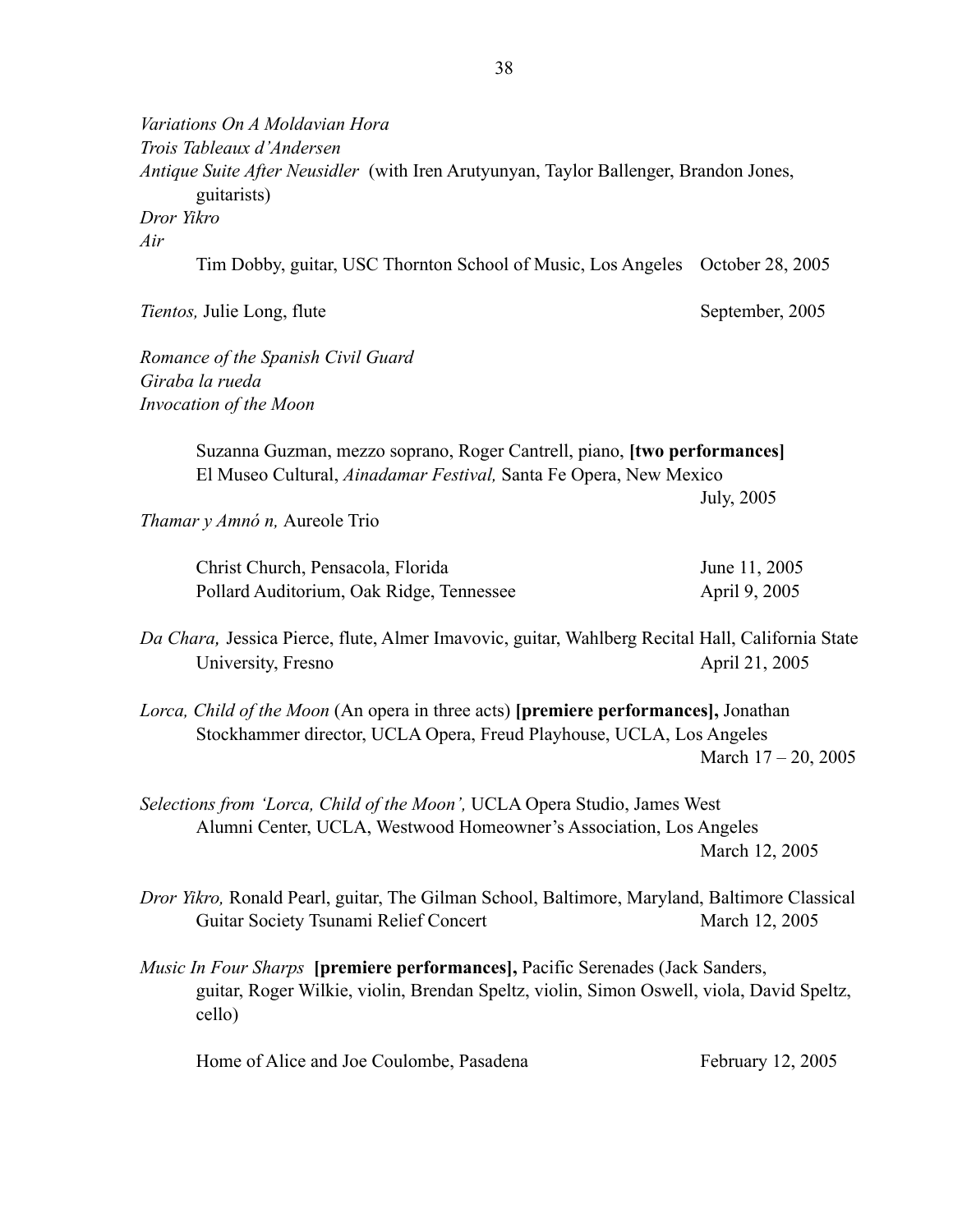Neighborhood Church, Pasadena February 13, 2005 UCLA Faculty Center, Los Angeles February 15, 2005

*Tientos* , Ensemble Green, Neighborhood Church Chapel, Pasadena, California February 25, 2005

*Selections from 'Lorca, Child of the Moon'* UCLA Opera Studio, Opera Buffs, Popper Recital Hall, UCLA, Los Angeles January 9, 2005

# **2004:**

*American Interlude*, Michigan State University Wind Symphony conducted by John Whitwell December 1, 2004 *Lorca's Women,* Theatrical production of scenes from Lorca's plays with music by Ian Krouse, Bilingual Foundation of the Arts Fall, 2004 *American Interlude,* Northwestern University Symphonic Band conducted by Ryan Nelson Northwestern University, Evanston, Illinois November 3, 2004 *Chiacona* **[Premiere performances],** Christoph Bull, organ, Scott Tennant, guitar, Royce Hall, UCLA, American Guild of Organists National Convention, Los Angeles 9:15 &10:45 A.M., July 6, 2004 *Air Da Chara* Jessica Pierce – flute, Almer Imavovic – guitar, Velika Sala, Sarajevo, Bosnia June 10, 2004 *Tientos* (flute and string trio) Definiens Project, (Alaina Bercilla, flute, Ryan Lee, violin, Marisa Bushman, viola, Carter Dewberry, cello) Los Angeles May 19, 2004 *Da Chara* Almer Imavovic, guitar, Alfred Newman Hall, University of Southern California May 7, 2004 *Air Da Chara* Jessica Pierce, flute, Almer Imavovic, guitar, Claremont Community School of Music, Claremont, California April 28, 2004 *American Interlude,* Ithaca College Wind Ensemble, Ithaca, New York April 3, 2004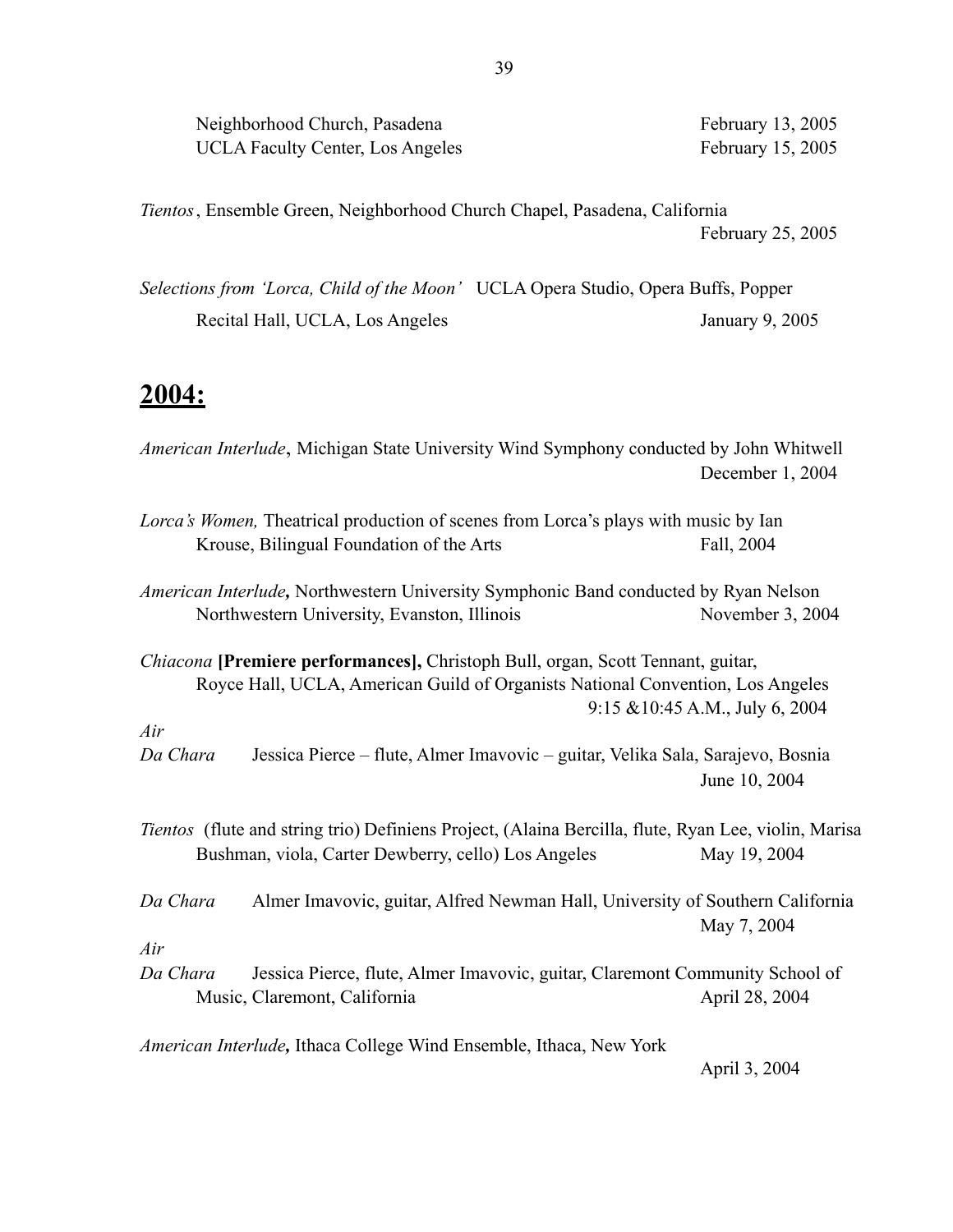| <i>Thamar y Amnon, Debussy Trio, El Camino College, Los Angeles</i>                                                                                                                                                                                                    | Spring, 2004   |  |  |
|------------------------------------------------------------------------------------------------------------------------------------------------------------------------------------------------------------------------------------------------------------------------|----------------|--|--|
| Da Chara, Jessica Pierce, flute, Almer Imamovic, guitar, Multiforo del ICBC, Baja California,<br>Mexico                                                                                                                                                                | March 24, 2004 |  |  |
| Variations On A Moldavian Hora, Joshua Millard, guitar, Setnor Auditorium,<br>Crouse College, Syracuse, New York                                                                                                                                                       | March 18, 2004 |  |  |
| Variations On A Moldavian Hora, Jason Vieaux, guitar, Sara M. Snell Music Theater,<br><b>SUNY Potsdam, New York</b>                                                                                                                                                    | March 22, 2004 |  |  |
| Tres Canciones Sobre Lorca, Debussy Trio with Suzanna Guzman, El Camino College, Los<br>Angeles                                                                                                                                                                        | March 14, 2004 |  |  |
| Double Concerto for Clarinet, Violin, and Wind Symphony UCLA Wind<br>Ensemble conducted by Thomas Lee, Schoenberg Hall, UCLA, Los Angeles                                                                                                                              | March 10, 2004 |  |  |
| Eternal Lullaby, Verdehr Trio, Schoenberg Hall, UCLA, Los Angeles                                                                                                                                                                                                      | March 5, 2004  |  |  |
| Crónica del último año en la vida de un mexicano, St. Cloud State University Wind Ensemble<br>conducted by Rik Hansen, Cincinnati Conservatory, Cincinnati, Ohio<br>February 21, 2004                                                                                  |                |  |  |
| Double Concerto for Clarinet, Violin, and Winds Symphony [Premiere], Elsa Ludwig-Verdehr,<br>clarinet, Walter Verdehr, violin, Michigan State University Wind Symphony directed by<br>John Whitwell, Wharton Center, Michigan State University, East Lansing, Michigan |                |  |  |

February 20, 2004

*Crónica del último año en la vida de un mexicano***,** St. Cloud State University Wind Ensemble conducted by Rik Hansen

| Midwest Tour:        |                   |
|----------------------|-------------------|
| Wisconsin            | February 18, 2004 |
| Minnesota            | February 17, 2004 |
| St. Cloud, Minnesota | February 15, 2004 |

*Eternal Lullaby,* Verdehr Trio

Phillips Collection, Washington, D.C. February 8, 2004 Koskiuzko Foundation, New York City January 18, 2004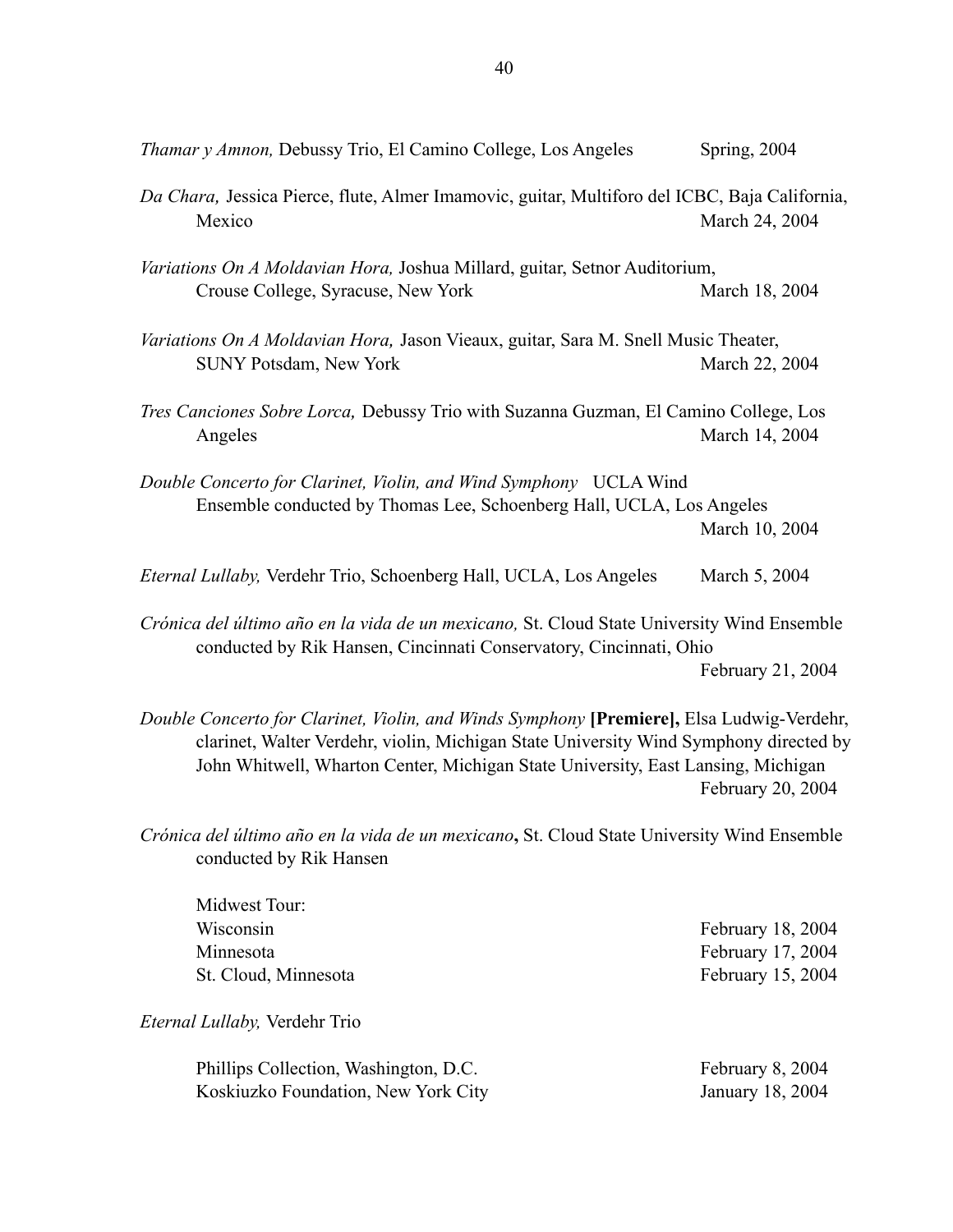*Variations On A Moldavian Hora,* Jason Vieaux, Emerson Unitarian Church, Houston, Texas January 24, 2004

# **2003:**

| Variations On A Moldavian Hora, Jason Vieaux, guitar, Merkin Hall, New York City                                      | November 8, 2003 |
|-----------------------------------------------------------------------------------------------------------------------|------------------|
| Prelude-weaver, UCLA Philharmonia conducted by Jon Robertson, Schoenberg Hall, UCLA,<br>Los Angeles                   | October 21, 2003 |
| Variations On A Moldavian Hora<br>Randal Avers, guitar, Oberlin Conservatory                                          | October 14, 2003 |
| Tres Canciones Sobre Lorca, Suzanna Guzman, mezzo-soprano, Debussy Trio, Madrid Theatre,<br>Canoga Park, Los Angeles  | July 19, 2003    |
| Folias Los Angeles Guitar Quartet 'World Tour'                                                                        |                  |
| Venetian Theater, Caramoor International Music Festival, New York                                                     | July 20, 2003    |
| Los Angeles Guitar Quartet, Hodgson Hall, University of Georgia, Athens                                               | May 2, 2003      |
| Elegy<br>Mark Kaplan, violin, Dennis Doubin, piano, Schoenberg Hall,<br>UCLA, Los Angeles                             | April 24, 2003   |
| Tientos<br>Remix Ensemble, Casa da Música, Jonathan Stockhammer, director, Lisbon,<br>Portugal                        | April 7, 2003    |
| At the Edge of Firelight (flute, harp and viola)<br>Debussy Trio, Schoenberg Hall, 'newmusic@ucla', UCLA, Los Angeles | April 7, 2003    |
| Lullaby<br>Tri Chairde (flute, harp and viola) Debussy Trio, Dabney Lounge,<br>Cal Tech, Pasadena                     | March 2, 2003    |

*Variations On A Moldavian Hora* Jason Vieaux, guitar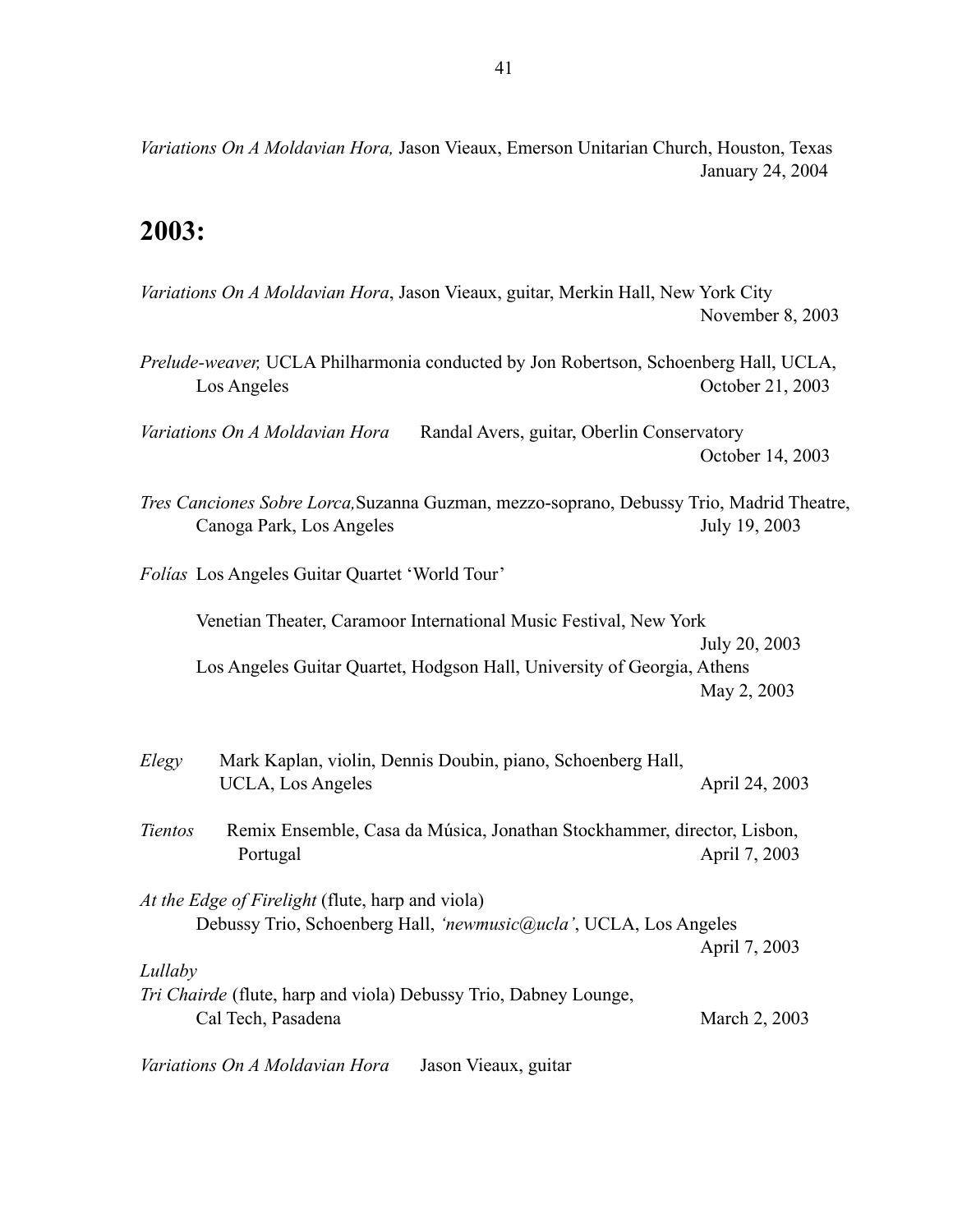|        | Brookhaven Center, Fort Worth, Texas<br>PepsoCo Recital Hall, Fort Worth, Texas                             | February 21, 2003<br>February 20, 2003 |
|--------|-------------------------------------------------------------------------------------------------------------|----------------------------------------|
|        | <i>Folias</i> Los Angeles Guitar Quartet 'World Tour'                                                       |                                        |
|        | Artist Series at the Pabst                                                                                  | February 20, 2003                      |
|        | Variations On A Moldavian Hora<br>Jason Vieaux, guitar, Morrison Center<br>Recital Hall, Boise State, Idaho | February 9, 2003                       |
| Folías | Los Angeles Guitar Quartet 'World Tour'                                                                     |                                        |
|        | <i>'Guitarra Del Mar,'</i> Pasadena                                                                         | February 8, 2003                       |

# **2002:**

*Folías* Los Angeles Guitar Quartet 'World Tour'

| <i>'Guitar Festival Nürtingen'</i> , Germany                           | December, 2002   |
|------------------------------------------------------------------------|------------------|
| 'Internationale Gitarrentage,' Wetzlar                                 | December 6, 2002 |
| Conservatoire Royal de Musique de Bruxelles, Belgium                   | October 23, 2002 |
| Nadzwyczajny koncert, Sali Koncertowej Filharmonjii Narododwej, Poland |                  |
|                                                                        | October 22, 2002 |
| Philharmonie Berlin, Kammermusiksaal                                   | October 21, 2002 |

*Eternal Lullaby* (clarinet, violin, and piano) Verdehr Trio **Premiere performance**

| "#34° Festival Internacional "Encuentros 2002"          |                    |
|---------------------------------------------------------|--------------------|
| Museo Nacional de Bellas Artes, Buenos Aires, Argentina | September 15, 2002 |
| Sala Alberto Ginastera, La Plata, Argentina             | September 14, 2002 |

### *Tres Canciones Sobre Lorca* Julia Oesch , mezzo-soprano, Jens Barnieck, piano, Blauer Saal, Schloss Worms-Herrnsheim, Im Rahmen des Kultursommers, Rheinland-Pfalz, Germany September 8, 2002

*Folías* Los Angeles Guitar Quartet 'World Tour'

'Bath International Guitar Festival,' United Kingdom July 21, 2002

*Amanogawa (River of Stars)* (chamber choir and piano) Los Angeles Chamber Singers, directed by Peter Rutenberg, Schoenberg Hall, UCLA, Los Angeles May 4, 2002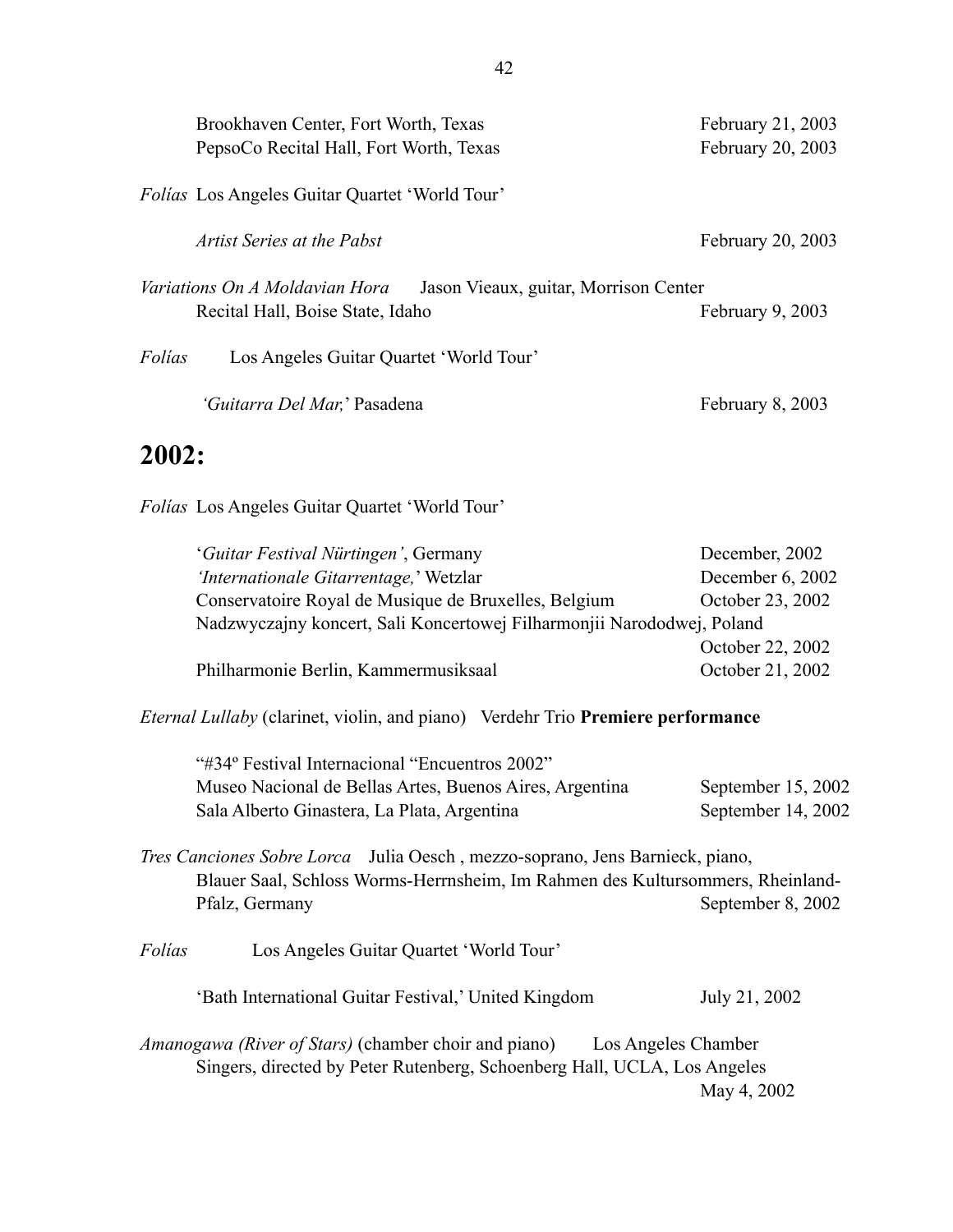| At the edge of firelight (alto flute, harp and viola) Debussy Trio, 'Friends of Music'                            |                                          |
|-------------------------------------------------------------------------------------------------------------------|------------------------------------------|
| at the First Presbyterian Church of Santa Monica                                                                  | April 22, 2002                           |
| At the edge of firelight (alto flute, harp and viola), [Premiere]<br>Chico                                        | Debussy Trio, Cal State<br>March 7, 2002 |
| Los Angeles Guitar Quartet, Berlin Philharmonic Hall<br>Labyrinth                                                 | March, 2002                              |
| Lullaby                                                                                                           |                                          |
| Tri Chairde (flute, harp and viola) Debussy Trio, Boise, Idaho                                                    | February 12, 2002                        |
| <i>Tientos</i> (flute and string trio) Dinosaur Annex directed by Christopher Kendall, First and                  |                                          |
| Second Street Church in Boston                                                                                    | February 3, 2002                         |
| <i>Trio</i> (for three guitars)<br>Gitarrentrio Belvedere, Spiegelsaal der Residenz 20 Uhr, Eichstätt,<br>Germany | January 17, 2002                         |
| Giraba, giraba la rueda (mezzo-soprano and piano) Suzanna Guzman, mezzo-                                          |                                          |
| soprano, Jake Heggie, piano, Santa Fe, New Mexico                                                                 | July, 2002                               |

# **2001:**

|                                                    | <i>Santa Susana School Song</i> (flute, string quartet, and piano), [Premiere recording]<br>Peter Sheridon, flute, Searmi Park, violin, Rebecca Kappen, violin, Alma Fernandez, |                |
|----------------------------------------------------|---------------------------------------------------------------------------------------------------------------------------------------------------------------------------------|----------------|
| viola, Carter Dewberry, cello, Frank Garvey, piano |                                                                                                                                                                                 | December, 2001 |
|                                                    | <i>Tri Chairde</i> (flute, harp, and viola) Debussy Trio, Atascadero Lake Pavillion,                                                                                            |                |
| Atascadero                                         |                                                                                                                                                                                 | July 26, 2001  |
| Lullaby (flute, harp, and viola)                   | Debussy Trio, Trinity Methodist Church,                                                                                                                                         |                |
| San Luis Obispo                                    |                                                                                                                                                                                 | July 24, 2001  |
|                                                    | <i>Tri Chairde</i> (flute, harp, and viola) Debussy Trio, Trinity Methodist Church, San                                                                                         |                |
| Luis Obispo                                        |                                                                                                                                                                                 | July 24, 2001  |
|                                                    | Rhapsody for Violin and Orchestra Mark Kaplan, violin, UCLA Philharmonia                                                                                                        |                |
|                                                    | Orchestra, conducted by Jon Robertson, Schoenberg Recital Hall,                                                                                                                 |                |
| UCLA, Los Angeles                                  |                                                                                                                                                                                 | June 5, 2001   |

*Crónica del último año en la vida de un mexicano* (seven percussionists and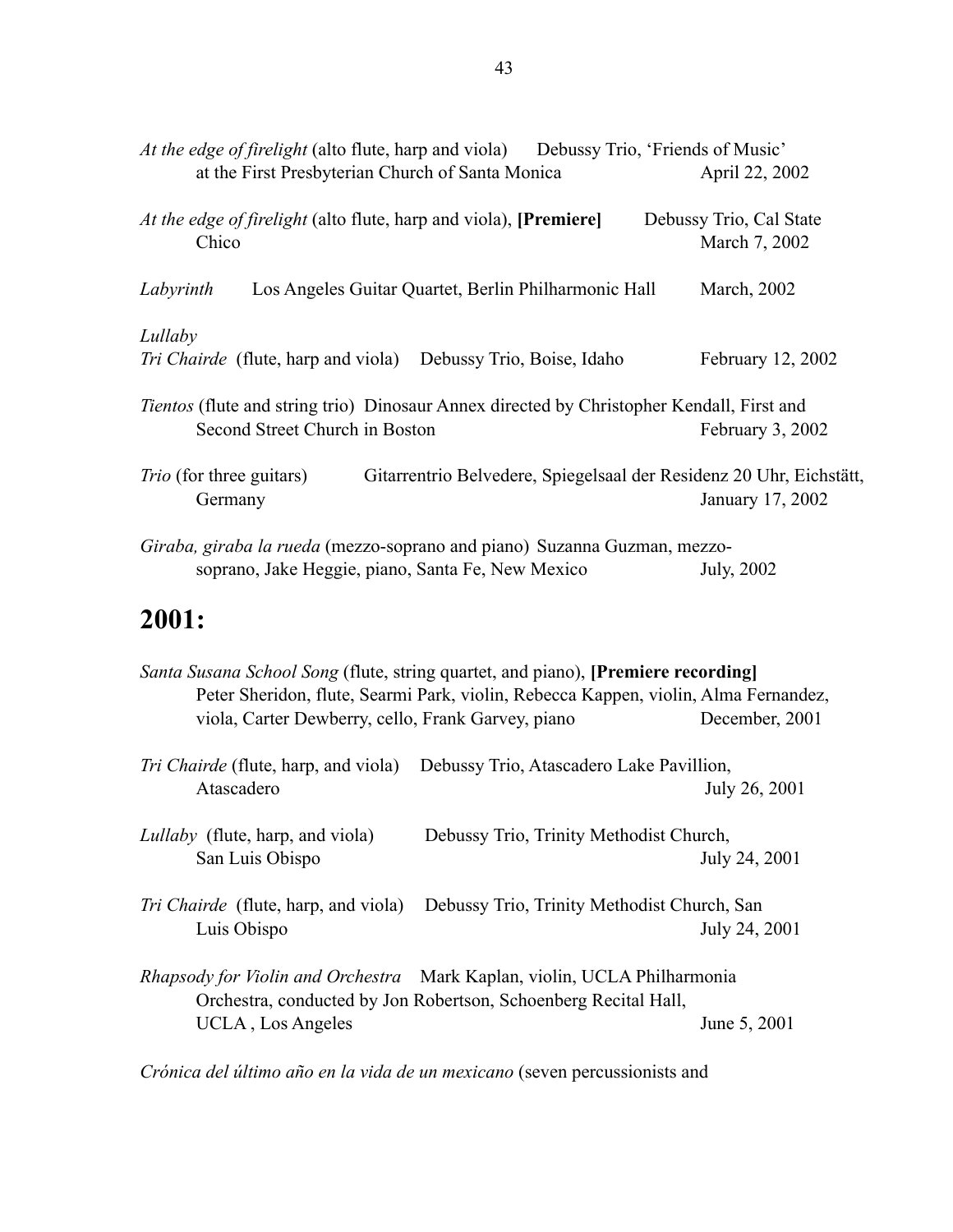large wind ensemble), UCLA Wind Ensemble, Thomas Lee, director, Royce Hall, UCLA May 23, 2001

- *Antique Suite* Quator de Guitares de Versailles, (Philippe Rayer, Michel Grizard, Nicolas Courtin, Jean-Francois Fourichon), Auditorium du Conservatoire de Nantes, France March 14, 2001
- *American Interlude* (large wind ensemble) Cincinnati Conservatory Wind Symphony directed by Rodney Winther, Cincinnati, Ohio **February 1, 2001**
- *American Interlude* (large wind ensemble) Crane School of Music Wind Ensemble, Scott P. LaVine, director, SUNY, Potsdam. New York February 27, 2001
- *Crónica del último año en la vida de un mexicano* (seven percussionists and large wind ensemble), St. Cloud State University Wind Ensemble, Richard K. Hansen, director, Benson Great Hall Auditorium, Bethel College, St. Paul, Minnesota February 11, 2001
- *Crónica del último año en la vida de un mexicano* (seven percussionists and large wind ensemble) **[Premiere]** St. Cloud State University Wind Ensemble, Richard K. Hansen, director, St. Cloud State University February 10, 2001

# **2000:**

- *Lullaby* (flute, harp, and viola) **[Premiere]** Debussy Trio, Comstock Concert Hall, University of Lousiville School of Music November 12, 2000
- *American Interlude* (large wind ensemble) University of North Texas Wind Symphony, Eugene Corporan, director, Windspear Hall, Murchison Performing Arts Center, University of North Texas September 28, 2000
- *Amanogawa (River of Stars)* (chamber chorus and piano) **[Premiere]**  The Los Angeles Chamber Singers, Peter Rutenberg, conductor, Zipper Concert Hall, The Colburn School of Performing Arts, Los Angeles April 1, 2000
- *American Interlude* (large wind ensemble) Michigan State University Wind Symphony, directed by John Whitwell, Conference, Wharton Center for the Performing Arts, Catherine Herrick Cobb Great Hall, Michigan State University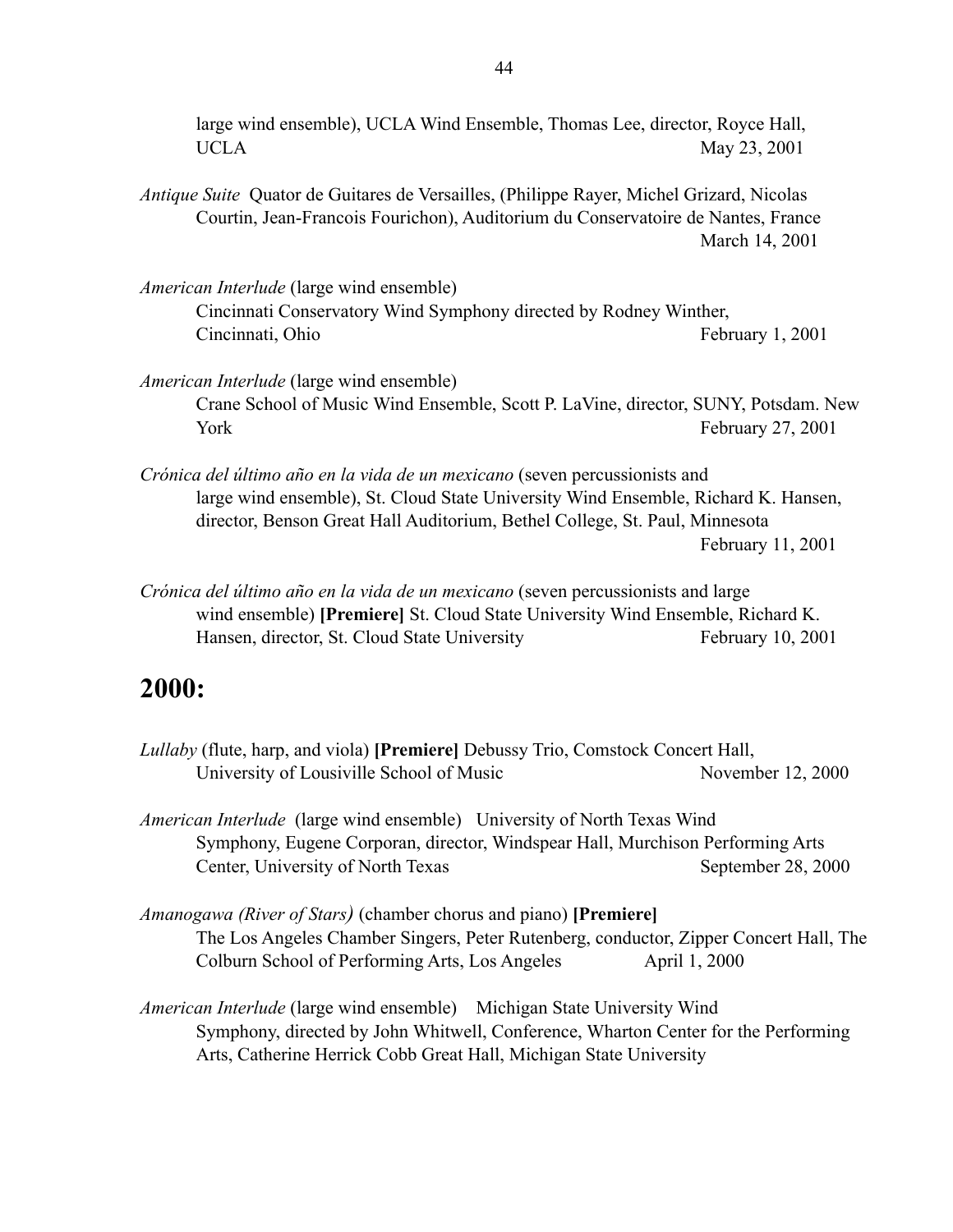| March 24, 2000 |  |  |  |  |  |
|----------------|--|--|--|--|--|
|----------------|--|--|--|--|--|

*Dror Yikro* Nicholas Boswell, guitar, Crane Student Showcase Concert

March 23, 2000

#### *Hommage à Messiaen* (clarinet, violin, cello, and piano), **[Premiere]**

Pacific Serenades, Gary Gray, clarinet, Martin Chalifour, violin, Cécilia Tsan, cello, Joanne Pearce Martin, piano

| <b>UCLA Faculty Center</b>                | March 21, 2000 |
|-------------------------------------------|----------------|
| Neighborhood Church, Pasadena             | March 12, 2000 |
| Home of David and Dona Schultze, Pasadena | March 11, 2000 |

#### *American Interlude* **(**large wind ensemble) **[Premiere]**

Michigan State University Wind Symphony, directed by John Whitwell, College Band Directors National Association, North Central Division Conference, Central Michigan University Recital Hall February 24, 2000

## **1999:**

| <i>Cinco Canciones Insólitas</i> (flute, harp, viola, and mezzo-soprano) [ <b>Premiere</b> ] |                  |
|----------------------------------------------------------------------------------------------|------------------|
| Debussy Trio with Suzanna Guzman, Founders Hall, Orange County                               |                  |
| Performing Arts Center                                                                       | October 21, 1999 |

*Giraba la rueda* from *Bodas de Sangre* Bilingual Foundation of the Arts production starring Suzanna Guzman and Maria Bermudez, Los Angeles Theater Center September 23 – October 31, 1999 [25 performances]

*Guitar Quartet No. 7, "The Civil Guard"* (low voice and guitar quartet) Thomas Speckhard, baritone, Minneapolis Guitar Quartet, The Green Room, San Francisco September 24, 1999

- *Tri Chairde* (flute, harp, and viola) Debussy Trio, Ventura County California, City Hall Rotunda<br>
September 23, 1999
- *Guitar Quartet No. 7, "The Civil Guard"* (low voice and guitar quartet) Thomas Speckhard, baritone, Minneapolis Guitar Quartet, St. Timothy Lutheran Church, St. Paul, Minnesota September 17, 1999

*Air* (flute and guitar) Martha Masters, guitar, Julie Long, flute

Newman Recital Hall, University of Southern California September 13, 1999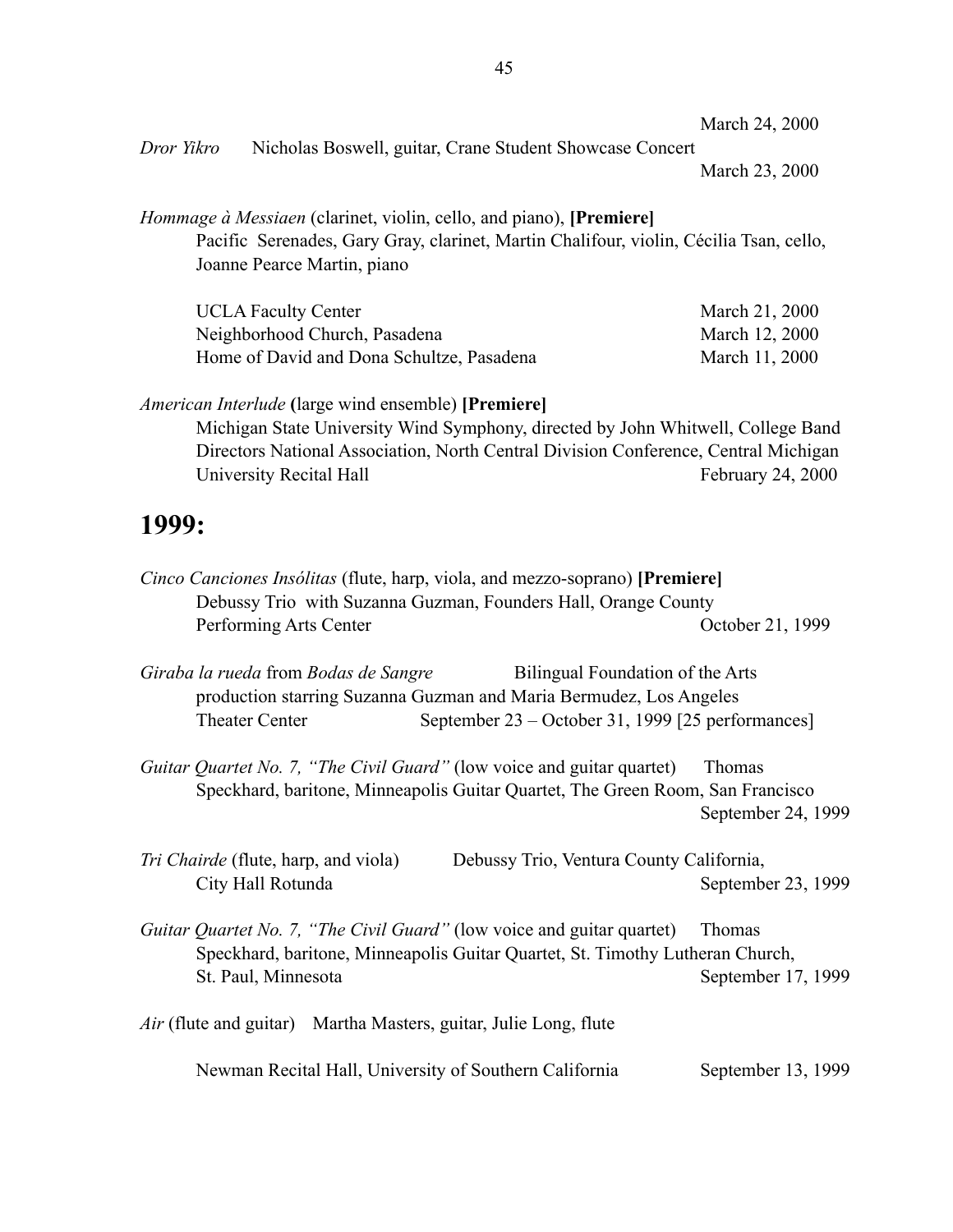| Pasadena Presbyterian Church, Pasadena                                                                                                                                               | September 1, 1999                |
|--------------------------------------------------------------------------------------------------------------------------------------------------------------------------------------|----------------------------------|
| Tri Chairde (flute, harp, and viola)<br>Debussy Trio, American Embassy, Prague,<br>Czechoslovakia                                                                                    | July 22, 1999                    |
| Searmi Park, violin, Dennis Doubin, piano<br>Elegy                                                                                                                                   |                                  |
| Jan Popper Theater, UCLA, Los Angeles<br>Schoenberg Recital Hall, [premiere] UCLA, Los Angeles                                                                                       | June 8, 1999<br>May 5, 1999      |
| <i>Tientos</i> (flute and string trio) USC Contemporary Music Ensemble, Arnold<br>Schoenberg Institute, University of Southern California, Los Angeles                               | May 2, 1999                      |
| Scott Tennant, guitar, James Walker, flute, Alfred Newman Recital Hall,<br>Da Chara<br>University of Southern California, Los Angeles                                                | April 29, 1999                   |
| <i>Dror yikro</i> (guitar)<br>unknown, reported through royalty statement                                                                                                            | 1999 season                      |
| Scott Tennant, guitar, James Walker, flute, Alfred Newman<br>Air<br>Recital Hall, University of Southern California                                                                  | April 29, 1999                   |
| Variations On A Moldavian Hora, Jason Vieaux, Boston Classical Guitar Society, Calvary<br>Church, United Methodist, Arlington, Massachusetts                                         | April 17, 1999                   |
| Julie Long, flute with the USC Thornton School of Music Contemporary Music<br><b>Tientos</b><br>Ensemble, Hancock Auditorium, USC                                                    | April 6, 1999                    |
| Guitar Quartet No. 7 ('The Civil Guard' [premiere performance]<br>baritone, Minneapolis Guitar Quartet, Minneapolis, Minnesota                                                       | Thomas Speckhard,<br>Winter 1999 |
| <i>Rio de Llantos</i> [premiere performance]<br>Sheridan Stokes, flute, Mark Kaplan, violin, Evan<br>Wilson, viola, Barry Gold, cello and Walter Ponce, piano, Schoenberg Hall, UCLA | January 20, 1999                 |

# **1998:**

*Prelude-weaver* **[Premiere performance]** American Youth Symphony Orchestra conducted by Alex Treger, Royce Hall, UCLA, Los Angeles October 25, 1998

*Thamar y Amnón* (flute, harp and viola) Debussy Trio, American Harp Federation National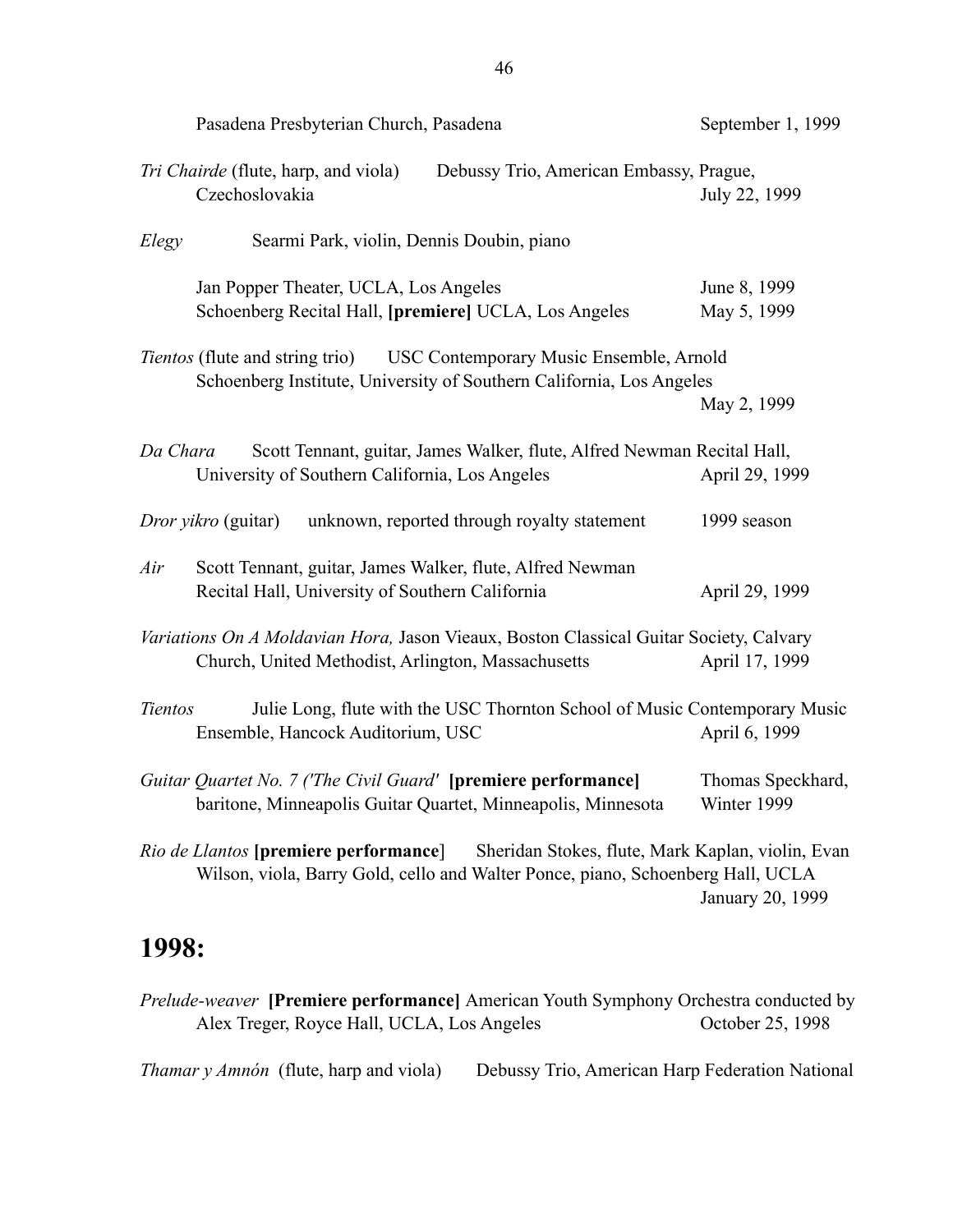| Convention, San Diego                                                                                                                                                                                                                                                  | July, 1998                                                                            |  |  |
|------------------------------------------------------------------------------------------------------------------------------------------------------------------------------------------------------------------------------------------------------------------------|---------------------------------------------------------------------------------------|--|--|
| Variations On A Moldavian Hora<br>Jason Vieaux, guitar                                                                                                                                                                                                                 |                                                                                       |  |  |
| Festival de Guitarra David Russell, Galicia, Spain<br>Cincinnati Conservatory<br>Keeler Tavern Museum, Ridgefield, Connecticut<br>The Phillips Collection, Washington, D.C.<br>Cleveland Institute of Music                                                            | May 12, 1998<br>May 3, 1998<br>March 1, 1998<br>January 11, 1998<br>November 21, 1998 |  |  |
| Variations On A Moldavian Hora<br>Harold Micay, guitar, USC, Schoenberg Recital Hall, Los<br>March, 1998<br>Angeles                                                                                                                                                    |                                                                                       |  |  |
| 1997:                                                                                                                                                                                                                                                                  |                                                                                       |  |  |
| [Premiere performance of the version for flute, viola and piano]<br>Thamar y Amnón<br>20th Century Consort directed by Christopher Kendall, Hirshorn Museum at the<br>Smithsonian Institution, Washington, D.C.<br>November 8, 1997                                    |                                                                                       |  |  |
| Julian Gray and Ronald Pearl, guitarists,<br>Portrait of A Young Woman<br><b>Stetson University</b>                                                                                                                                                                    | June 6, 1997                                                                          |  |  |
| [Premiere performance] Minneapolis Guitar Quartet and the UCLA<br>Cantiga Variations<br>Philharmonia Orchestra conducted by Jon Robertson, Schoenberg Hall, UCLA, Los<br>Angeles<br>May 7, 1997<br>Portrait of A Young Woman Julian Gray and Ronald Pearl, guitarists, |                                                                                       |  |  |
| Portland State University                                                                                                                                                                                                                                              | March 8, 1997                                                                         |  |  |
| Variations On A Theme of Benjamin Britten [Premiere performance] UCLA Wind Ensemble<br>conducted by Thomas Lee, UCLA Schoenberg Hall, Los Angeles<br>March 5, 1997                                                                                                     |                                                                                       |  |  |
| Dos Canciones Insólitas<br>(mezzo-soprano, flute, harp and viola)<br>mezzo-soprano Alayne Faraone                                                                                                                                                                      | Debussy Trio with                                                                     |  |  |
| <b>UCLA</b> Schoenberg Hall<br>Orange County Performing Arts Center, Founders Hall                                                                                                                                                                                     | November 10, 1997<br>January 23, 1997                                                 |  |  |
| 1 AA Z                                                                                                                                                                                                                                                                 |                                                                                       |  |  |

# **1996:**

*Variations On A Moldavian Hora* Jason Vieaux, guitar, Eastern Michigan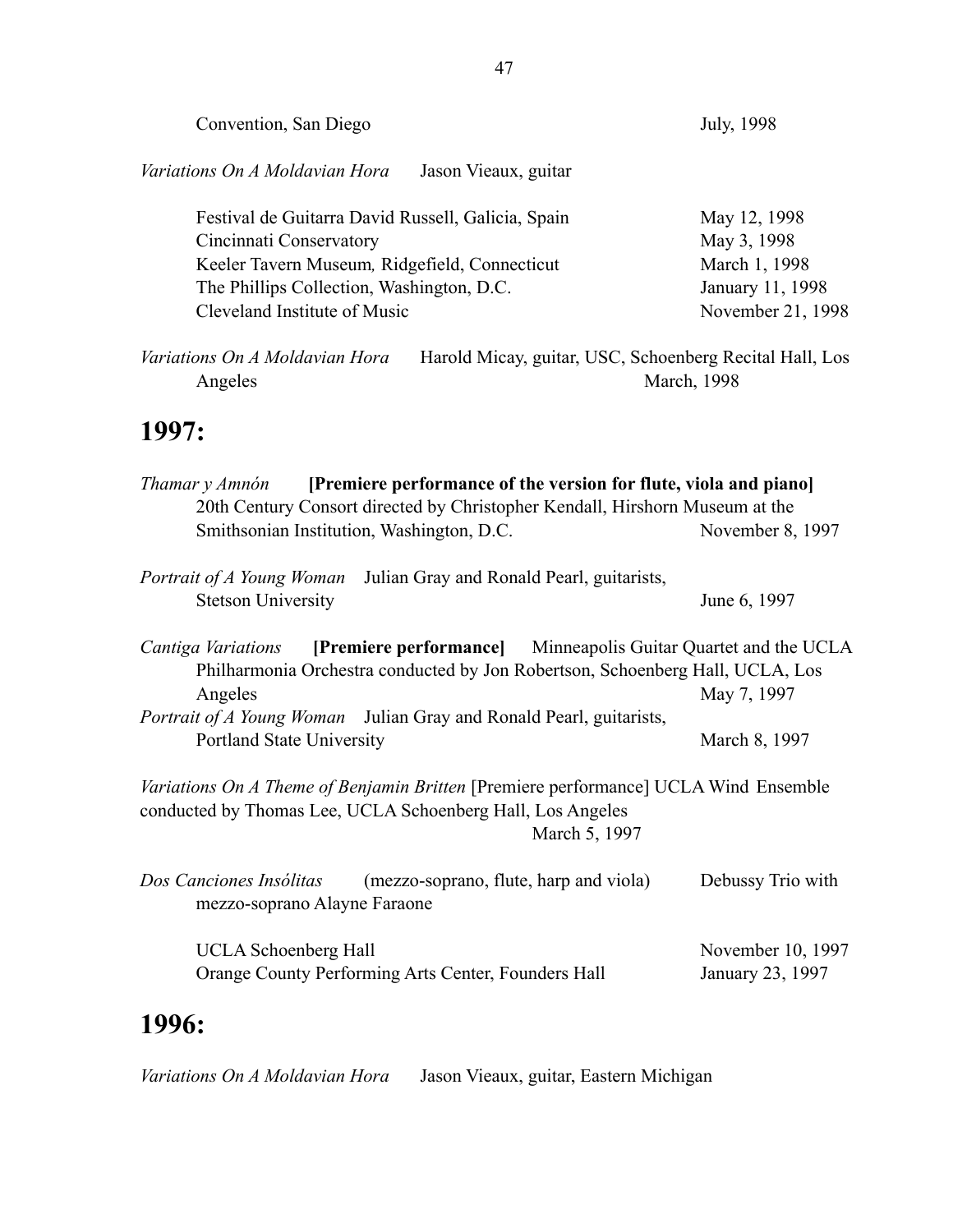| University                                                                                                                                                                | Winter, 1996                                                                |
|---------------------------------------------------------------------------------------------------------------------------------------------------------------------------|-----------------------------------------------------------------------------|
| Gordon O'Brien, guitar, 27 <sup>th</sup> Paris International Guitar<br>Variations On A Moldavian Hora<br>Week, Paris, France                                              | October 29, 1996                                                            |
| <i>Portrait of A Young Woman</i> Julian Gray and Ronald Pearl, guitarists                                                                                                 |                                                                             |
| Guitar Foundation of America Annual Festival, St. Louis<br>Ethical Society, St. Louis<br>Radford University<br>Shenandoah Conservatory                                    | October 24, 1996<br>October 24, 1996<br>October 20, 1996<br>October 6, 1996 |
| Tri Chairde<br>(flute, harp and viola)<br>Debussy Trio                                                                                                                    |                                                                             |
| Schoenberg Hall, UCLA<br>Grace Temple Baptist Church, Los Angeles                                                                                                         | June 27, 1996<br>June 2, 1996                                               |
| Labyrinth (On A Theme of Led Zeppelin)<br>Los Angeles Guitar Quartet 'World Tour'                                                                                         |                                                                             |
| Rockport Opera House<br>Florida International University                                                                                                                  | April 20, 1996<br>April 19, 1996                                            |
| <i>Rhapsody for Violin and Orchestra</i> Searmi Park, soloist, Jon Robertson conducting the<br>Armenian Philharmonic Orchestra, Aram Khatchaturian Hall, Yerevan, Armenia | June, 1996                                                                  |
| Variations On A Moldavian Hora<br>Jason Vieaux, guitar, Semi-final round Naumberg<br>Competition, Second Place Finisher, New York City                                    | June 10, 1996                                                               |
| Dos Canciones Insólitas<br>Tri Chairde<br>Debussy with Suzanna Guzman, mezzo-soprano<br>Mark Taper Auditorium, Los Angeles Central Library                                | February 28, 1996                                                           |
| Crossroads Inn [premiere performances] Dance piece on Krouse's Folias by choreographer<br>Karen Stokes, Connecticut Dance Company, Connecticut College, Palmer Theater    | February 16&17, 1996                                                        |
| Variations On A Moldavian Hora<br>Jason Vieaux, guitar                                                                                                                    |                                                                             |
| Baltimore Classical Guitar Society, Walters Art Gallery, Baltimore<br>Washington Guitar Society, Dorchester Towers, Rooftop Garden                                        | February 17, 1996<br>February 16, 1996                                      |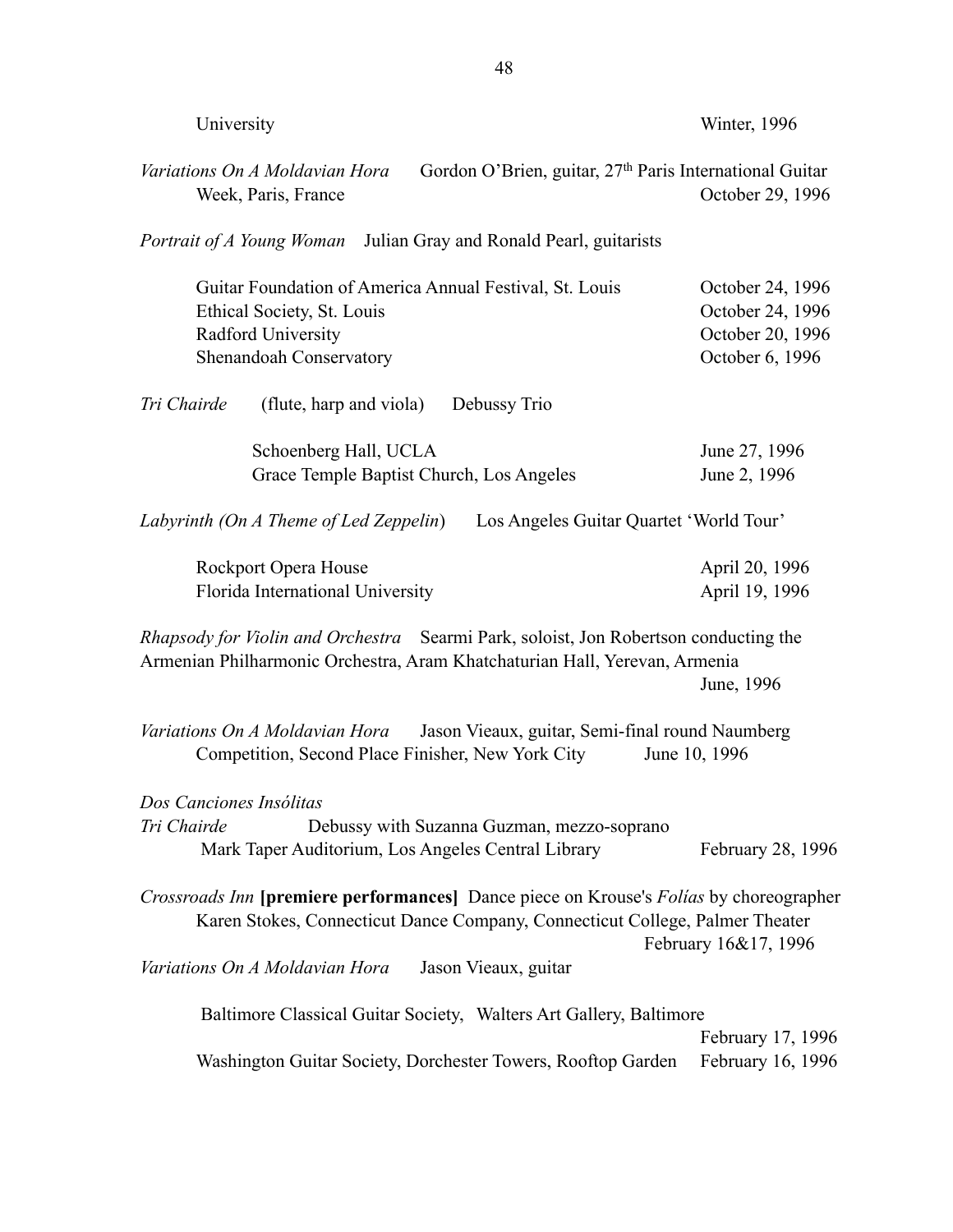| Sedona Chamber Music Society, Sedona, Arizona                                                                       | February 4, 1996 |
|---------------------------------------------------------------------------------------------------------------------|------------------|
| Tuscon Guitar Society, Tuscon, Arizona                                                                              | February 3, 1996 |
| UCLA Center for the Performing Arts, Schoenberg Hall, UCLA, Los Angeles                                             |                  |
|                                                                                                                     | January 27, 1996 |
| Lecture Demonstration, Schoenberg Hall, UCLA, Los Angeles                                                           | January 26, 1996 |
| (mezzo-soprano, flute, harp and viola)<br>Dos Canciones Insólitas<br>Debussy Trio with mezzo-soprano Alayne Faraone |                  |
| Schoenberg Hall, UCLA, Los Angeles                                                                                  | January 23, 1996 |
| South Pasadena Public Library                                                                                       | January 21, 1996 |
| Los Angeles Guitar Quartet, University of Missouri<br>Labyrinth (On A Theme of Led Zeppelin)                        |                  |

- Rolla Campus, Performing Arts Series, Thomas W. & Frances V. Leach Theatre, Castleman Hall January 1996

# **1995:**

| Tri Chairde                                                                                                                                               |                                                                        |
|-----------------------------------------------------------------------------------------------------------------------------------------------------------|------------------------------------------------------------------------|
| <i>Thamar y Amnón</i> (flute, harp and viola)                                                                                                             | Debussy Trio, Brand Library, Glendale, California<br>November 24, 1995 |
| <i>Variations On A Moldavian Hora</i> Jason Vieaux, guitar, 'Artistic Ambassadors World<br>Tour', A Cultural Presentation of the United States of America |                                                                        |
| Residence of the United States Ambassador Sandy Vogelgesang                                                                                               |                                                                        |
|                                                                                                                                                           | November 11, 1995                                                      |
| Ambassador's Residence, Singapore                                                                                                                         | October 28, 1995                                                       |
| Russian Center of Science and Culture                                                                                                                     | October 25 & 26, 1995                                                  |
| Ambassador's Residence, Cambodia                                                                                                                          | October, 1995                                                          |
| Labyrinth (On A The <u>me of Led Zeppelin)</u>                                                                                                            | Los Angeles Guitar Quartet 'World Tour'                                |
| Mechanics Hall, Boston, Massachusetts                                                                                                                     | October 21, 1995                                                       |
| Ballad of the Spanish Civil Guard (baritone and piano)<br>UCLA, Los Angeles                                                                               | Black Winds, Schoenberg Hall,<br>October 10, 1995                      |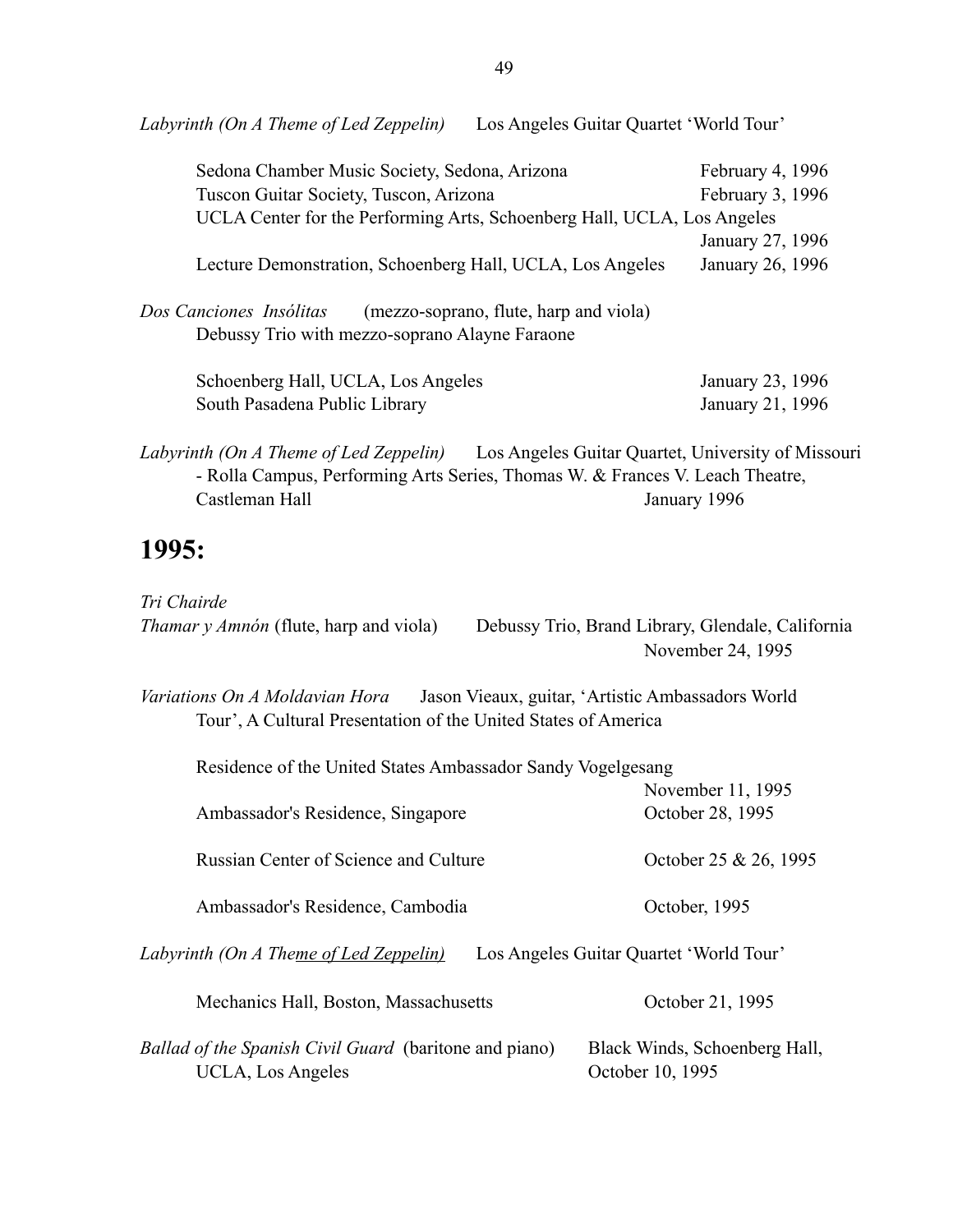| <b>Tientos</b> |                                                 | Dinosaur Annex, First & Second Church, Boston                                                                    | October 8, 1995                                     |
|----------------|-------------------------------------------------|------------------------------------------------------------------------------------------------------------------|-----------------------------------------------------|
|                | Variations On A Moldavian Hora<br>Austin, Texas | Jason Vieaux, Austin Classical Guitar Society,                                                                   | March 29, 1995                                      |
|                | Jon Robertson                                   | Rhapsody for Violin and Orchestra Hassan Sharara, Cairo Philharmonic conducted by                                | May 27, 1995                                        |
|                | Variations On A Moldavian Hora                  | Gordon O'Brien, guitar, First Prize Winner, Recital,<br>Stotsenberg International Competition, Hancock Hall, USC | May 21, 1995                                        |
| Russell'       | Variations On A Moldavian Hora                  | Gordon O'Brien, guitar, 'Festival de Guitarra David                                                              |                                                     |
|                | Galicia, Spain (others)                         |                                                                                                                  | <b>Spring, 1995</b>                                 |
|                | Hancock Hall, USC                               | Cuando se abre en la mañanaSun Young Kim, soprano with James Smith, guitar,                                      | February 25, 1995                                   |
|                | Variations On A Moldavian Hora                  | Jason Vieaux, guitar, Los Angeles Valley College                                                                 | Jan. 29, 1995                                       |
|                | Concerto for Bass Clarinet and Large Orchestra  | conducting the Chicago Symphony Orchestra, Orchestra Hall, Chicago                                               | J. Lawrie Bloom, James DePriest<br>January 12, 1995 |
|                |                                                 |                                                                                                                  | January 13, 1995                                    |
|                |                                                 |                                                                                                                  | January 14, 1995                                    |
| 1994:          |                                                 |                                                                                                                  | January 17, 1995                                    |
|                |                                                 | <i>Dos Canciones Insólitas</i> Debussy Trio with mezzo-sonrano Susan Alexander Orang                             |                                                     |

*Dos Canciones Insólitas* Debussy Trio with mezzo-soprano, Susan Alexander, Orange County Performing Arts Center

*Folías Los Angeles Guitar Quartet world tour* 

| Ambassador Auditorium, Pasadena | November 19, 1994 |
|---------------------------------|-------------------|
| Walton Arts Center              | Jan. 10, 1994     |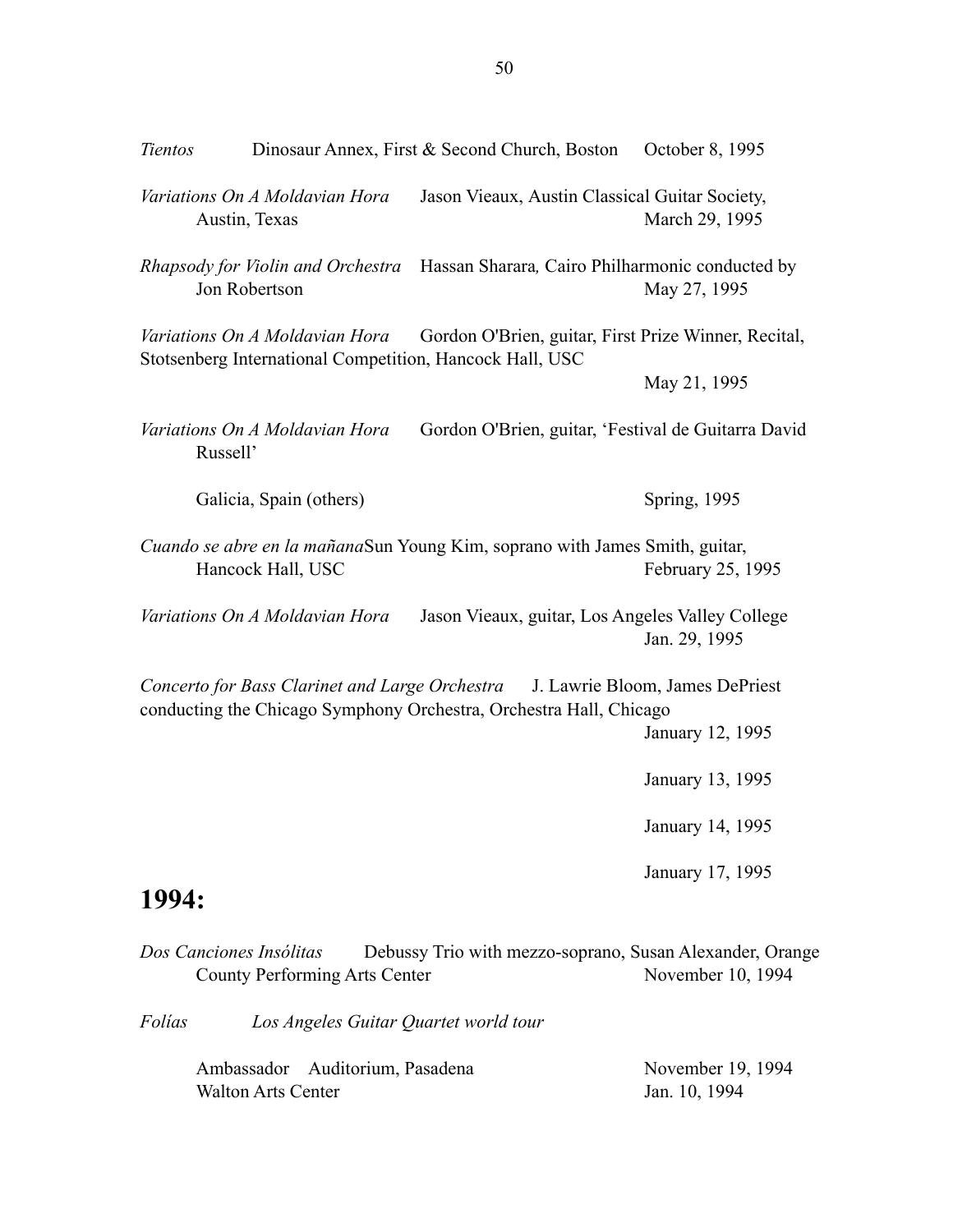*Thamár y Amnón* Debussy Trio, World Harp Congress, San Deigo, California Fall, 1994

*Rhapsody for Violin and Orchestra* Madeline Mitchell, soloist, Ukraine Radio and Television Orchestra conducted by Joel Sachs October, 1994

# **1993:**

- *Dror Yikro* William Kanengiser, Concert Artist's Guild Kosciuszko Foundation, New York City November 22, 1993
- *Variations On A Moldavian Hora (Premiere)* Four performances by the finalists in the GFA International Guitar Convention Guitar Competition, Loyola University, New Orleans (others) November 11, 1993
- *Lorca, Hijo de la Luna* (NEA funded open dress rehearsal for the recording session of the Spanish language version of Lorca, Child of the Moon) Alison England - soprano, Suzann Guzman - mezzo-soprano, Nmon Ford Livene - tenor, Scott Tennant and Ian Krouse - guitarists, Rei Hotoda - pianist, conducted by the composer; Popper Theater, UCLA Fall, 1994

*Folías* Los Angeles Guitar Quartet, UCLA's Center for the Performing Arts, Schoenberg Hall Cotober 16, 1993

*Villançicos, Book II* and *'Si la noche se hace oscura'* (from *Villançicos, Book I* ) Nmon Ford-Livene, tenor, Los Angeles County Museum of Art October, 1993

*Dos Canciones Insólitas* Debussy Trio with Suzann Guzman, John Anson Ford Theater, Hollywood, California June 21, 1993

*Cuando se abre en la mañana* Sun Young Kim, soprano, James Smith, guitar, Guitar Foundation of American Annual Convention, Buffalo, New York

Fall, 1993

*Bulerías* Minneapolis Guitar Quartet, Mackinac Island, Michigan June 20, 1993

> Guitar Foundation of America Annual Festival, Buffalo, New York Fall, 1993

*Tientos* Stephanie Jutt, flutist with members of the Lark Quartet, Randolph Macon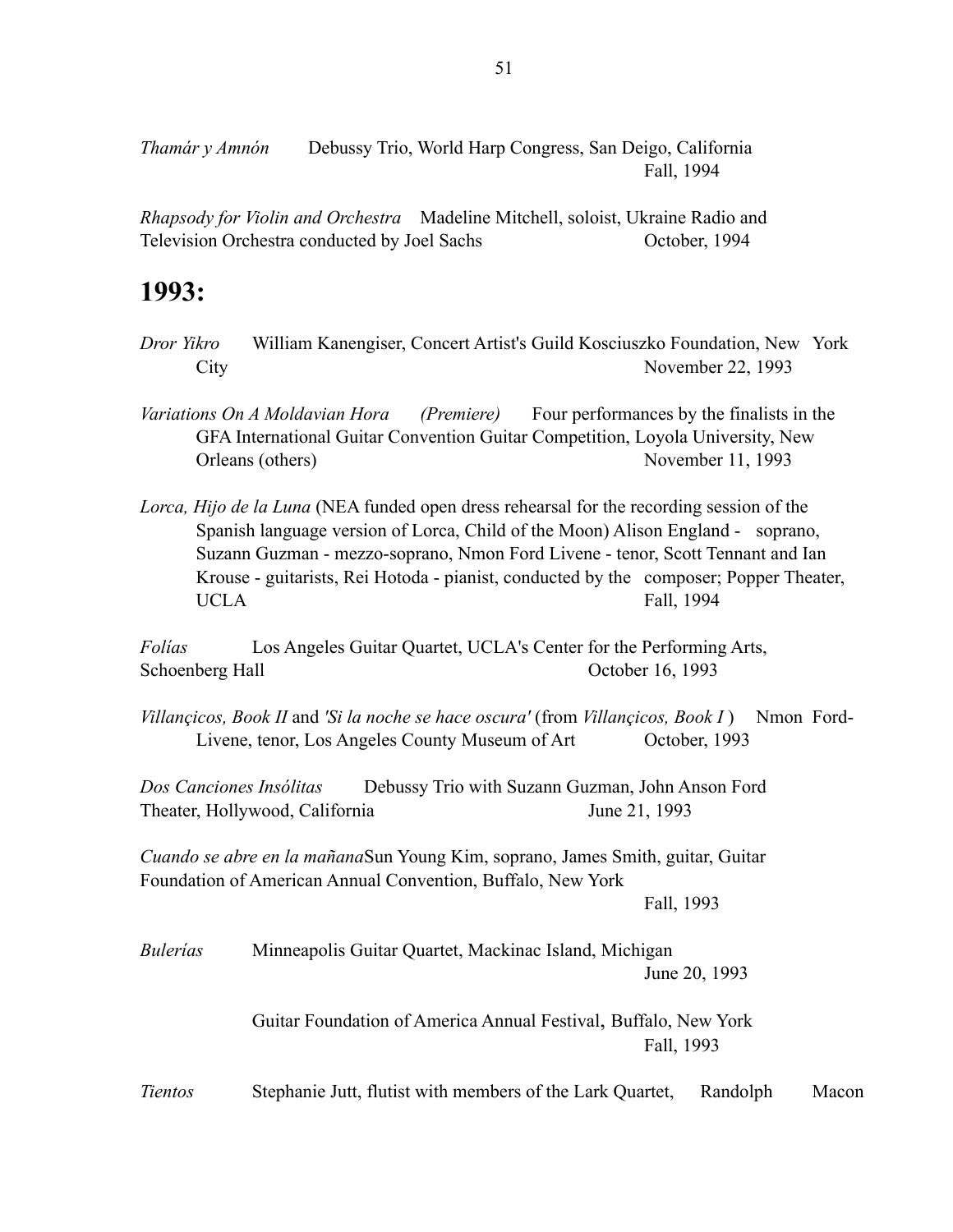|                | Women's College, Lynchburg, Virginia                                                                                | June, 1993        |
|----------------|---------------------------------------------------------------------------------------------------------------------|-------------------|
|                | Tientos (Orchestral version) Marisa Canales, flutist, Mexico City Chamber Orchestra<br>conducted by Benjamín Juarez | May 27, 1993      |
| Folías         | Los Angeles Guitar Quartet World Tour                                                                               |                   |
|                | Rockport Opera House, Rockport, Maine                                                                               | April 15, 1993    |
|                | University of Washington, Seattle, Washington                                                                       | April 3, 1993     |
|                | Kleine Philharmonie, Berlin                                                                                         | March 27, 1993    |
|                | Concerts Universitie, Bruxelles, Belgium                                                                            | March 25, 1993    |
|                | Kreuzkirche Nurtingen, Germany                                                                                      | March 22, 1993    |
|                | Sala dei Concerti Hotel Palace di Catanzaro Lido, Italy                                                             | March 19, 1993    |
|                | Hochschule fur Musik, Munchen, Germany                                                                              | March 14, 1993    |
|                | Da Camera Society, Lawsen-Westen House, Los Angeles March 7, 1993                                                   |                   |
|                | Ballad of the Spanish Civil Guard Suzann Guzman, mezzo-soprano, Blaise Bryski,<br>pianist, UCLA, Schoenberg Hall    | March 5, 1993     |
| Dror Yikro     | William Kanengiser National Tour                                                                                    |                   |
|                | Lexington, Kentucky                                                                                                 | March 5, 1993     |
|                | Portand University, Portland, Oregon                                                                                | March 3, 1993     |
|                | Rhapsody for Violin and Orchestra UCLA Philharmonia                                                                 | March 3, 1993     |
| Folias         | Los Angeles Guitar Quartet World Tour, San Francisco Conservatory                                                   | February 15, 1993 |
| <b>Tientos</b> | Stephanie Jutt, with members of the faculty of the University of Wisconsin-<br>Madison                              | January, 1993     |
| Dror Yikro     | William Kanengiser National Tour                                                                                    |                   |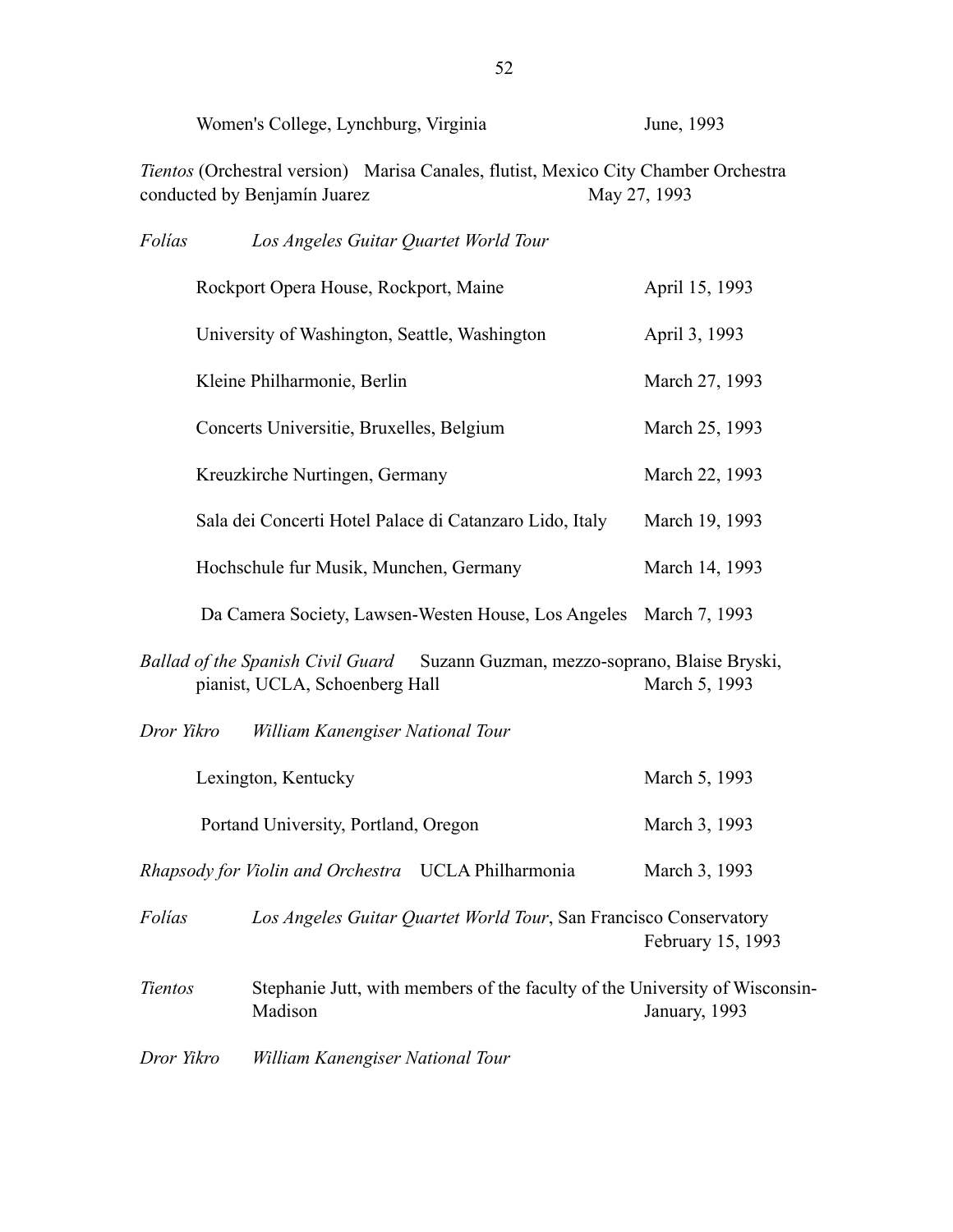| Norfolk, Virginia                            | January 30, 1993 |
|----------------------------------------------|------------------|
| Williamsburg, Virginia                       | January 29, 1993 |
| University of South Carolina                 | January 26, 1993 |
| Middle Tennessee State University            | January 24, 1993 |
| Oak Ridge, Tennessee                         | January 23, 1993 |
| Southern Methodist University, Dallas, Texas | January 21, 1993 |

### **1992:**

| Folías | Los Angeles Guitar Quartet World Tour              |                   |
|--------|----------------------------------------------------|-------------------|
|        | University of Reno, Nevada                         | November 21, 1992 |
|        | Chamber Music Society, Kalamazoo, Michigan         | November 19, 1992 |
|        | University of Colorado at Boulder                  | November 18, 1992 |
|        | University of Southern Colorado                    | November 17, 1992 |
|        | St. Louis, Missouri                                | October 3, 1992   |
|        | The Sylvia and Danny Kaye Playhouse, New York City | May 25, 1992      |
|        |                                                    |                   |

*Dror Yikro William Kanengiser National Tour*

White Hall, UMKC Conservatory of Music, Kansas City September 26, 1992

*Tientos* (Orchestral version) Susan Stockhammer, flutist, members of the USC, UCLA*,* and Los Angeles Philharmonic Orchestras*,* Schoenberg Hall, UCLA

May 4, 1992

*Lorca, Child of the Moon, Act III, Scene 5* Suzann Guzman, mezzo-soprano, Jonathan Stockhammer, conductor*,* with members of the USC, UCLA and Los Angeles Philharmonic Orchestras, and UCLA Madrigal Singers May 4, 1992

*Roderick Usher's 'Phantasmion' Sonata (Premiere performance of complete work)*  Scott Tennant, guitarist, Schoenberg Hall, UCLA May 5, 1992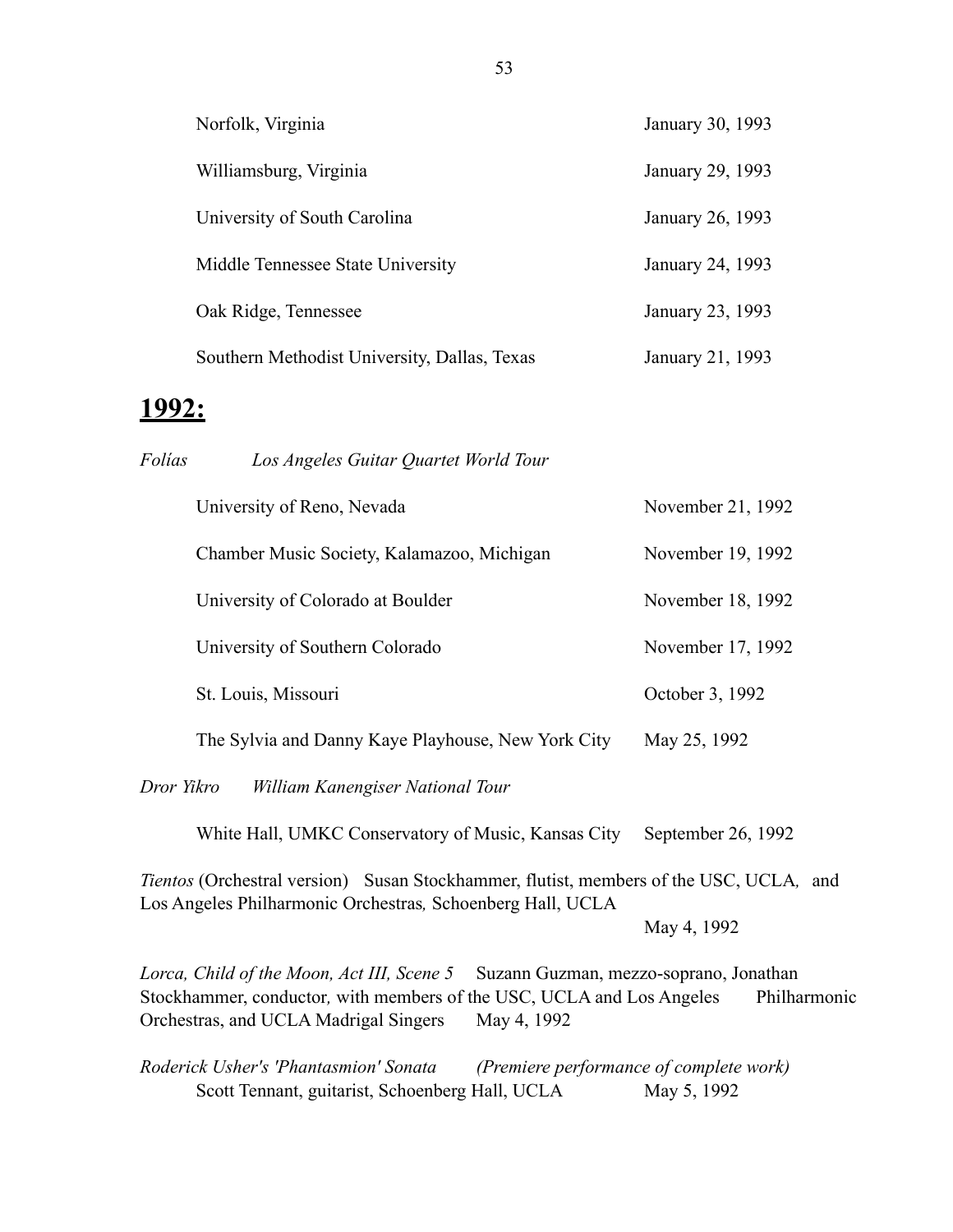*Thamár y Amnón* Debussy Trio, Schoenberg Hall, UCLA May 4, 1992

*Tres Canciones Españoles Antiguas* Suzann Guzman, mezzo-soprano, Jonathan Stockhammer conducting members of the USC, UCLA and Los Angeles Philharmonic Orchestras, Schoenberg Hall, UCLA May 4, 1992

*Villançicos, Book II* Nmon Ford-Livene, tenor, Brian Head, guitarist, Schoenberg Hall, UCLA May 4, 1992

*Villançicos, Book II* Nmon Ford-Livene, tenor, Claire Delarue, guitarist, University of Southern California April 15, 1992

*Tientos* 20th Century Consort, Hirshorn Museum, Smithsonian Institution, Washington, D.C. February 29, 1992

*Villançicos, Book I* Alba Quezada, soprano, William Feasley, guitarist, Mount Vernon College, Washington, D.C. February, 1992

*Rhapsody for Violin and Orchestra (Premiere)* Sheryl Staples, violinist, Mark Barville conducting members of the USC, UCLA and Glendale Symphony Orchestras February 14, 1992

*Cuando se abre en la mañana* Alba Quezada, soprano, William Feasley, guitarist Mount Vernon College, Washington, D.C. February, 1992

# **1991:**

*Thamár y Amnón (World Premiere)* Debussy Trio, California State University at Sacramento, Festival of New American Music Nov. 13, 1991 *Thamár y Amnón* (Preview) Debussy Trio*,* Home of Mr. and Mrs. Marshall Morgan*,* Pasadena, California Cost. 27, 1991 *Lorca, Child of the Moon* (Excerpts) Opera Buffs, Beverly Hills Presbyterian Church*,* Beverly Hills, CaliforniaNovember, 1991 *Tientos (Premiere of orchestral version)* David Janello, flutist, Members of the USC

Symphony Orchestra, Los Angeles, California October, 1991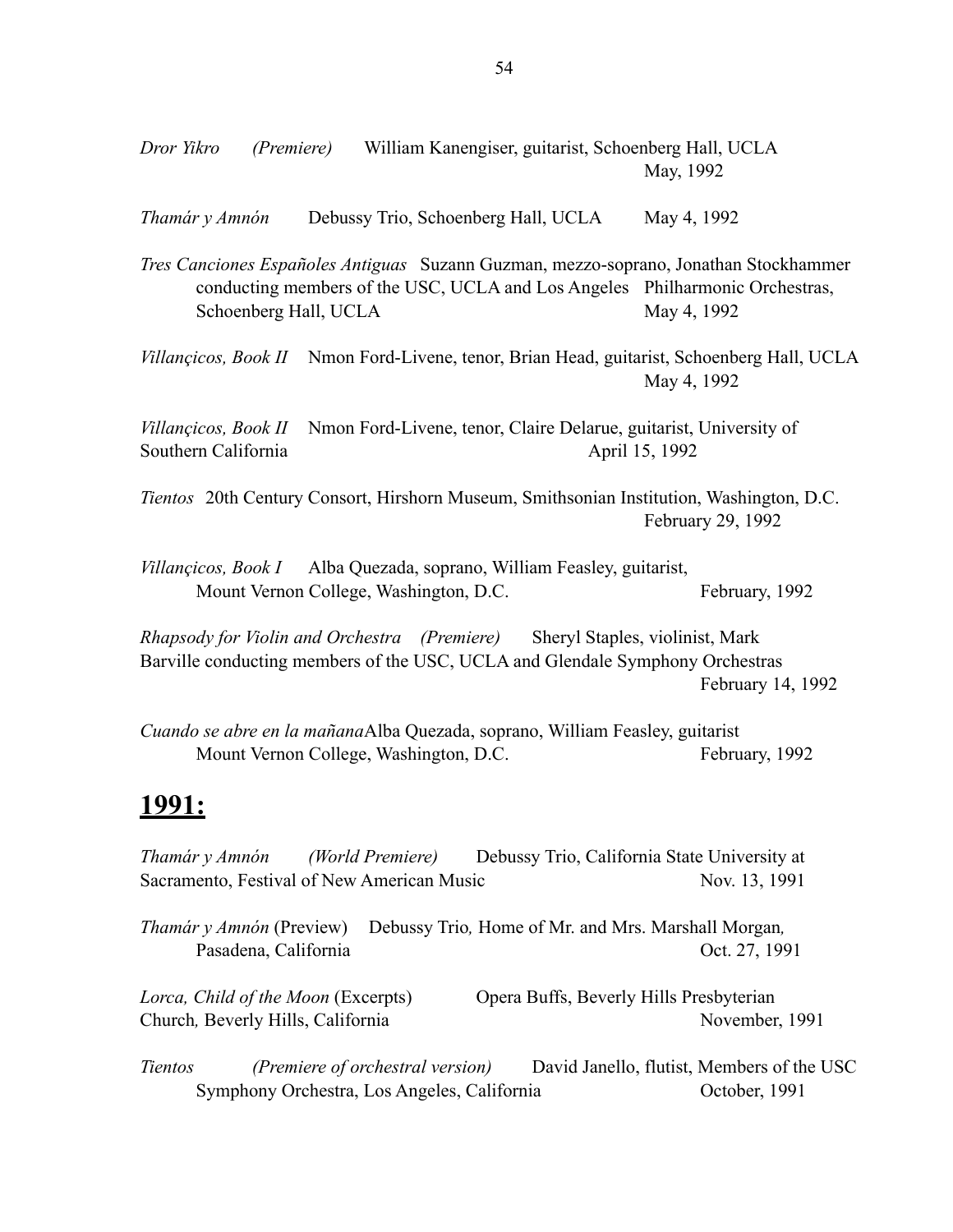| Lorca, Child of the Moon | Bilingual Foundation of the Arts - Teatro, Six performances |            |
|--------------------------|-------------------------------------------------------------|------------|
|                          |                                                             | July, 1991 |

| Tientos (Premiere performances)<br>Pacific Serenades                                                                 |                                                                             |  |  |
|----------------------------------------------------------------------------------------------------------------------|-----------------------------------------------------------------------------|--|--|
| Private Home, Los Angeles                                                                                            | April 14, 1991                                                              |  |  |
| <b>Biltmore Hotel</b>                                                                                                | April 13, 1991                                                              |  |  |
| <b>Bulerías</b><br>Los Angeles Guitar Quartet World Tour                                                             |                                                                             |  |  |
| St. Just le Martel, France                                                                                           | May 24, 1991                                                                |  |  |
| Busto Arsizio, Rome, Italy                                                                                           | May 10, 1991                                                                |  |  |
| University of Toledo, Center for the Performing Arts, Toledo, Ohio                                                   | April, 1991                                                                 |  |  |
| Kleinhans Music Hall, Buffalo, New York                                                                              | March, 1991                                                                 |  |  |
| Skidmore College, Filene Recital Hall                                                                                | March, 1991                                                                 |  |  |
| University of California at Irvine, Barclay Theater                                                                  | March 21, 1991                                                              |  |  |
| Alice Tully Hall, New York City                                                                                      | March 3, 1991                                                               |  |  |
|                                                                                                                      | Los Angeles Valley College, Los Angeles California February, 1991           |  |  |
| Cuando se abre en la mañana, Spanish Tour of Alba Quezada, soprano, with guitarists<br>Terry Graves or Scott Tennant |                                                                             |  |  |
|                                                                                                                      | Centro Socio-Cultural Caja Salamanca y Soria, Bejar, Spain<br>June 14, 1991 |  |  |
| Teatro Calderon, Penaranda de Bracamonte, Spain                                                                      | June 13, 1991                                                               |  |  |
| Cine Juventud, Ciudad Rodrigo, Spain                                                                                 | June 12, 1991                                                               |  |  |
| Cine Avenida, Soria, Spain                                                                                           | June 10, 1991                                                               |  |  |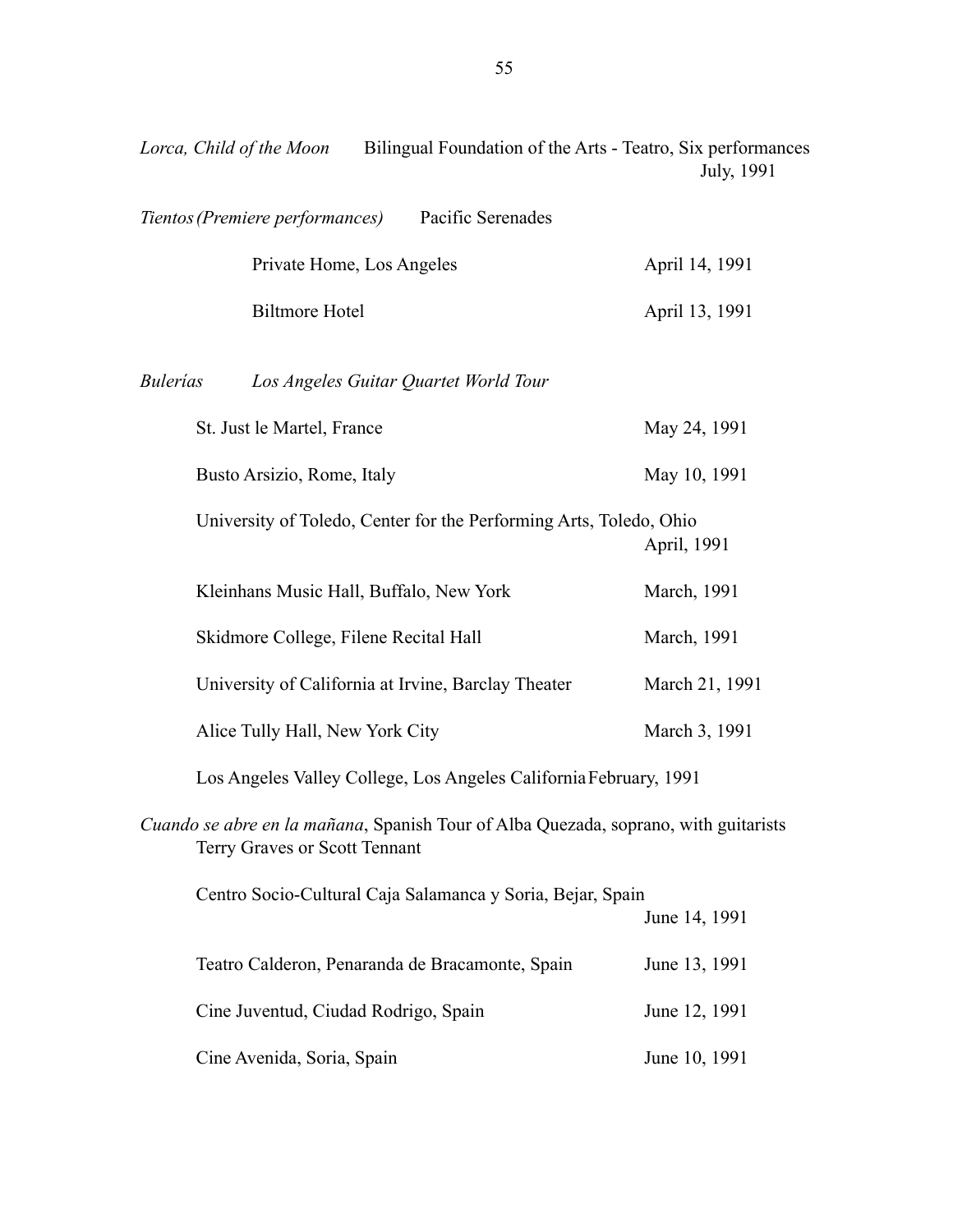| Sala Cultural Municipal, Cuenca de Campos, Spain                                                                      | June 9, 1991                 |
|-----------------------------------------------------------------------------------------------------------------------|------------------------------|
| Asociacion Cultural Tres Fuentes, Villanubla, Spain                                                                   | June 8, 1991                 |
| Iglesia de San Miguel, Iscar, Spain                                                                                   | June 7 1991                  |
| Cine Goya, Tudela de Duero, Spain                                                                                     | June 6, 1991                 |
| Museo de Pontevedra, Pontevedra, Spain                                                                                | June 4, 1991                 |
| University of California at Los Angeles, Schoenberg Hall                                                              | January 15, 1991             |
| Villançicos, Book II Nmon Ford-Livene, tenor, with guitarists Clair Delarue<br>Pasadena Presbyterian Church, Pasadena | April 15, 1991               |
| Alba Quezada, soprano, Terry Graves, guitar, Schoenberg Hall,<br>Villançicos, Book I<br><b>UCLA</b>                   | Jan. 15, 1991                |
| <u> 1990:</u>                                                                                                         |                              |
| Cuando se abre en la mañana(Premiere performances)<br>Tennant, guitarist                                              | Alba Quezada, soprano, Scott |
| San Francisco Conservatory of Music, San Francisco, California                                                        | November 18, 1990            |
| Ethical Society Concert Hall, Saint Louis, Missouri                                                                   | November 10, 1990            |
| Roderick Usher's 'Phantasmion Sonata' (Premiere performances of movements one and<br>Scott Tennant, guitarist         | two)                         |
| Saint Louis Classical Guitar Society, St. Louis                                                                       | November 10, 1990            |
| Beckman Auditorium, Cal Tech, Pasadena, California                                                                    | August 14, 1990              |
| <b>Bulerías</b><br>Los Angeles Guitar Quartet World Tour                                                              |                              |
| Haut-Var, France                                                                                                      | July, 1990                   |
| Wiltz, Luxembourg                                                                                                     | July, 1990                   |
| Abbaye d'Aulne, Aulne, France                                                                                         | July 13, 1990                |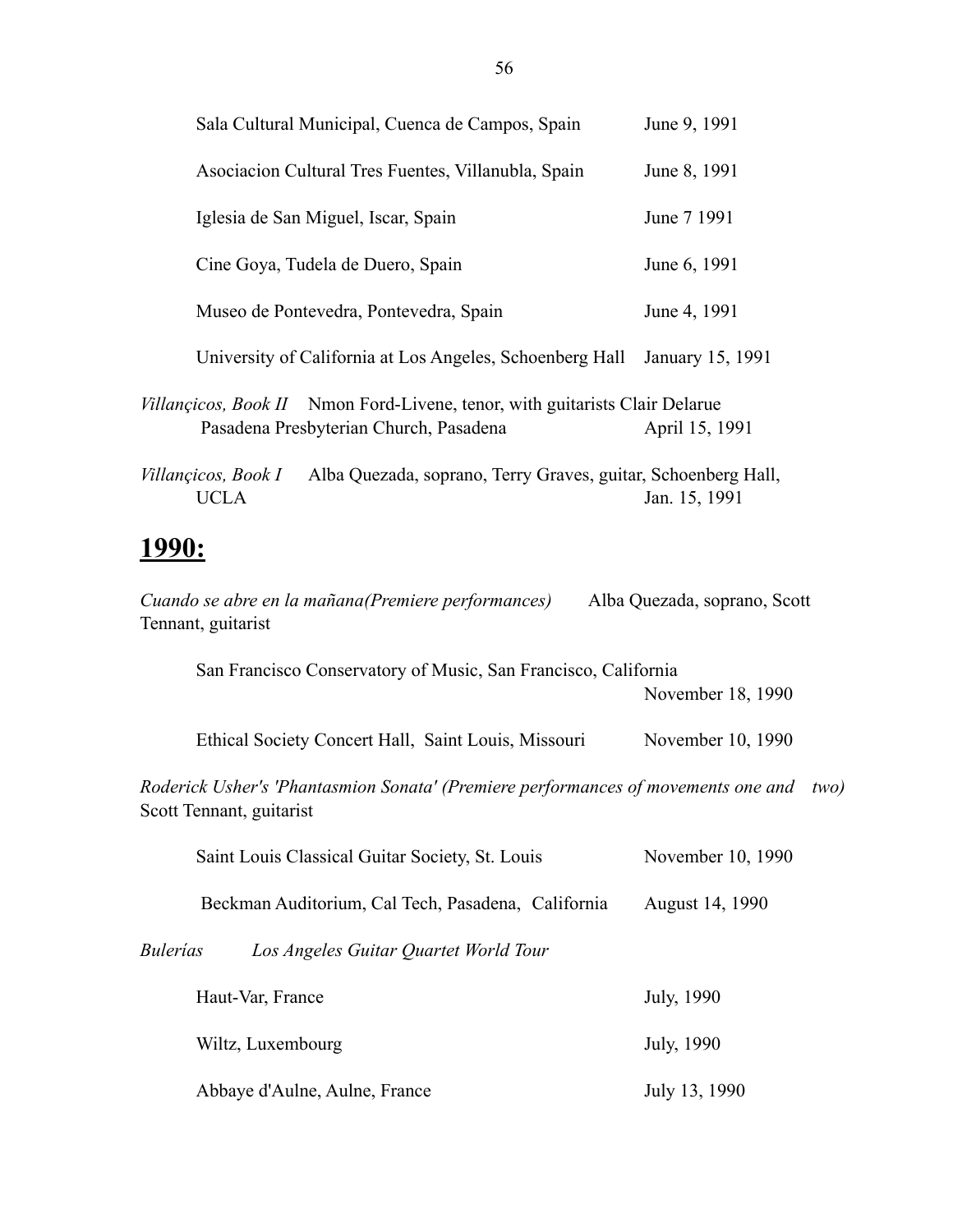| Palazzo Borghese, Rome, Italy                                      | July, 1990     |
|--------------------------------------------------------------------|----------------|
| Rockport Opera House, Rockport, Maine                              | June, 1990     |
| Fairfield Community Center, Fairfield, Massachusetts               | May, 1990      |
| Wigmore Hall, London, England                                      | April, 1990    |
| Flayoso, France                                                    | April, 1990    |
| Mount St. Mary's College, Da Camera Society                        | March 1990     |
| Biltmore Hotel, Da Camera Society, Los Angeles, California         | March, 1990    |
| Dallas, Texas                                                      | March, 1990    |
| Limoges, France (3 concerts)                                       | March, 1990    |
| Auditorio Nacional de Musica, Madrid, Spain                        | March, 1990    |
| Biltmore Hotel, Da Camera Society, Los Angeles                     | March 4, 1990  |
| University of Arkansas, Little Rock, Arkansas                      | February, 1990 |
| Singletary Center for the Performing Arts, Nashville, Tennessee    | February, 1990 |
| Tennessee Performing Arts Center, Nashville, Tennessee             | February, 1990 |
| DBCC Goddard Center, Daytona, Florida                              | February, 1990 |
| Bernheim Hall, Mobile, Alabama                                     | February, 1990 |
| American Artists Series, Detroit, Michigan (Premiere)              | January, 1990  |
| Antique Suite (After Neusidler)<br>Minneapolis Guitar Quartet Tour |                |

 North Hennepin Community College, Fine Arts Theater, Brooklyn Park, Minnesota October, 1990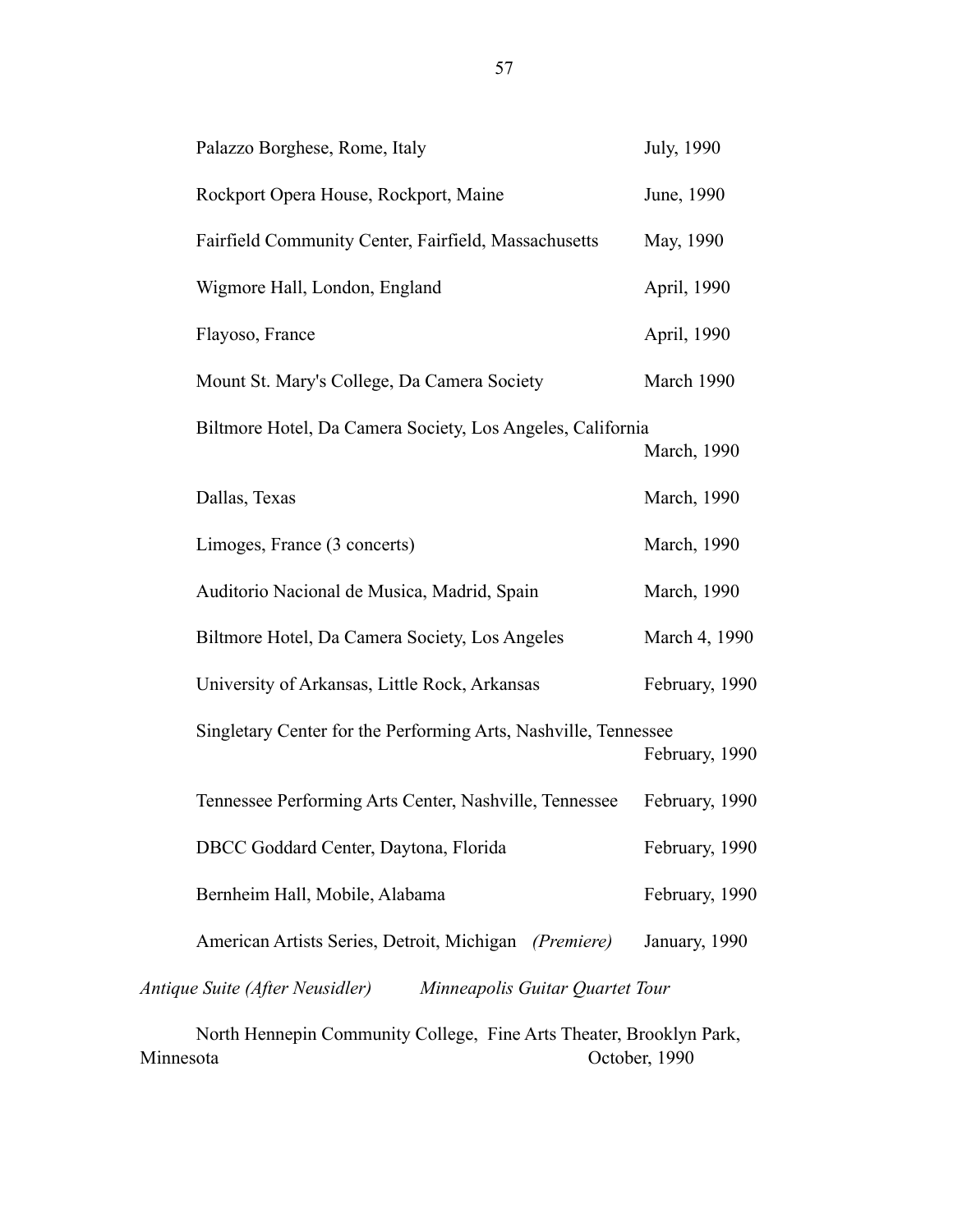Bethel College Department of Music, Saint Paul, Minnesota

September 29, 1990

| Ordway Theater, Minneapolis, Minnesota | April, 1990 |
|----------------------------------------|-------------|
|----------------------------------------|-------------|

*Villançicos, Book I Alba Quezada, soprano, World Tour, with guitarist Terry Graves*

| Festival Européen de théâtre en plein air et de la musique  | July, 1990   |
|-------------------------------------------------------------|--------------|
| Museo de Pontevedra, Spain                                  | July 2, 1990 |
| Sala Cultural Municipal, Cuenca de Campos, Spain            | June, 1990   |
| Asociacion Cultural Tres Fuentes, Villanubla, Spain         | June, 1990   |
| Iglesia de San Miguel, Iscar, Spain                         | June, 1990   |
| Cine Goya, Tudela de Duero, Spain                           | June, 1990   |
| Centro Socio-Cultural, Caja Salamanca y Soria, Bejar, Spain | June, 1990   |
| Teatro Calderon, Penaranda de Bracamonte, Spain             | June, 1990   |
| Cine Juventud, Cuidad Rodrigo                               | June, 1990   |
| Cine Avenida, Soria, Spain                                  | June, 1990   |
| American Embassy, Madrid, Spain                             | June, 1990   |

# **1989:**

*Ritual Fire Dance (de Falla arr. Krouse)* Festival '89, City Hall Theatre, Hong Kong February 17, 1989

*Miller's Dance (de Falla arr. Krouse)* Sharon Isbin, Larry Coryell, Laurindo Almeida, guitarists, John F. Kennedy Center for the Performing Arts, March 31, 1989

# **1988:**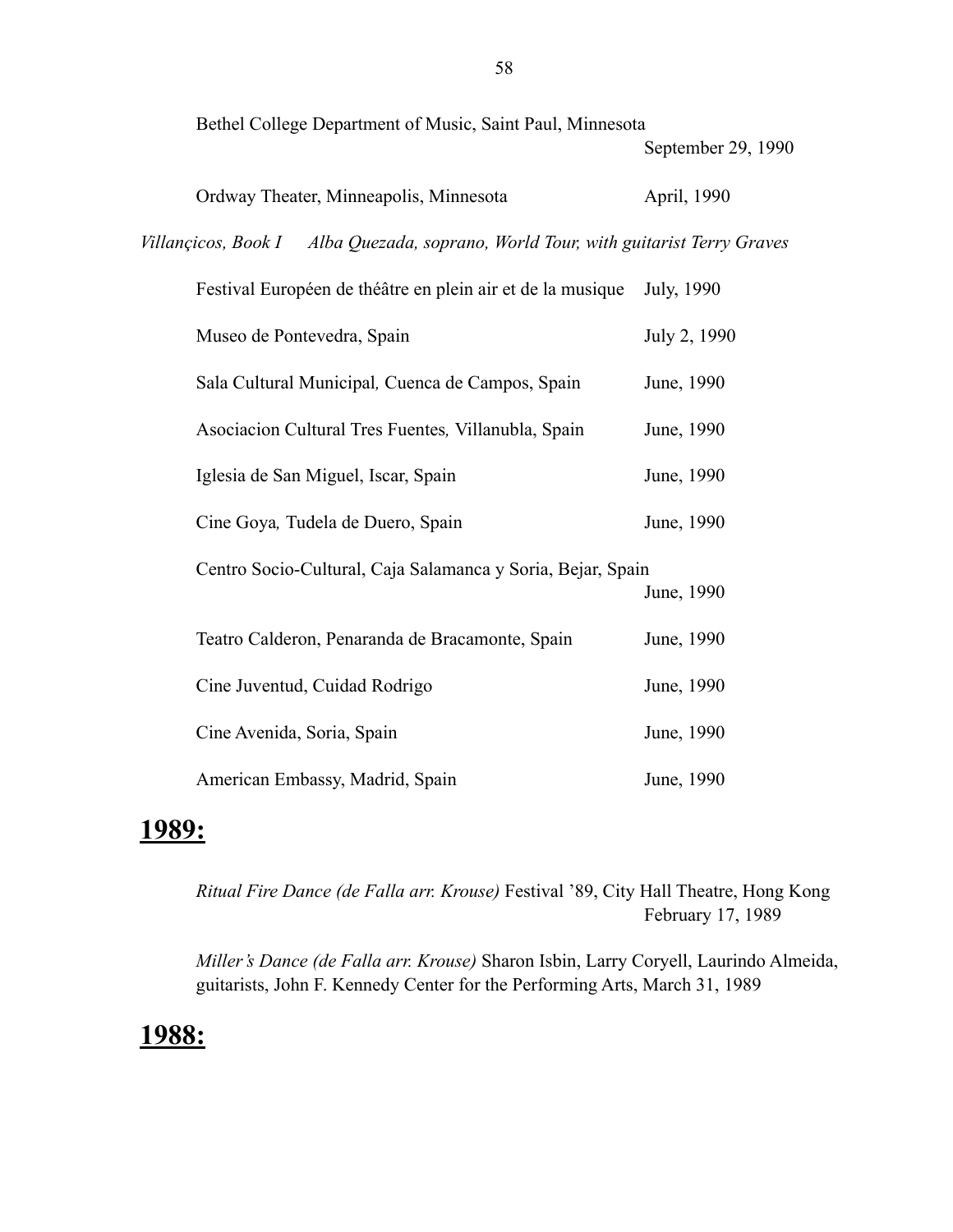*Mariana Pineda* (music for the theatrical production), Bilingual Foundation of the Arts, Los Angeles, California Sept. 21 – Nov. 30, 1988

*Bass Clarinet Concerto,* **Premiere,** Ron Wakefield, bass clarinet, USC Symphony conducted by Daniel Lewis, Bovard Auditorium, USC, Los Angeles, California October 6, 1988

*Tres Canciones sobre Lorca (aka Tres Canciones EspañolasAntiguas),* Melody Rossi Metcalf, mezzo-soprano, Jim Meyer, piano, Wheeler Opera House, Aspen Music School August 11, 1987

*Trois Tableaux d'Andersen,* Agnes Narciso, guitarist, Fakkelteater, Hoogstraat 12, Antwerp, Belgium November 20, 1988

*Trois Tableaux d'Andersen,* Agnes Narciso, guitarist, Gelezaal, Tweemaandelijkse, Kulturele, Uitgave, Netherlands November 18, 1988

*Trois Tableaux d'Andersen,* Agnes Narciso, guitarist, SREEKSCHOUWBURG Cuijk, Cultureel centrum voor noord oost Brabant, Netherlands November 17, 1988

*Trois Tableaux d'Andersen,* Agnes Narciso, guitarist, Internationale Gitaarserie Den Haag, Netherlands November 13, 1988

*Trois Tableaux d'Andersen,* Agnes Narciso, guitarist, Netherlands November 6, 1988

*Trois Tableaux d'Andersen,* Agnes Narciso, guitarist, Artists Embassy International March 25, 1988

## **1987:**

*Community Concert Association Season 1986-87 De Falla Trio Two Spanish Dances (Granados arr. Krouse); Arag*ón *(Albeniz arr. Krouse); Suite from "The Three Cornered Hat" (de Falla arr. Krouse)* 25 performances across the US

*Antique Suite (After Neusidler),* Los Angeles Guitar Quartet, California State University, Northridge, California November 21, 1987

*Dos Canciones On Texts of Federico García Lorca (aka 'Dos Cancions Insólitas')*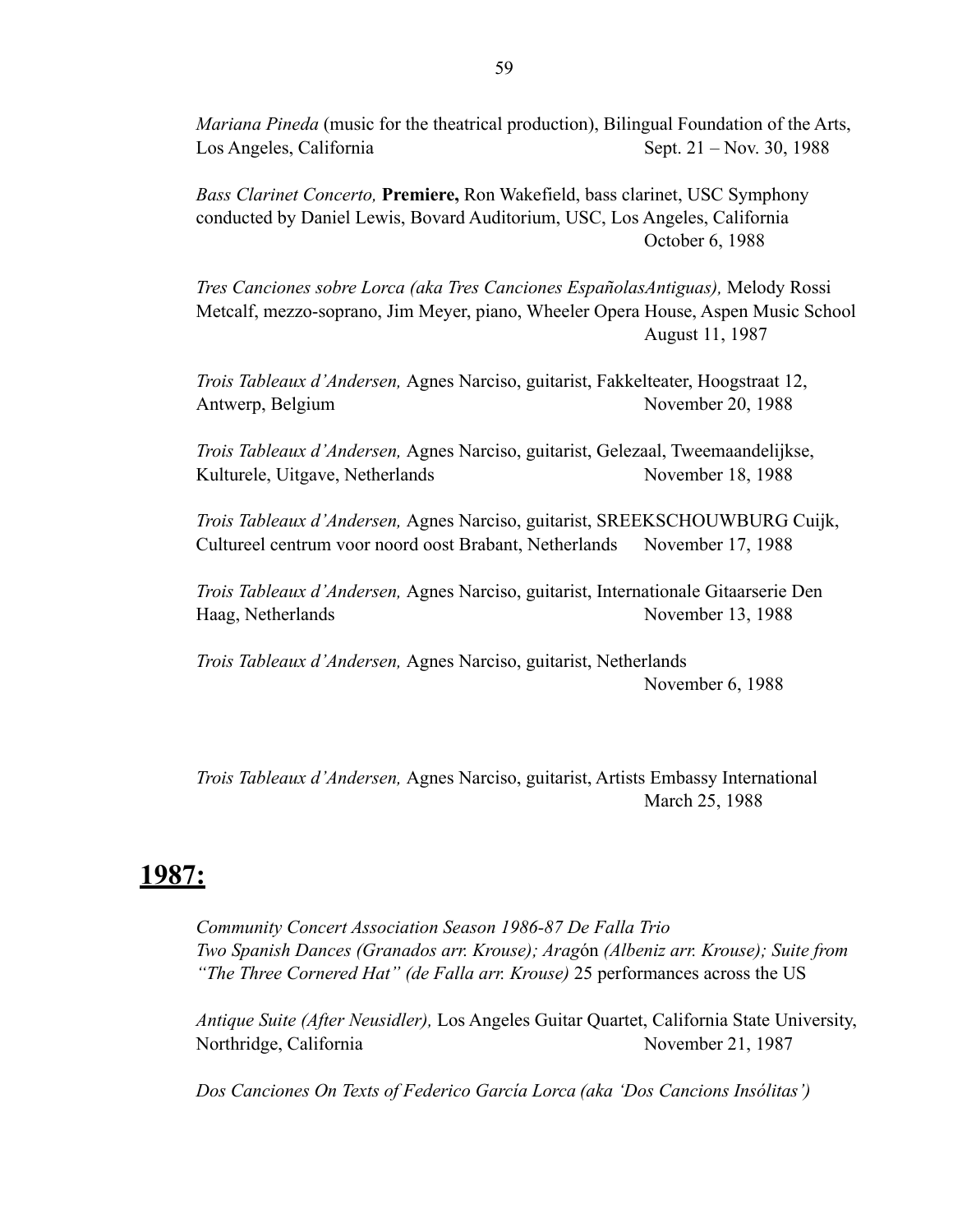Melody Rossi Metcalf, mezzo-soprano, Vicky Ray, pianist, Music Faculty Bldg. October 23, 1987

*Tres Canciones sobre Lorca (aka Tres Canciones EspañolasAntiguas),* Melody Rossi Metcalf, mezzo-soprano, Vicky Ray, pianist, Music Faculty Bldg. October 23, 1987

*Antique Suite (After Neusidler),* Los Angeles Guitar Quartet, The Hague, Netherlands October 18, 1987

*Ritual Fire Dance (de Falla arr. Krouse),* Los Angeles Guitar Quartet, The Hague, Netherlands October 18, 1987

*Antique Suite (After Neusidler),* Los Angeles Guitar Quartet, Het Concertgebouw, Amsterdam October 16, 1987

*Ritual Fire Dance (de Falla arr. Krouse*), Los Angeles Guitar Quartet, Het Concertgebouw, Amsterdam October 16, 1987

*Antique Suite (After Neusidler),* Los Angeles Guitar Quartet, Raamwerk Recital, Netherlands October 14, 1987

*Ritual Fire Dance (de Falla arr. Krouse*), Los Angeles Guitar Quartet, Raamwerk Recital, Netherlands October 14, 1987

*Antique Suite (After Neusidler),* Los Angeles Guitar Quartet, Concertebouw de Vereeniging, Netherlands October 13, 1987

 *Ritual Fire Dance (de Falla arr. Krouse*), Los Angeles Guitar Quartet, Concertebouw de Vereeniging, Netherlands October 13, 1987

*Antique Suite (After Neusidler),* Los Angeles Guitar Quartet, Fakkelteater, Antwerp, Belgium October 4, 1987

*Ritual Fire Dance (de Falla arr. Krouse),* Los Angeles Guitar Quartet, Fakkelteater, Antwerp, Belgium October 4, 1987

*Antique Suite (After Neusidler),* Los Angeles Guitar Quartet, Mission San Miguel Concert, California August 4, 1987

*Ritual Fire Dance (de Falla arr. Krouse),* Los Angeles Guitar Quartet, Mission San Miguel Concert, California August 4, 1987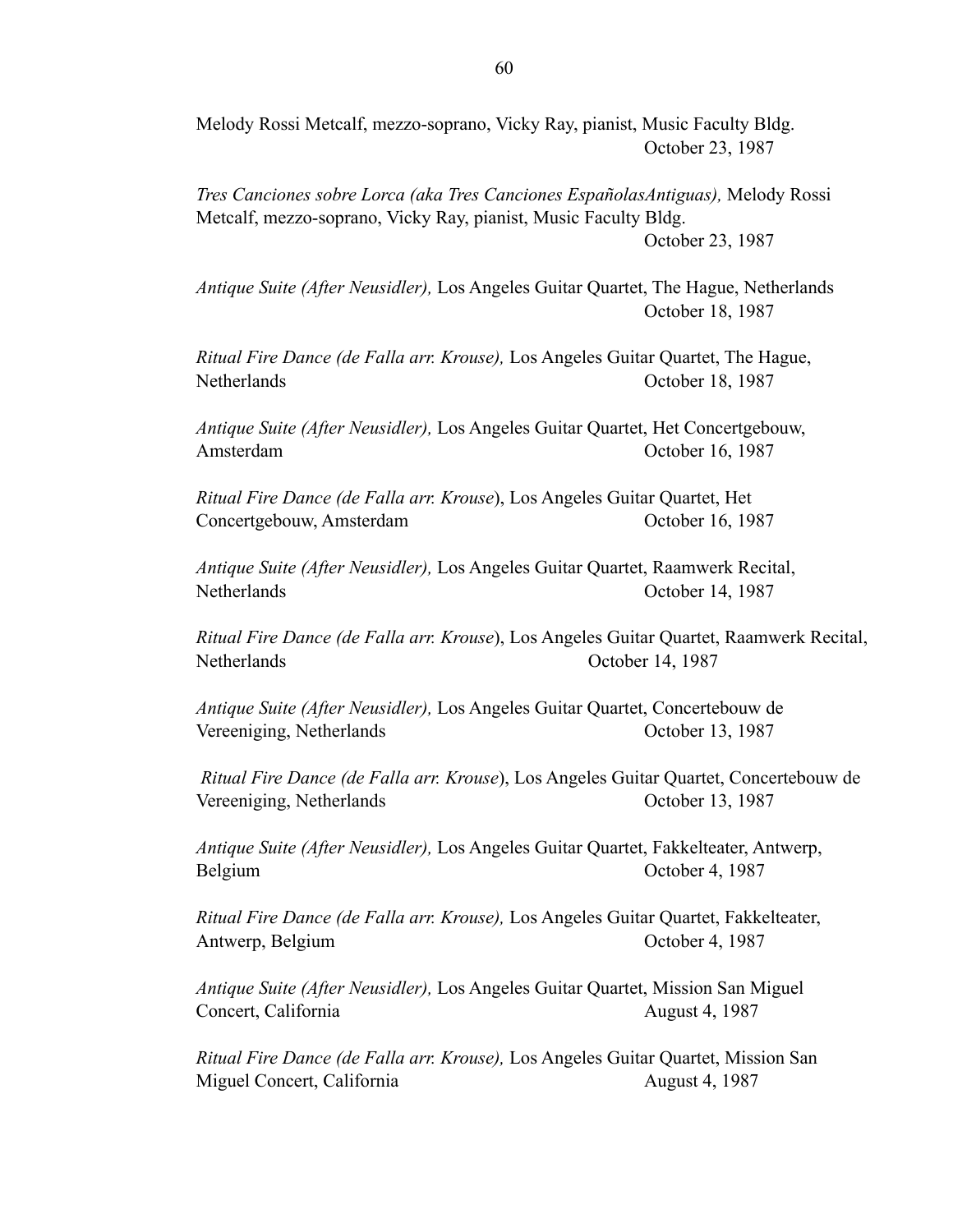*Lorca, Child of the Moon,* Theatre/Teatro Program of the Bilingual Foundation of the Arts, Opera Workshop, BFA's Little Theatre, Los Angeles, California July 27 – August 12, 1987

*Antique Suite (After Neuseidler),* Los Angeles Guitar Quartet (Anisa Angarola, John Dearman, William Kanengiser, Scott Tennant), MacMillan Theatre'Guitar '87,' Toronto International Guitar Festival, Toronto, CanadaJune 26, 1987

*Antique Suite (After Neuseidler),* Los Angeles Guitar Quartet (Anisa Angarola, John Dearman, William Kanengiser, Scott Tennant), MacMillan Theatre, 'Guitar '87,' Toronto International Guitar Festival, Toronto, CanadaJune 26, 1987

*Villançicos, Book I,* Anne-Marie Ketchum, soprano, James Smith, guitar, Verdi Ristorante, Santa Monica, California May 31, 1987

*Antique Suite (After Neuseidler,* Los Angeles Guitar Quartet, University of Kentucky Center for the Arts Recital Hall, Lexington, Kentucky April 11, 1987

*Ritual Fire Dance (de Falla arr. Krouse,* Los Angeles Guitar Quartet, University of Kentucky Center for the Arts Recital Hall, Lexington, Kentucky

April 11, 1987

*Antique Suite (After Neuseidler,* Los Angeles Guitar Quartet, El Camino College, California April 5, 1987

*Ritual Fire Dance (de Falla arr. Krouse,* Los Angeles Guitar Quartet, El Camino College, California April 5, 1987

*Toccatta for Two Pianos,* Laura Bell and Vicky Ray, pianists, Bovard Auditorium, University of Southern California April 18, 1987

*Le Rossignol* from *Trois Tableaux d'Andersen,* Agnes Narciso, guitarist, Bovard Auditorium, University of Southern California April 18, 1987

*Tres Canciones sobre Lorca (aka Tres Canciones EspañolasAntiguas),* Melody Rossi Metcalf, mezzo-soprano, Vicky Ray, pianist, Bovard Auditorium, University of Southern California April 18, 1987

*Selctions from 'Lorca, Child of the Moon'(Zorongo, Love Duet from 'Blood Wedding,' Giraba la rueda, Danza de las Dos Hermanas),* Alison England, soprano, Melody Rossi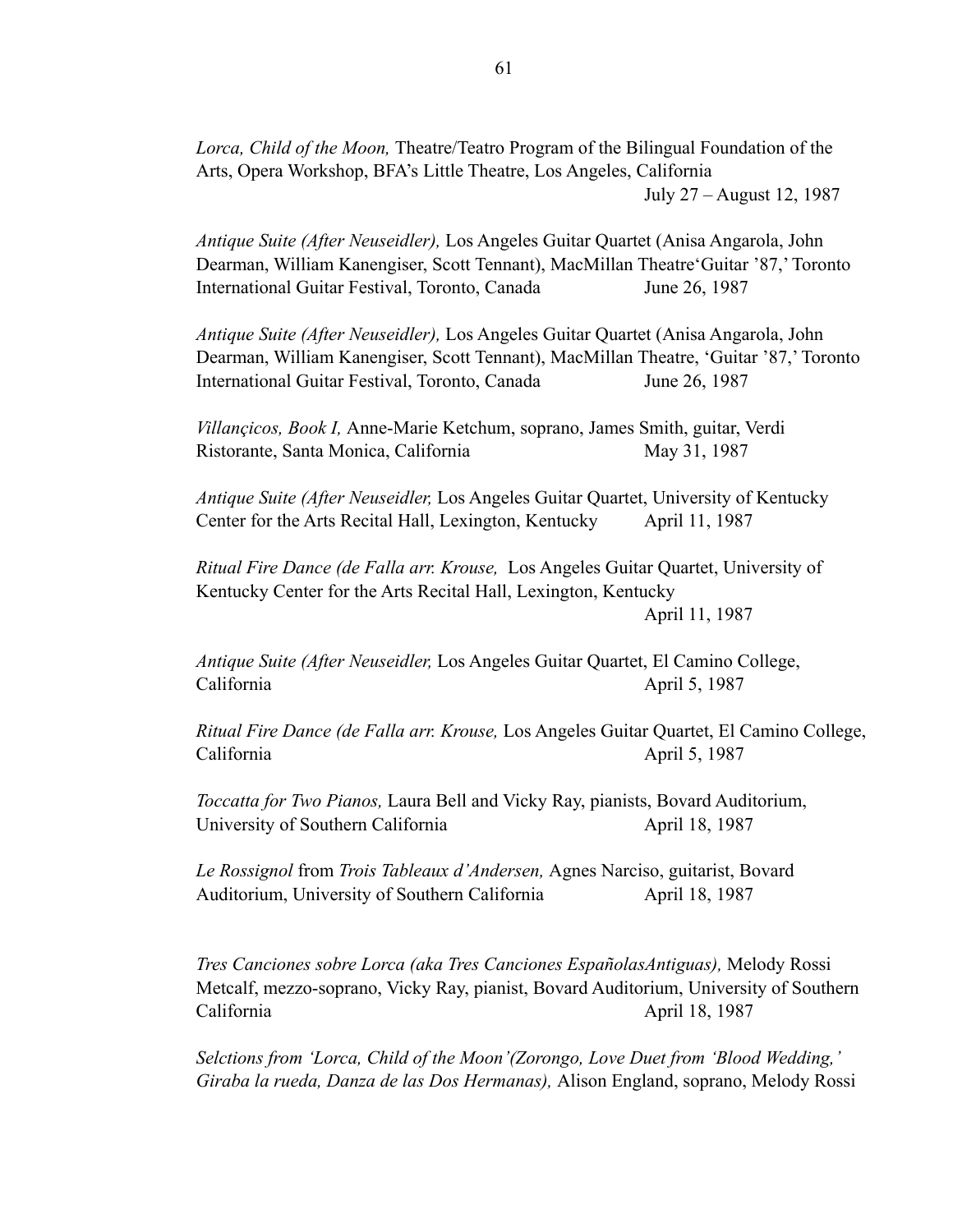Metcalf, mezz-soprano, Jonathan Mack, tenor, Maria Bermudez, Annette Cardon, Juan Talavera, dancers, Marcia Dickstein and JoAnn Turovsky, harpists, Sun Young Kim and Ae Sun Yu, pianists, assisted by Laura Bell and Neal Desby, pianists Bovard Auditorium, University of Southern California April 18, 1987

*Antique Suite (After Neusidler,* Los Angeles Guitar Quartet, California State University, Sacramento, California March 19, 1987

*Antique Suite (After Neusidler,* Los Angeles Guitar Quartet, Sunday Afternoon Concerts, Palm Springs Desert Museum, Annenberg Theater, Palm Springs, California March 8, 1987

*Ritual Fire Dance (de Falla arr. Krouse,* Los Angeles Guitar Quartet, Sunday Afternoon Concerts, Palm Springs Desert Museum, Annenberg Theater, Palm Springs, California March 8, 1987

# **1986:**

*Tres Canciones Sobre Lorca (aka Tres Canciones EspañolasAntiguas* **) World premiere,**  Melody Rossi Metcalf, mezzo-soprano, Vicky Ray, pianist, Schoenberg Institute, University of Southern California April 18, 1987

*Fantasía Federico García Lorca,* Pasadena Chamber Orchestra conducted by Robert Duerr, Ambassador Auditorium, Pasadena, California May 13, 1986

## **1985:**

*Sarabande* and *Bourrée Anglaise* (Bach arr. Krouse), Liona Boyd, guitarist, St. Mary's College, Notre Dame, Indiana February 23, 1985

## **1984:**

*Trio for Three Guitars,* De Falla Guitar Trio, Merkin Hall, New York May 7, 1984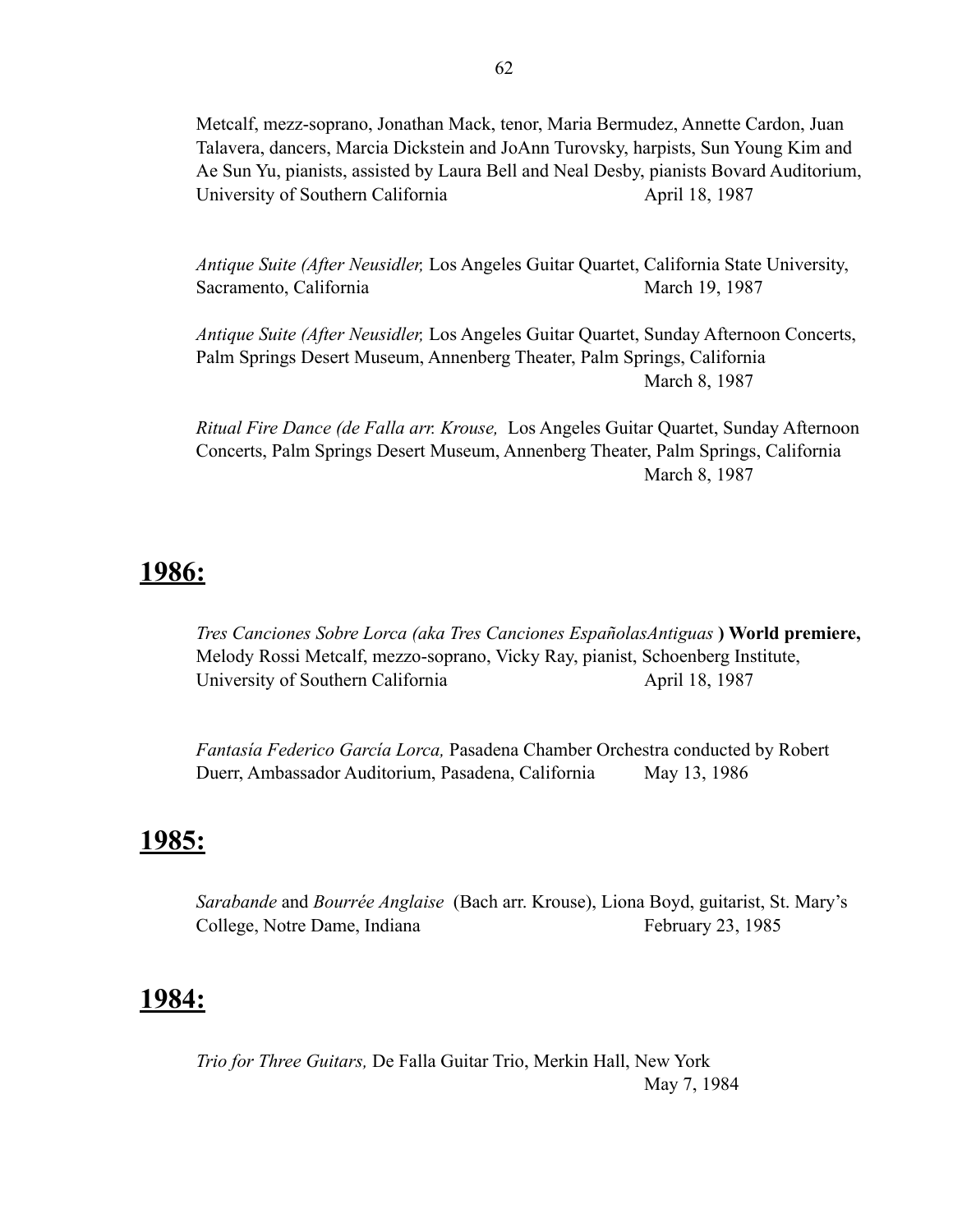*Concerto in D-major (Bach arr. Krouse),* De Falla Guitar Trio, Merkin Hall, New York May 7, 1984

*Five Chorale Preludes (Bach arr. Krouse),* De Falla Guitar Trio, Merkin Hall, New York May 7, 1984

*Divertimento in G-major, K. 136, No. 1(Mozart arr. Krouse),* De Falla Guitar Trio, Merkin Hall, New York May 7, 1984

*Fandango (Soler arr. Krouse),* De Falla Guitar Trio, Merkin Hall, New York May 7, 1984

*Suite from "El Sombrero de Tres Picos," (De Falla arr. Krouse)*, De Falla Guitar Trio, Merkin Hall, New York May 7, 1984

*La Vida Breve (De Falla arr. Krouse)*, De Falla Guitar Trio, Merkin Hall, New York May 7, 1984